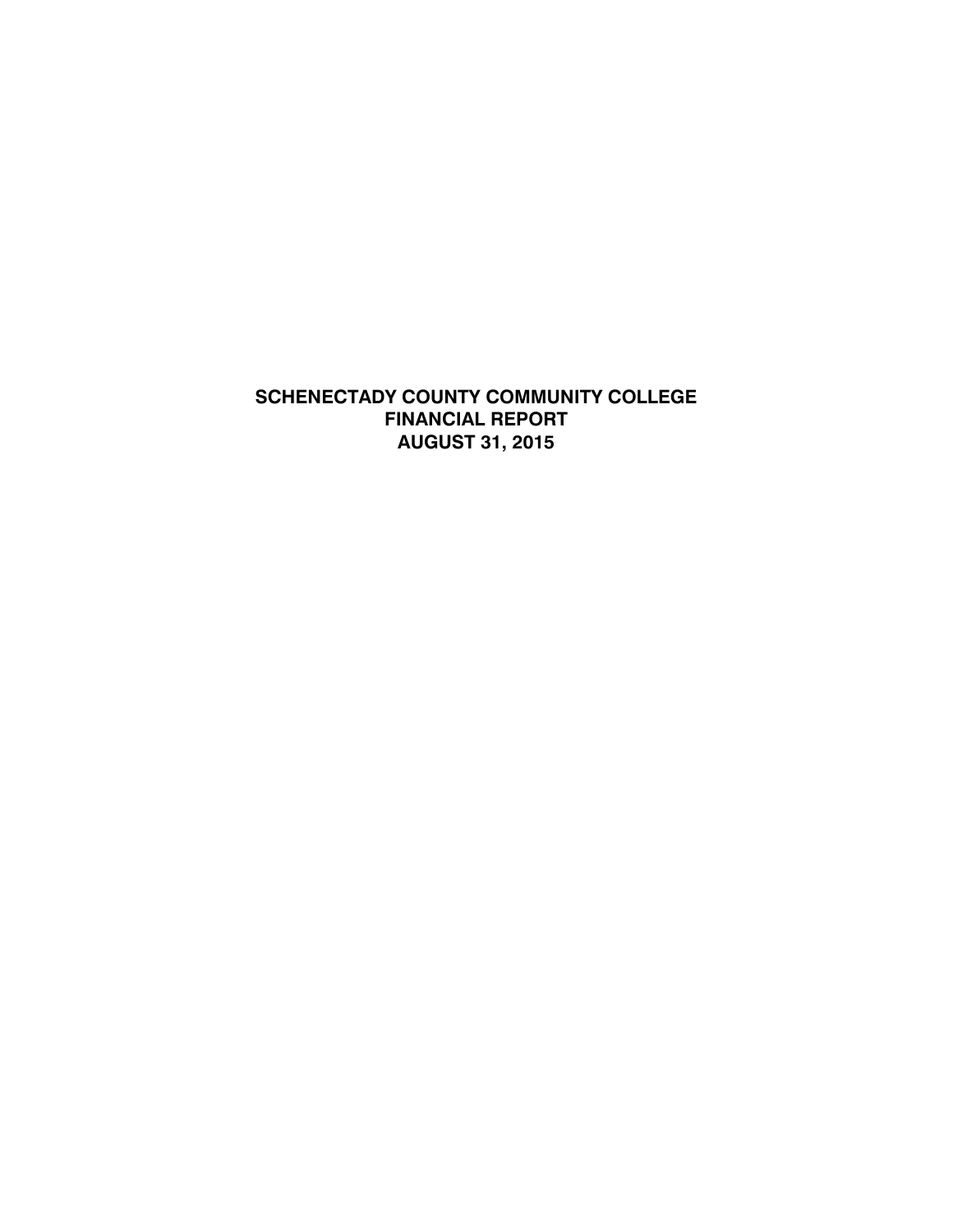# **SCHENECTADY COUNTY COMMUNITY COLLEGE**

# **TABLE OF CONTENTS**

|                                                                                                                                                                                       | <b>PAGE</b>    |
|---------------------------------------------------------------------------------------------------------------------------------------------------------------------------------------|----------------|
| <b>INDEPENDENT AUDITOR'S REPORT</b>                                                                                                                                                   | $1 - 3$        |
| SECTION A - MANAGEMENT'S DISCUSSION AND ANALYSIS                                                                                                                                      |                |
| <b>MANAGEMENT'S DISCUSSION AND ANALYSIS</b>                                                                                                                                           | A1 - A6        |
| <b>SECTION B - BASIC FINANCIAL STATEMENTS</b>                                                                                                                                         |                |
| STATEMENTS OF NET POSITION                                                                                                                                                            | B1 - B2        |
| STATEMENTS OF REVENUES, EXPENSES, AND CHANGE IN NET POSITION                                                                                                                          | B3 - B4        |
| <b>STATEMENTS OF CASH FLOWS</b>                                                                                                                                                       | B5 - B6        |
| NOTES TO FINANCIAL STATEMENTS                                                                                                                                                         | B7 - B27       |
| <b>SECTION C - REQUIRED SUPPLEMENTARY INFORMATION</b>                                                                                                                                 |                |
| SCHEDULE OF FUNDING PROGRESS FOR THE RETIREE HEALTH PLAN                                                                                                                              | C <sub>1</sub> |
| SCHEDULES OF PROPORTIONATE SHARE OF NET PENSION LIABILITY (ASSET)                                                                                                                     | C <sub>2</sub> |
| SCHEDULES OF COLLEGE CONTRIBUTIONS                                                                                                                                                    | C <sub>3</sub> |
| <b>SECTION D - SUPPLEMENTAL SCHEDULES</b>                                                                                                                                             |                |
| RECONCILIATION OF REVENUES, EXPENSES AND FUND BALANCES AS<br>REFLECTED IN THE ANNUAL REPORT TO THE AUDITED FINANCIAL STATEMENTS                                                       | $D1 - D2$      |
| SCHEDULE OF STATE OPERATING AID                                                                                                                                                       | D3             |
| SCHEDULE OF STATE-AIDABLE FTE TUITION RECONCILIATION                                                                                                                                  | D <sub>4</sub> |
| <b>SECTION E - COMPLIANCE AND SINGLE AUDIT REPORTS</b>                                                                                                                                |                |
| SCHEDULE OF EXPENDITURES OF FEDERAL AWARDS                                                                                                                                            | E1             |
| NOTES TO SCHEDULE OF EXPENDITURES OF FEDERAL AWARDS                                                                                                                                   | E <sub>2</sub> |
| INDEPENDENT AUDITOR'S REPORT ON INTERNAL CONTROL OVER FINANCIAL<br>REPORTING AND ON COMPLIANCE AND OTHER MATTERS BASED ON AN<br>AUDIT OF FINANCIAL STATEMENTS PERFORMED IN ACCORDANCE |                |
| WITH GOVERNMENT AUDITING STANDARDS                                                                                                                                                    | E3 - E4        |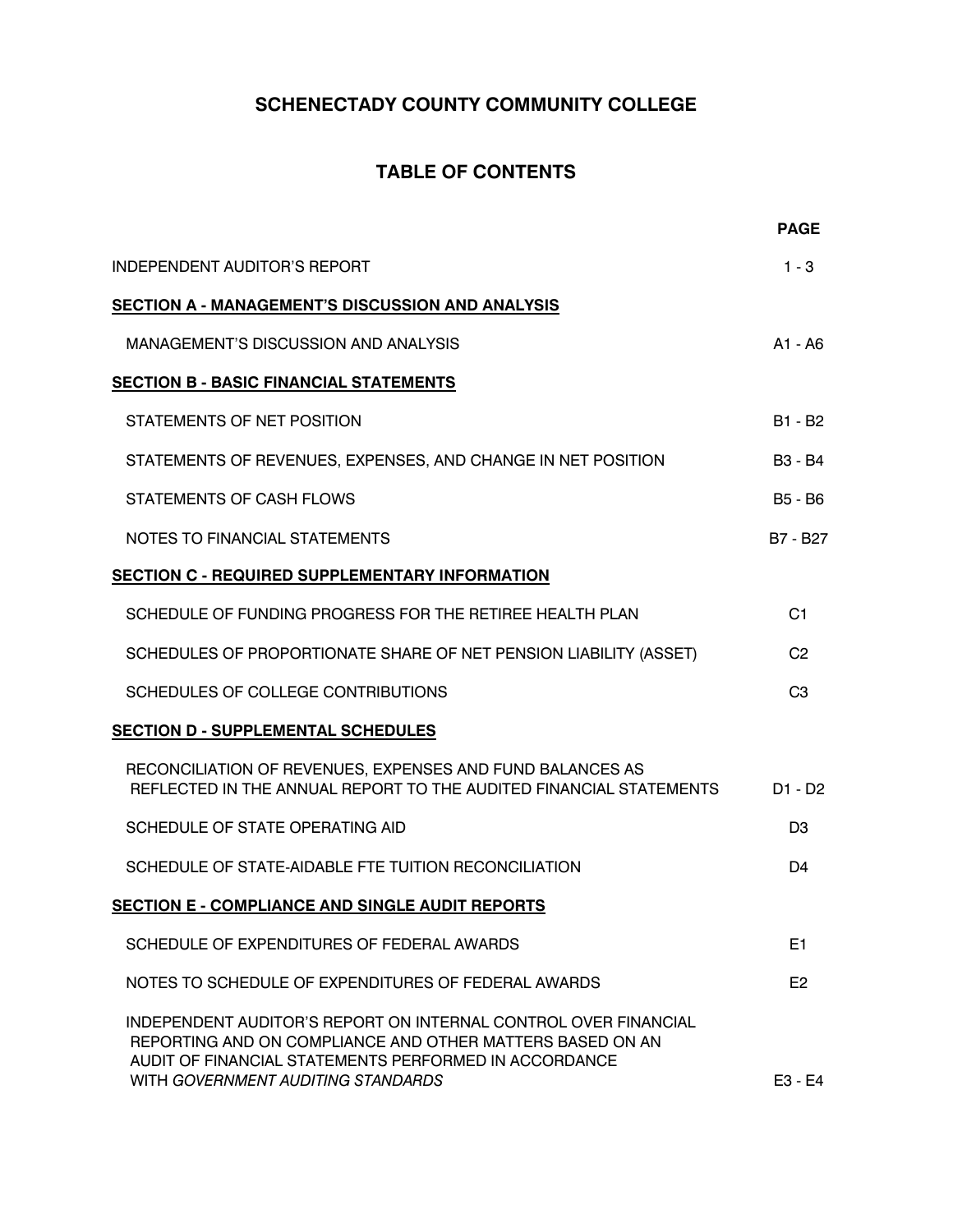# **SCHENECTADY COUNTY COMMUNITY COLLEGE**

# **TABLE OF CONTENTS**

|                                                                                                                                                         | <b>PAGE</b> |
|---------------------------------------------------------------------------------------------------------------------------------------------------------|-------------|
| <b>SECTION E - COMPLIANCE AND SINGLE AUDIT REPORTS</b>                                                                                                  |             |
| INDEPENDENT AUDITOR'S REPORT ON COMPLIANCE FOR<br>EACH MAJOR FEDERAL PROGRAM AND ON INTERNAL CONTROL OVER<br>COMPLIANCE: REQUIRED BY OMB CIRCULAR A-133 | $F5 - F6$   |
| SCHEDULE OF FINDINGS AND QUESTIONED COSTS                                                                                                               | E87- E8     |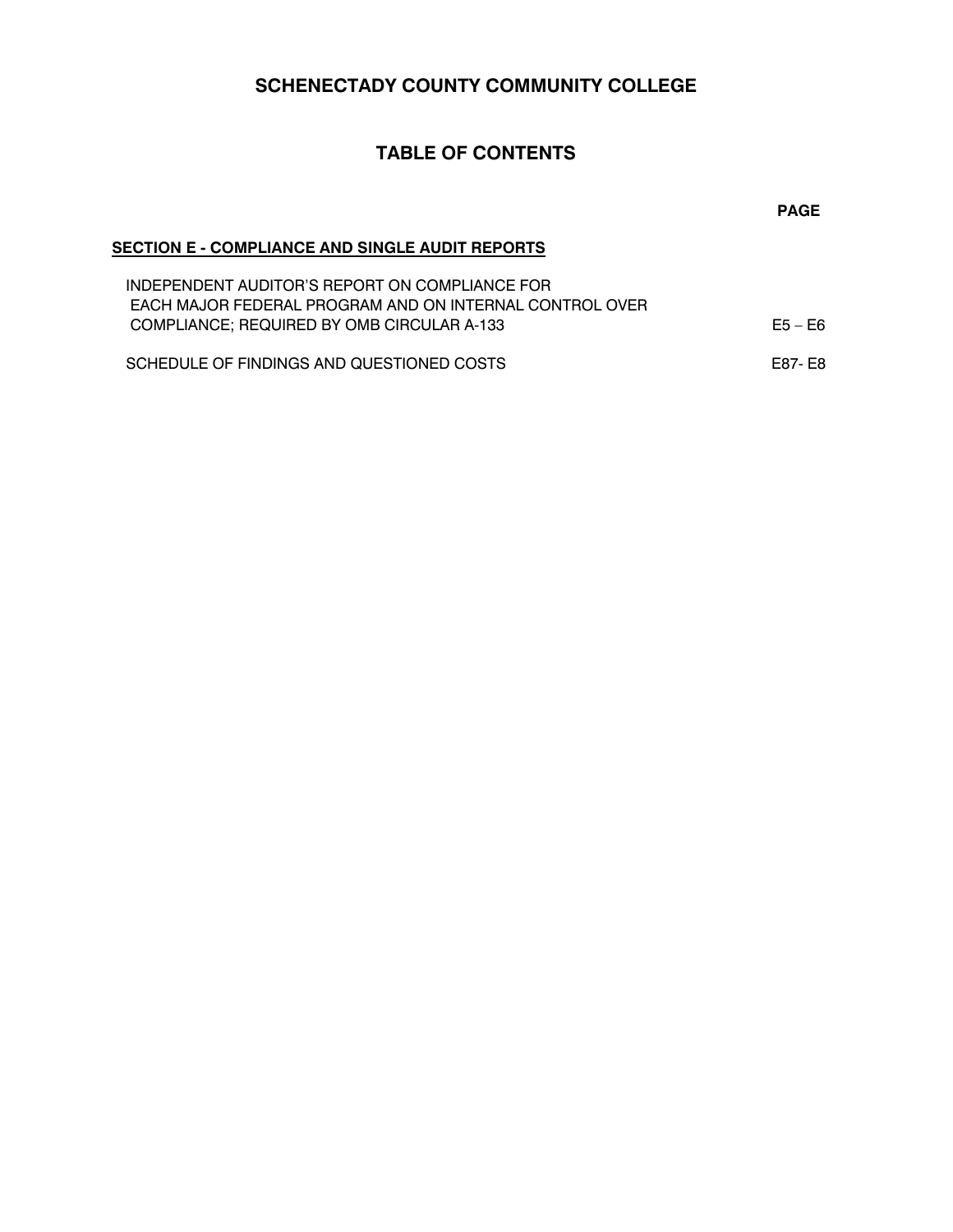

# **INDEPENDENT AUDITOR'S REPORT**

Kevin J. McCoy, CPA Thomas W. Donovan, CPA Frank S. Venezia, CPA James E. Amell, CPA Carol A. Hausamann, CPA Daniel J. Litz, CPA Karl F. Newton, CPA Kevin P. O'Leary, CPA Timothy A. Reynolds, CPA

Heather R. Lewis, CPA

Heather D. Patten, CPA

Board of Trustees Schenectady County Community College

### **Report on the Financial Statements**

We have audited the accompanying statements of net position, statements of revenues, expenses, and changes in net position, and the statements of cash flows of the Schenectady County Community College, a component unit of Schenectady County as of and for the years ended August 31, 2015 and 2014, and the related notes to the financial statements, which collectively comprise the Schenectady County Community College's basic financial statements.

#### *Management's Responsibility for the Financial Statements*

Management is responsible for the preparation and fair presentation of these financial statements in accordance with accounting principles generally accepted in the United States of America; this includes the design, implementation, and maintenance of internal control relevant to the preparation and fair presentation of financial statements that are free from material misstatement, whether due to fraud or error.

### *Auditor's Responsibility*

Our responsibility is to express an opinion on these financial statements based on our audits. We conducted our audits in accordance with auditing standards generally accepted in the United States of America and the standards applicable to financial audits contained in *Government Auditing Standards* issued by the Comptroller General of the United States. Those standards require that we plan and perform the audit to obtain reasonable assurance about whether the financial statements are free from material misstatement.

An audit involves performing procedures to obtain audit evidence about the amounts and disclosures in the financial statements. The procedures selected depend on the auditor's judgment, including the assessment of the risks of material misstatement of the financial statements, whether due to fraud or error. In making those risk assessments, the auditor considers internal control relevant to the entity's preparation and fair presentation of the financial statements in order to design audit procedures that are appropriate in the circumstances, but not for the purpose of expressing an opinion on the effectiveness of the entity's internal control. Accordingly, we express no such opinion. An audit also includes evaluating the appropriateness of accounting policies used and the reasonableness of significant accounting estimates made by management, as well as evaluating the overall presentation of the financial statements.

We believe that the audit evidence we have obtained is sufficient and appropriate to provide a basis for our audit opinion.

www.marvincpa.com

*An Independent Member of the BDO Alliance USA*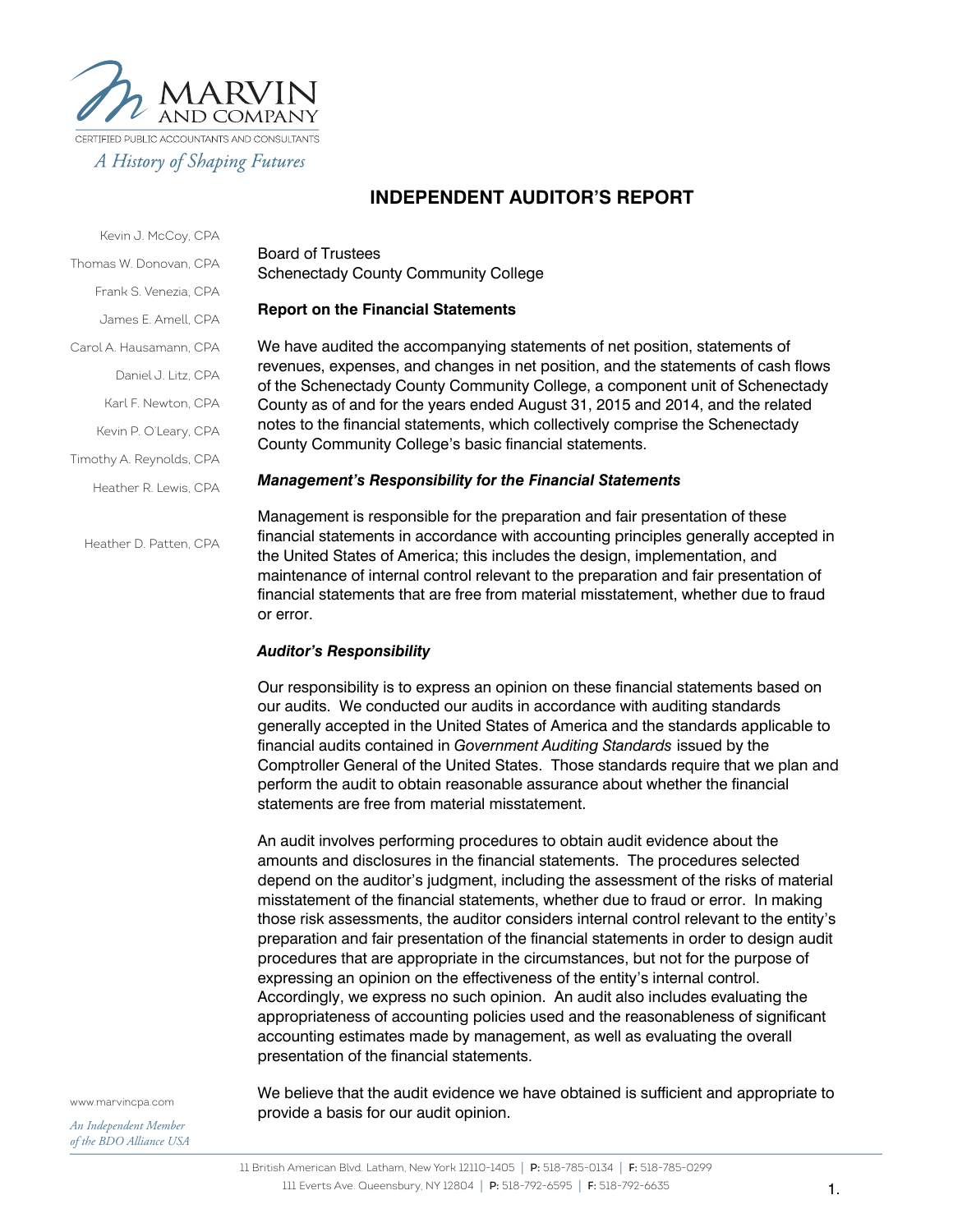## *Opinion*

In our opinion, the financial statements referred to above present fairly, in all material respects, the financial position of Schenectady County Community College, as of August 31, 2015 and 2014, and the respective changes in financial position and cash flows for the years then ended in accordance with accounting principles generally accepted in the United States of America.

## *Change in Accounting Principle*

As described in Note 7 to the financial statements, Schenectady County Community College changed its method of accounting for pensions in 2014/2015 as required by the provisions of GASB Statement Numbers 68 and 71. Our opinion is not modified with respect to that matter.

## *Prior Period Adjustment*

As discussed in Note 13 to the financial statements, certain errors resulting in the understatement of liabilities and overstatement of revenues and expenses as of and for the year ended August 31, 2014 were discovered by management of the component unit SCCC Foundation, Inc. during the year ended August 31, 2015. Accordingly, agency funds liabilities, previously reported as unrestricted net assets and certain revenues and expenses have been corrected in the restated 2014 financial statements. A corresponding adjustment has been made to the beginning net position for the year ended August 31, 2014 to reflect the liability balance as of August 31, 2013. Our opinion is not modified with respect to this matter.

## *Other Matters*

## *Required Supplementary Information*

Accounting principles generally accepted in the United States of America require that the management's discussion and analysis information on pages A1 through A6, the schedule of funding progress for the retiree health plan on page C1, the schedules of proportionate share of net pension liability (asset) on page C2, and the schedules of College contributions on page C3 be presented to supplement the basic financial statements. Such information, although not a part of the basic financial statements, is required by the Governmental Accounting Standards Board, who considers it to be an essential part of financial reporting for placing the basic financial statements in an appropriate operational, economic, or historical context. We have applied certain limited procedures to the required supplementary information in accordance with auditing standards generally accepted in the United States of America, which consisted of inquiries of management about the methods of preparing the information and comparing the information for consistency with management's responses to our inquiries, the basic financial statements, and other knowledge we obtained during our audit of the basic financial statements. We do not express an opinion or provide any assurance on the information because the limited procedures do not provide us with sufficient evidence to express an opinion or provide any assurance.

### *Other Information*

Our audit was conducted for the purpose of forming an opinion on the financial statements that collectively comprise the Schenectady County Community College's basic financial statements. The supplemental information on pages D1 through D4 and schedule of expenditures of federal awards on page E1 are presented for purposes of additional analysis and are not a required part of the basic financial statements. The supplementary schedules on pages D1 through D4 and schedule of expenditures of federal awards on page E1 are the responsibility of management and were derived from and relate directly to the underlying accounting and other records used to prepare the basic financial statements. Such information has been subjected to the auditing procedures applied in the audit of the basic financial statements and certain additional procedures, including comparing and reconciling such information directly to the underlying accounting and other records used to prepare the basic financial statements or to the basic financial statements themselves, and other additional procedures in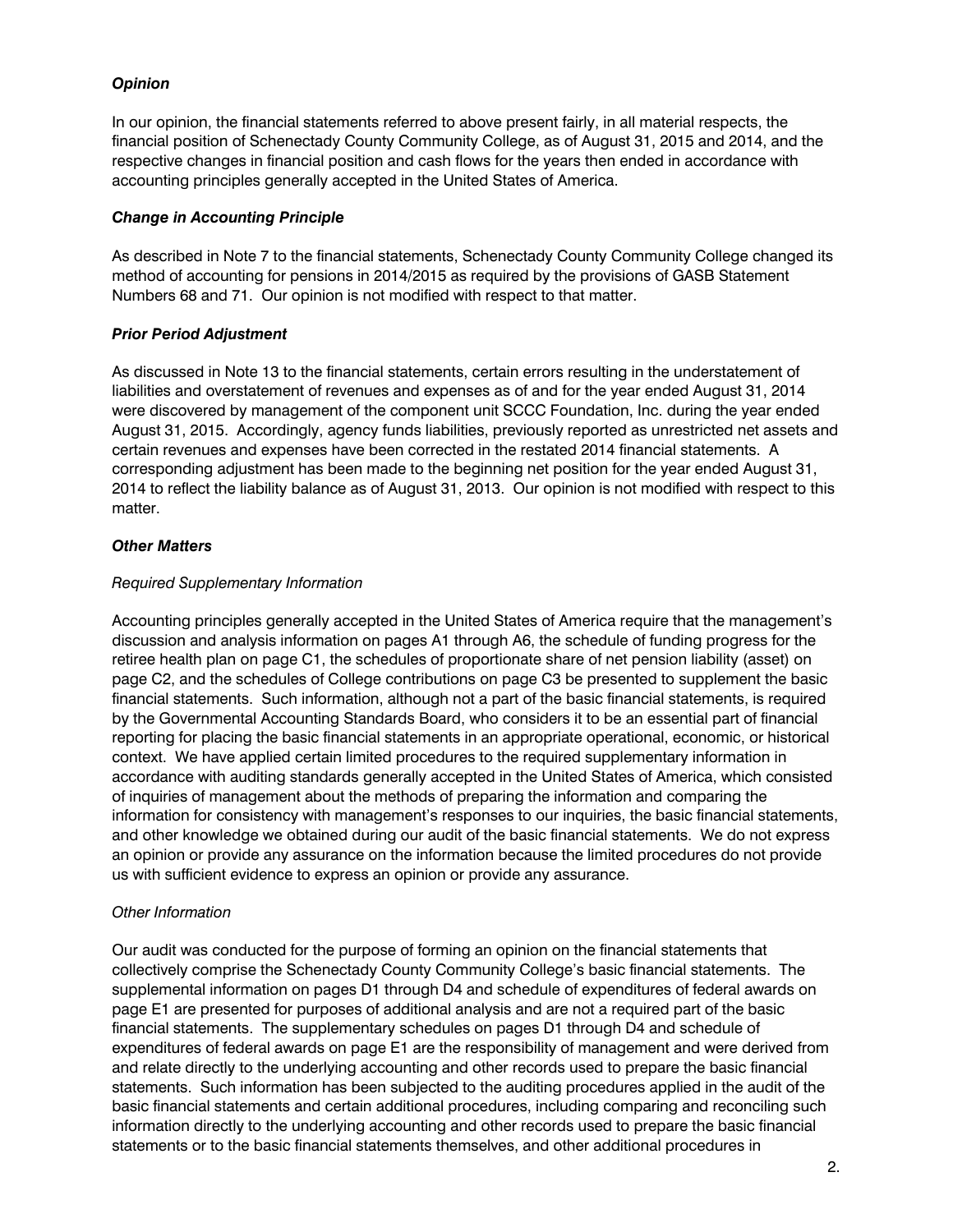accordance with auditing standards generally accepted in the United States of America. In our opinion, the supplementary information on pages D1 through D4 and schedule of expenditures of federal awards on page E1 are fairly stated, in all material respects, in relation to the basic financial statements as a whole.

## **Report on Other Legal and Regulatory Requirements**

In accordance with *Government Auditing Standards*, we have also issued our report dated March 3, 2016 on our consideration of the Schenectady County Community College's internal control over financial reporting and on our tests of its compliance with certain provisions of laws, regulations, contracts, and grant agreements and other matters. The purpose of that report is to describe the scope of our testing of internal control over financial reporting and compliance and the results of that testing, and not to provide an opinion on internal control over financial reporting or on compliance. That report is an integral part of an audit performed in accordance with *Government Auditing Standards* in considering Schenectady County Community College's internal control over financial reporting and compliance.

Marvin and Company, P.C.

Latham, NY March 3, 2016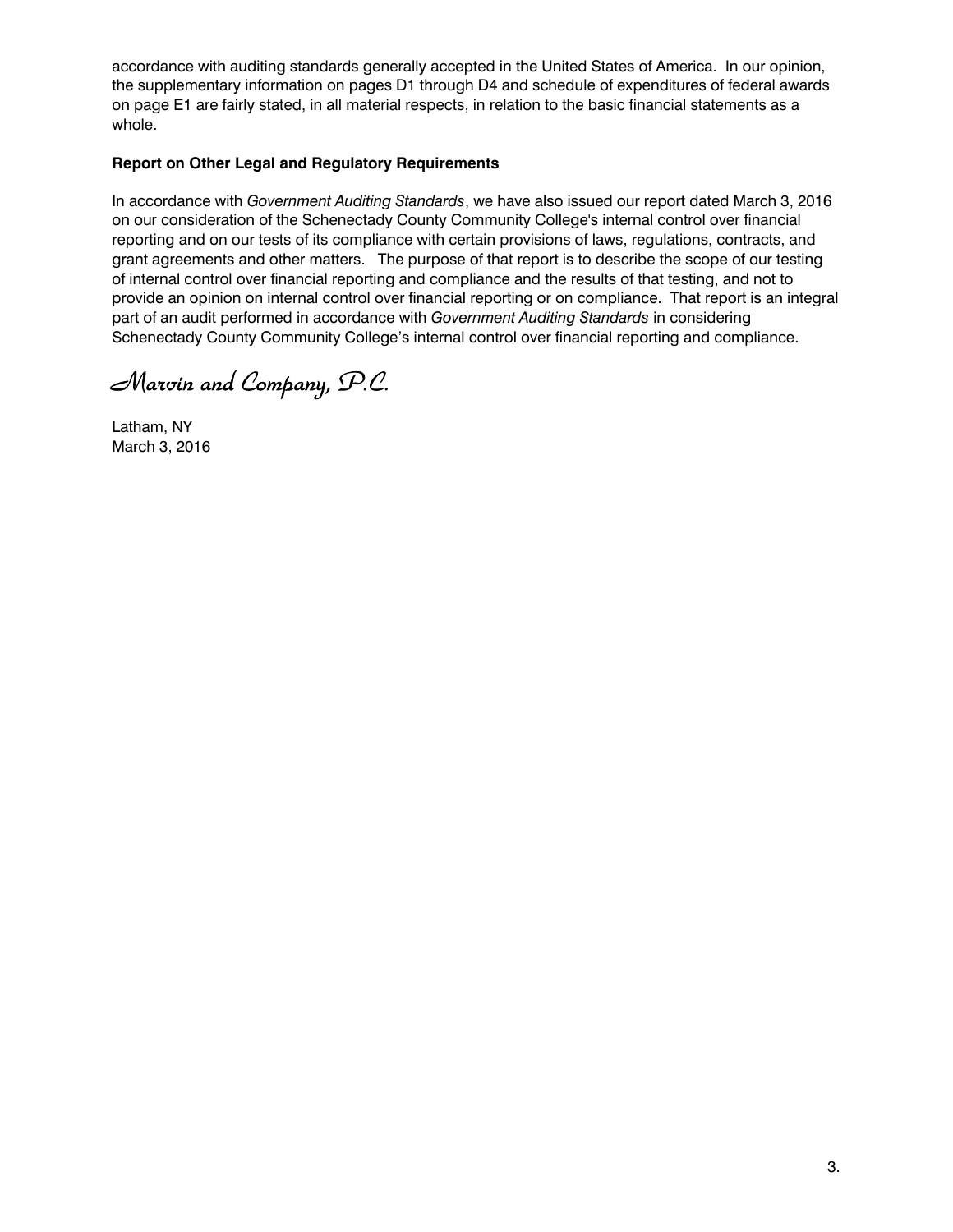# **Management's Discussion and Analysis**

The following discussion and analysis provides an overview of the financial position and activities of Schenectady County Community College (the College or SCCC) for the year ended August 31, 2015. The Management Discussion and Analysis should be read in conjunction with the audited statements and related footnotes which follow in the financial report.

For financial reporting purposes, Schenectady County Community College's reporting entity consists of all sectors of the College including the Faculty Student Association. The SCCC Foundation is reported as a separate column in the statements as a component unit of the College.

Financial statements for the year ended August 31, 2015 were prepared using all applicable guidelines including Governmental Accounting Standards Board (GASB) statements 34, 35, 38, 45, 68 and 71.

### **Financial Highlights**

As of August 31, 2015, the College's had total assets of \$45.9 million, including deferred outflows of resources for pensions. Total liabilities were \$30.4 million including the deferred outflow of resources for pensions. The College's net position was \$15.5 million which is a \$1.7 million decrease from August 31, 2014.

The net position as of August 31, 2015 is summarized in the following categories (in thousands):

| Invested in capital assets         | \$26.819  |
|------------------------------------|-----------|
| Restricted                         |           |
| <b>Faculty Student Association</b> | 2.247     |
| Loan Fund                          | 89        |
| Unrestricted Net Position          | (13, 653) |
| <b>Total Net Position</b>          | \$15,502  |

 Unrestricted net position deficit of \$-13.7 million consists of \$20.6 million in health benefit liabilities for retired College employees, both present and future. GASB 45 requires that unfunded retiree health benefits be recorded as a as a liability. Unrestricted fund balance declined by \$.558 million in fiscal year 2015 from \$13.1 million in fiscal year 2014.

Revenues, expenses, and the change in net position for the year ended August 31, 2015 are summarized as follows (in thousands):

| Operating revenues                           | \$15,326 |
|----------------------------------------------|----------|
| Non-operating revenues                       | 24,430   |
| Total revenues                               | \$39.756 |
| Operating expenses<br>Non-operating expenses | \$41,108 |
| Amortization of postretirement benefit UAL   | 354      |
| Total operating expenses                     | \$41.462 |
| Net position, beginning of year restated     | \$17,208 |
| Increase (decrease) in net position          | (1,706)  |
| Net position, end of year                    | \$15,502 |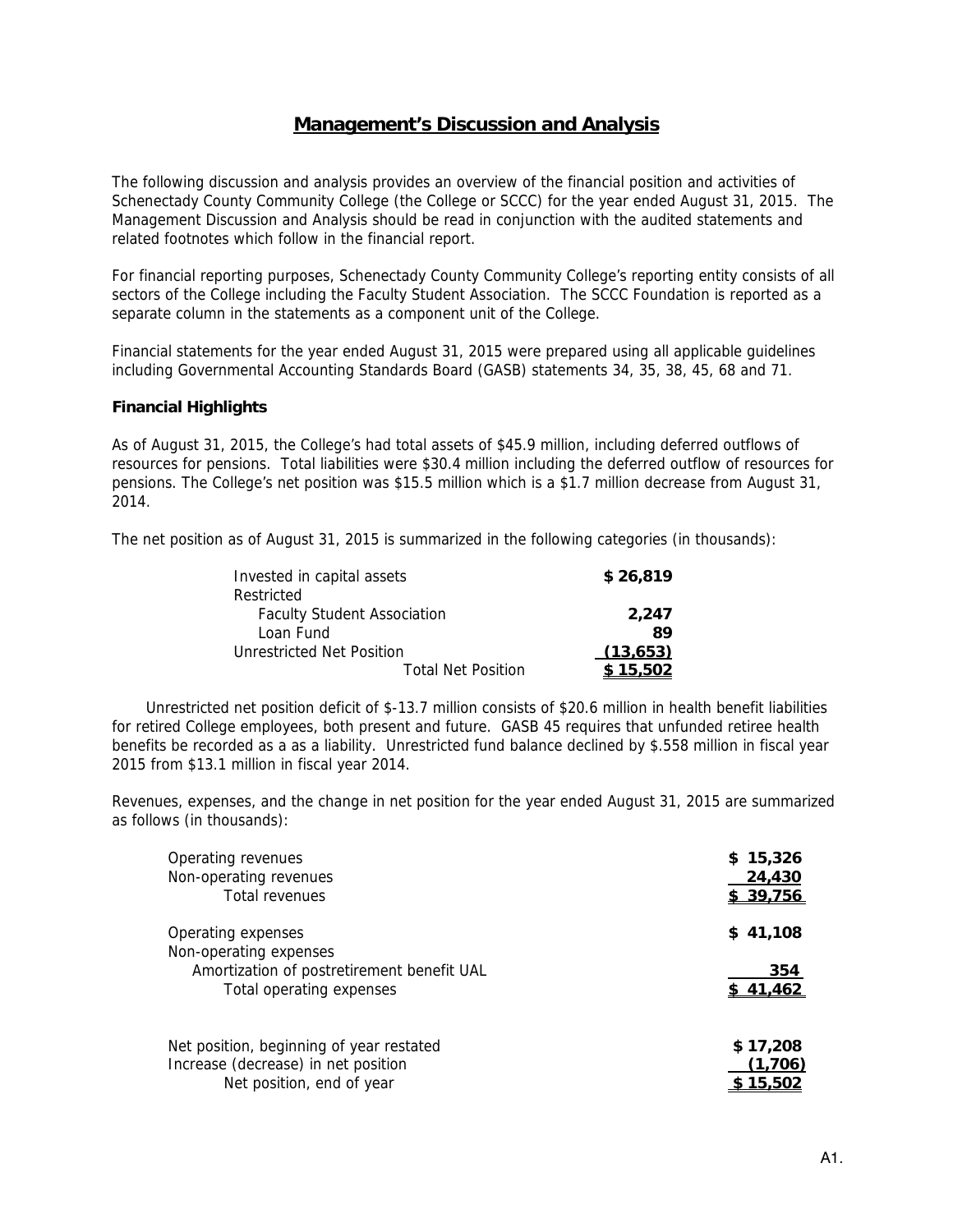## **Overview of the Financial Statements**

The financial statements of Schenectady County Community College have been prepared in accordance with accounting principles generally accepted in the U.S. as prescribed by the GASB. The object of these standards is to enhance the understandability and usefulness of the external financial reports issued by public colleges and universities. Additionally, the financial statements focus on the College as a whole, rather than on individual entities, funds, or activities.

The financial statements presentation consists of: a statement of net position; a statement of revenues, expenses, and changes in net position; a statement of cash flows; and accompanying notes. These statements provide information on the financial position of the College and the financial activity and results of its operations during the year. A description of these statements follows:

The Statement of Net Position presents information on all of the College's assets and liabilities, with the difference between the two reported as net position.

The Statement of Revenues, Expenses, and Changes in Net Position presents information showing the change in the College's net position during the most recent fiscal year. All changes in net position are reported as soon as the underlying event giving rise to change occurs, regardless of the timing of related cash flows. Thus, revenues and expenses reported in this statement include items that will result in cash received or dispersed in future fiscal periods (i.e. the receipt of amounts due from students for tuition and fees, or the payment accrued for compensated absences).

The Statement of Cash Flows provides information on the major sources and uses of cash during the year. The cash flow statement portrays net cash provided or used from operating, investing, capital, and non-capital financing activities.

## **Statement of Net Position**

The Statement of Net Position presents the financial position of the College at the end of its fiscal year. As of August 31, 2015, the College's total assets and deferred outflow of resources were \$45,918,792, total liabilities and deferred inflows of resources were \$30,416,638 and net assets were \$15,502,154. Included in the assets are capital assets including land at \$713,209; buildings, improvements and equipment at \$61,770,365, less accumulated depreciation of \$34,746,389 for a net capital asset book value of \$27,023,976. This latter amount includes the capital assets of Faculty Student Association, with a net book value of \$918,089.

In general, current assets are those assets that are available to satisfy current obligations and current liabilities are those liabilities that will be paid within one year. Cash and equivalents totaled \$12,905,709 as of August 31, 2015, and were \$478,376 higher than on August 31, 2014. Receivables from governments, students, and other were \$1,990,314 as of August 31, 2015, which was \$700,762 lower than at the end of the previous fiscal year. Part of the fluctuation from 2014 to 2015 is due to the timing of payments from Schenectady County.

Included in the current liabilities for the primary institution were, accounts payable of \$1,082,644 that increased by \$317,777, and deferred revenues of \$3,781,805 (revenues for the following fiscal year) that increased by \$143,936.

The College recognizes a liability for compensated absences which decreased by \$6,957 the year ended August 31, 2015, from \$1,536,890 at August 31, 2014 to \$1,529,933 at August 31, 2015 (see Note 1 D). This liability recognizes vacation time earned by employees but not used during the current or prior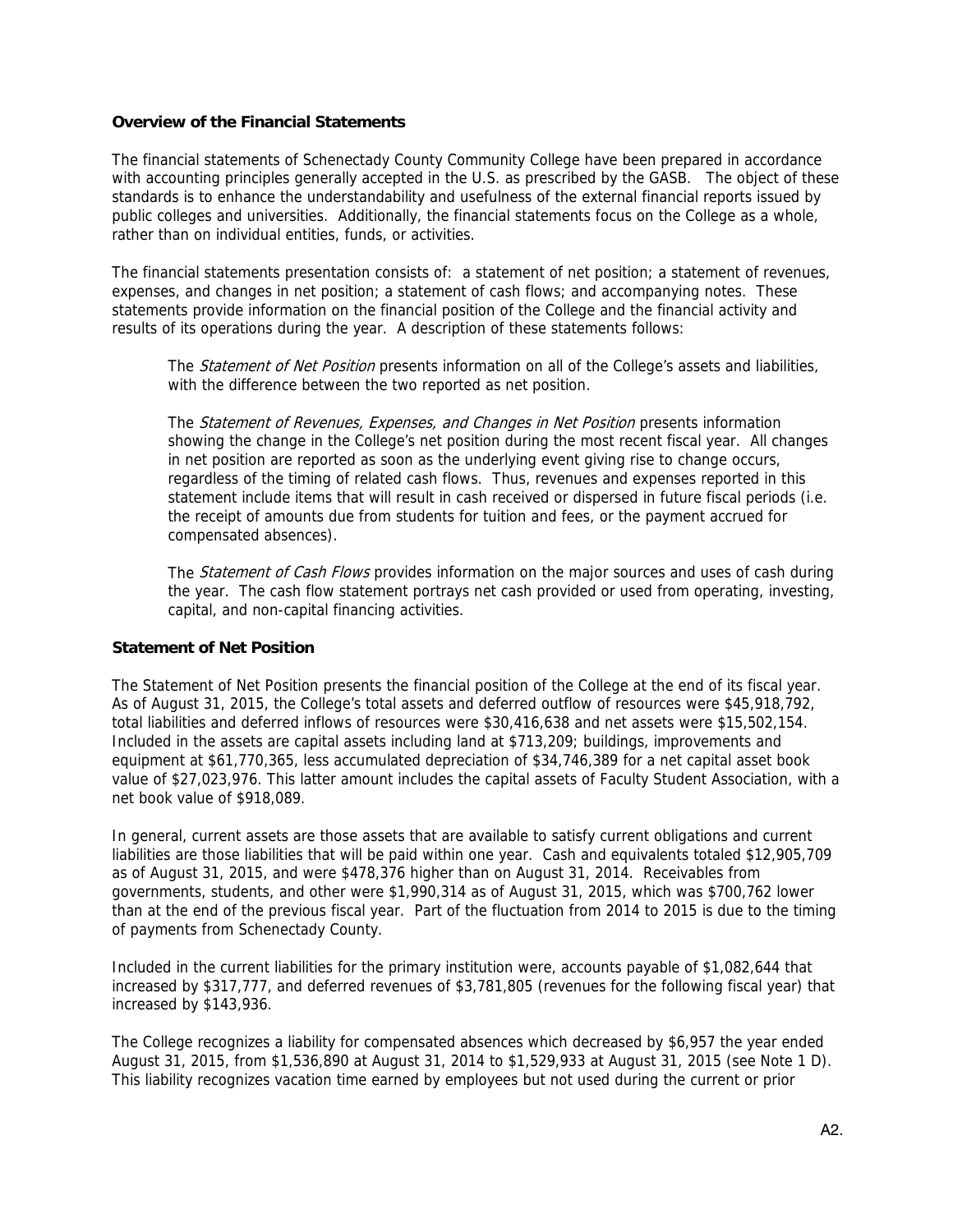period, for which the employee can receive compensation in a future period. In addition, the College recognizes a liability for sick leave for employees who, at the balance sheet date, currently are eligible to receive payments for unused sick leave as well as employees who are expected to become eligible in the future to receive such payments.

Also included in the SCCC financial report as a component unit is the SCCC Foundation, Inc. with total assets of \$5,355,485 total liabilities of \$614,736, and a net position value of \$4,740,749.

### **Capital Assets**

As required in GASB 34, fixed assets and related depreciation are reported in the College's 2015 financial statements. All fixed assets are owned by the County of Schenectady in trust for the use of the College in carrying out its institutional purpose. The College has entered into financing agreements with the Dormitory Authority of the State of New York (DASNY) to finance part of its educational facilities. The DASNY bonds for these facilities will be repaid from the appropriations received from the State of New York. The County has issued bonds to pay for their share of the capital expenses. These bonds will be paid from County appropriations. The College has no obligation to repay either of these debt obligations.

Depreciation expense on capital assets recorded in the College financial statements, excluding the blended component unit, for the year ended August 31, 2015 was \$2,193,854. A summary of capital assets, excluding the property of the Faculty Student Association, by major classification, and related accumulated depreciation compared to the prior year is as follows:

|                                                |     | <b>Balance 8/31/15</b>  |      | <b>Balance 8/31/14</b>    |
|------------------------------------------------|-----|-------------------------|------|---------------------------|
| <b>Capital Assets</b><br>Land                  | \$. | 713,209                 | \$   | 713.209                   |
| Buildings & Leasehold Improvement<br>Equipment |     | 54.729.971<br>5,749,318 |      | 54, 147, 306<br>8,315,218 |
| <b>Total Capital Assets</b>                    |     | 60,479,290              |      | 62,462,525                |
| <b>Less Accumulated Depreciation:</b>          |     |                         |      |                           |
| Buildings & Leasehold Improvements             | \$  | 31,121,003              | - \$ | 30,651,297                |
| Equipment                                      |     | 3.252.400               |      | 4,986,061                 |
| <b>Total Accumulated Depreciation</b>          |     | 34, 373, 403            | \$   | 35,637,358                |
| <b>Capital Assets, Net</b>                     |     | 26,105,887              |      | <u>26,825,167</u>         |

### **Debt**

The College is not authorized to issue debt. Rather, the County and the State (through the Dormitory Authority) issue bonds for the acquisition, construction, and improvement of real property to be used by the College.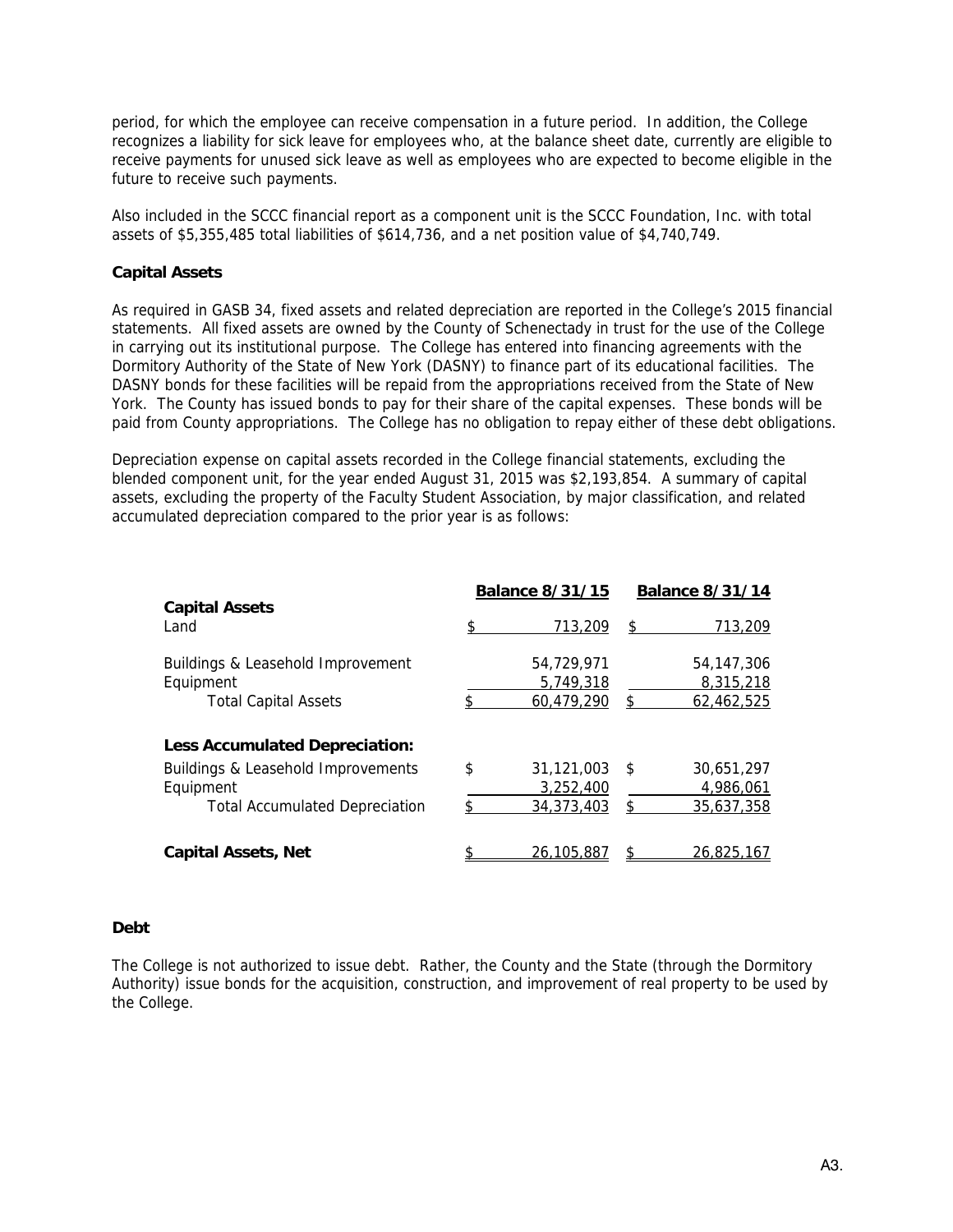## **Statement of Revenues, Expenses, and Changes in Net Position**

### **2014-15 Revenues**

The chart that follows provides a graphical breakdown of total revenues of \$39.8 million for the College for the year ending August 31, 2015. These revenues include both operating revenue and non- operating revenue. These revenues also include the revenues of the Faculty Student Association that operates the College Store that sells books, supplies, clothing, and other items.



Tuition and fees at \$13.6 million made up 34% of total revenues in 2014-15. Of this amount, \$7.9 million was paid through federal and state grants and loans to eligible students. Full-time tuition was \$1,728 per semester while part-time tuition was \$144 per credit hour.

State aid at \$10.0 million was 25% of revenues. This amount includes \$9.6 million in aid that is based on prior year full-time equivalent enrollment (FTE), \$0.4 million for approved rental costs, and \$0.1 million for Job Linkage funding. The amount of State aid increased from \$2,422 per FTE in 2013-14 to \$2,497 per FTE in 2014-15. The calculation for FTE aid in 2014-15 is shown on page D3.

Schenectady County's contribution towards the College's operating costs was \$2.1 million or 5% of 2013- 14 revenues. Revenues from other New York counties for students attending the College (chargebacks) were \$1.6 million or 4% of revenues.

Capital grant income was \$1.3 million or 3% of College revenue in 2014-15. This is the cost of new capital projects at the College that were funded by Schenectady County and New York State.

Other governmental aid includes federal and New York State grants for specialized job training, new academic programs, student services, and student aid for non-College services such as room and board. Other governmental aid was \$6.3 million or 16% of revenues in 2014-15.

Sales of books and other materials at the College Store run by the Faculty Student Association were \$3.1 million or 9% of revenues. All other revenue totaled \$1.8 million or 4% of revenues from a wide range of sources.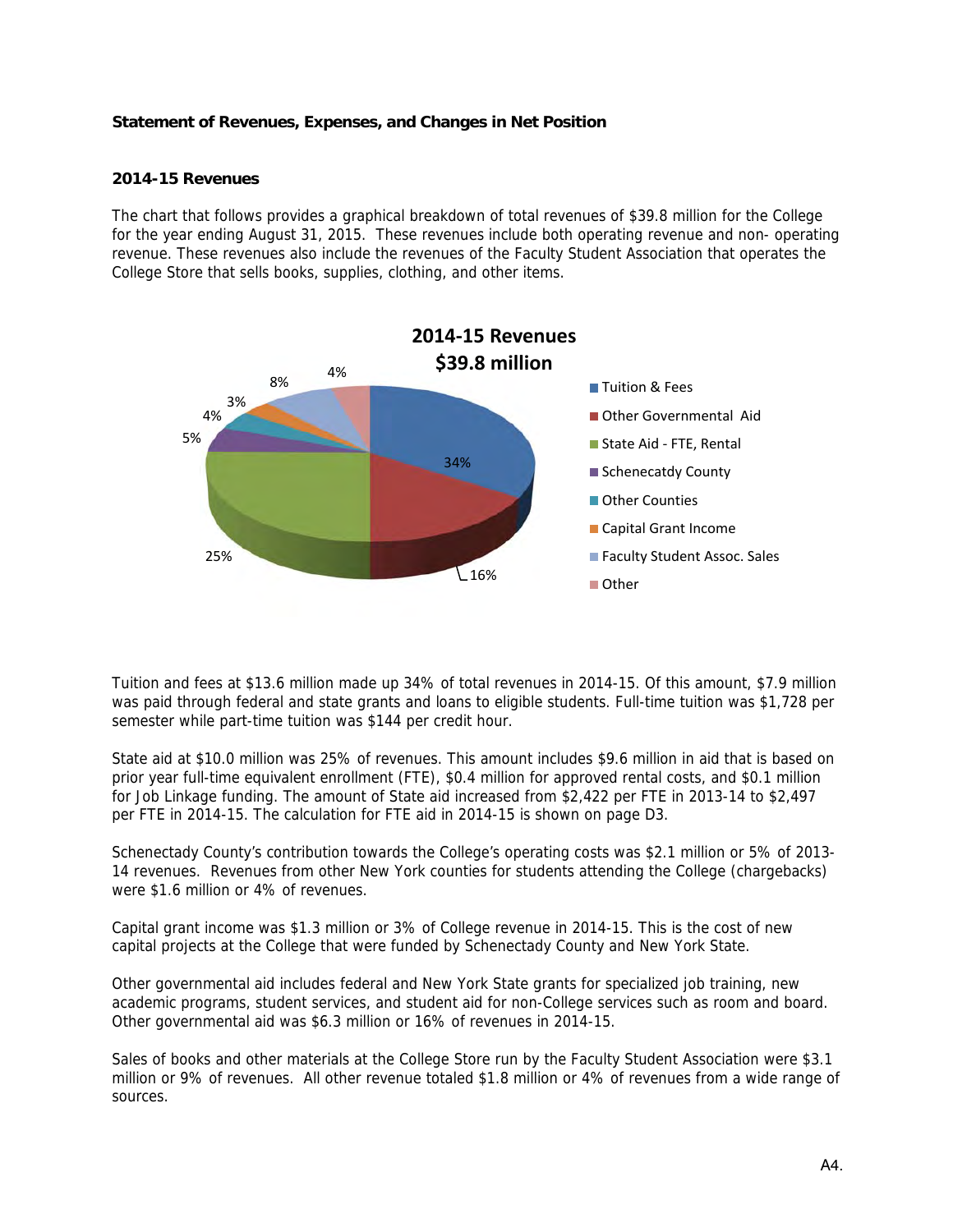### **2014-15 Expenses**

The chart that follows provides a graphical breakdown of the year's total expenses of \$41.5 million for the College, including the 2014-15 additional cost of post-employment benefits of \$0.4 million. The cost of instruction at \$15.7 million accounted for 38% of total expenses, followed by facility maintenance costs of \$5.3 million or 13% of spending. Administration and institutional services costs were \$4.6 million or 11% of total spending. Library and academic support was \$4.0 million or 10% of spending. Student services which include counseling and cost of administering financial aid, was \$2.4 million or 6% of expenses. The costs of the Faculty Student Association, primarily the cost goods sold, totaled \$3.2 million which was 8% of expenses.

GASB 45 is a major requirement that each public entity account for and report other post-retirement benefits (OPEB) in its accounting statements. Through actuarial analysis, state and local governments must identify the true costs of the other post-retirement benefits earned by employees over their estimated years of actual service. In 2015 the additional unfunded cost to amortize retiree health benefits was \$0.3 million which was equal to 1% of spending.



### **Economic Factors Bearing on the College's Future**

The greatest fiscal challenge facing the College is that it has prospered financially in recent years by growing enrollment. Fully 90% of the College's General Fund revenues are enrollment based. Spring 2015 was the first time in many years the College's enrollment was significantly lower than the previous year. That trend has continued in 2015-16 and we expect that with improving regional economic conditions and declining local high school age populations that this trend will continue in the near term.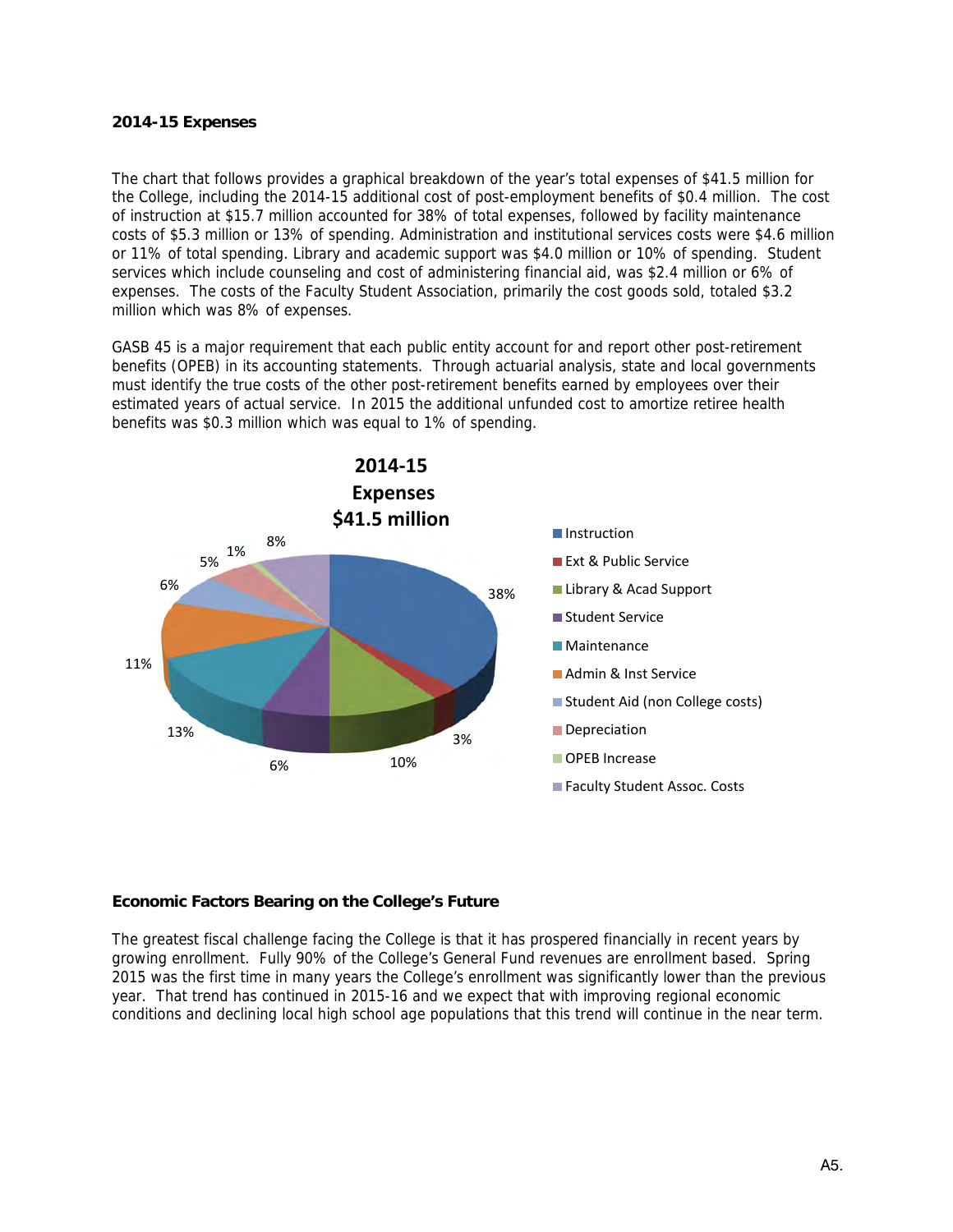The College continues to develop new programs of study. Recent examples include the addition of Casino and Gaming Management and Supply Chain Management in 2014. A new Biotechnology program has been developed and new lab space is being constructed on the sixth floor of Elston Hall.

The College is hoping to be an active participant in Governor Cuomo's new initiatives. Start-Up New York gives tax benefits to companies that develop on or near New York State Colleges.

The City of Schenectady was chosen as the site for the Capitol Region's casino, Rivers Casino and Resort that is being built one mile from the College on the grounds former Alco locomotive manufacturing site. The College has been in discussions with Rush Street Gaming, the casinos operator, for training programs linked to the College's Casino and Gaming Management program.

Emphasis on efforts to increase student retention continues. Even in years of significant enrollment growth, there has been a drop in enrollment in the spring when compared to the fall term as students struggle with academic demands. Beginning with the fall 2014 semester, new students were required to take a one credit class to orient freshman students the academic demands of college life.

The College's contracts with two labor bargaining groups, the faculty and college administrators, were completed in 2015 and run through August 31, 2017. The contract with another bargaining group, the Civil Service Employees Association or CSEA, expired on December 31, 2015 and negotiations are expected to begin soon. In 2015 the College recognized a new bargaining group for adjunct faculty and negotiations are on-going.

## **Contacting College Management**

This financial report is designed to provide the College community, oversight agencies, and County taxpayers with a general overview of the College's finances and demonstrate the College's accountability for the money it receives.

If you have any questions about this report or need additional information, contact Charles J. Richardson, Vice President of Administration, 78 Washington Avenue, Schenectady, NY 12305 or by e-mail at richarcj@sunysccc.edu.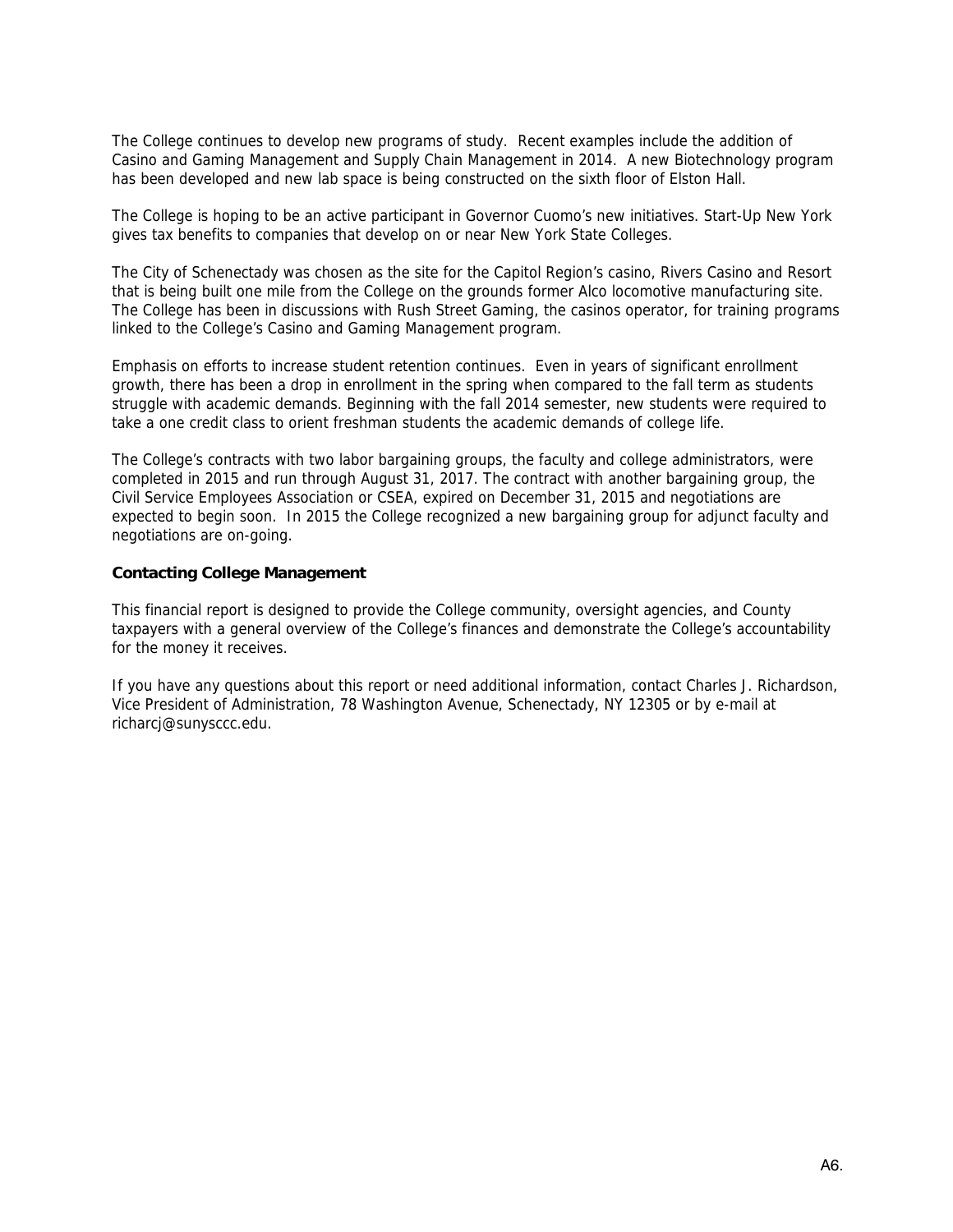## **SCHENECTADY COUNTY COMMUNITY COLLEGE STATEMENT OF NET POSITION AUGUST 31, 2015**

|                                                                   | Primary<br><b>Institution</b> | <b>Component Unit,</b><br><b>SCCC</b><br>Foundation, Inc. |
|-------------------------------------------------------------------|-------------------------------|-----------------------------------------------------------|
| <b>ASSETS</b>                                                     |                               |                                                           |
| <b>Current Assets</b>                                             |                               |                                                           |
| Cash and equivalents                                              | \$<br>12,905,709              | \$<br>131,403                                             |
| Receivables                                                       |                               |                                                           |
| Federal, state and local                                          | 1,302,212                     |                                                           |
| Tuition (net of \$3,475,130 allowance for uncollectible accounts) | 323,663                       |                                                           |
| Other                                                             | 364,439                       | 223,733                                                   |
| Prepaid expenses                                                  | 241,163                       | 6,235                                                     |
| Inventories                                                       | 567,066                       |                                                           |
| <b>Total Current Assets</b>                                       | 15,704,252                    | 361,371                                                   |
|                                                                   |                               |                                                           |
| <b>Noncurrent Assets</b>                                          |                               |                                                           |
| Investments                                                       |                               | 4,960,978                                                 |
| Receivables, net of current portion                               |                               | 5,000                                                     |
| Land                                                              | 713,209                       |                                                           |
| Capital assets, net of accumulated depreciation                   | 27,023,976                    | 28,136                                                    |
| Net Pension Asset, Proportionate Share                            | 1,363,638                     |                                                           |
| <b>Total Noncurrent Assets</b>                                    | 29,100,823                    | 4,994,114                                                 |
|                                                                   |                               |                                                           |
| <b>Total Assets</b>                                               | 44,805,075                    | 5,355,485                                                 |
|                                                                   |                               |                                                           |
| Deferred Outlfows of Resources - Pensions                         | 1,113,717                     |                                                           |
| TOTAL ASSETS AND DEFERRED OUTFLOWS OF RESOURCES                   | \$<br>45,918,792              | \$<br>5,355,485                                           |
| <b>LIABILITIES AND NET POSITION</b>                               |                               |                                                           |
| <b>Current Liabilities</b>                                        |                               |                                                           |
| Accounts payable                                                  | \$<br>1,082,644               | \$                                                        |
| Accrued expenses                                                  | 2,916,013                     | 262,516                                                   |
| Deferred revenue                                                  | 3,781,805                     | 24,950                                                    |
| Due to other governments                                          | 16,395                        |                                                           |
| <b>Other liabilities</b>                                          | 347,185                       | 327,270                                                   |
| <b>Total Current Liabilities</b>                                  | 8,144,042                     | 614,736                                                   |
|                                                                   |                               |                                                           |
| <b>Noncurrent Liabilities</b>                                     |                               |                                                           |
| Accrued expenses                                                  | 20,949,536                    |                                                           |
| Net Pension Liability, Proportionate Share                        | 736,959                       |                                                           |
| <b>Total Noncurrent Liabilities</b>                               | 21,686,495                    |                                                           |
| <b>Total Liabilities</b>                                          | 29,830,537                    | 614,736                                                   |
| Deferred Inflows of Resources - Pensions                          | 586,101                       |                                                           |
|                                                                   |                               |                                                           |
| <b>Net Position</b>                                               |                               |                                                           |
| <b>Invested in Capital Assets</b>                                 | 26,819,096                    |                                                           |
| Restricted:                                                       |                               |                                                           |
| Scholarships                                                      |                               | 2,696,922                                                 |
| <b>Faculty Student Association</b>                                | 2,247,666                     |                                                           |
| Loan Fund                                                         | 88,765                        |                                                           |
| Unrestricted:                                                     | (13,653,373)                  | 2,043,827                                                 |
| <b>Total Net Position</b>                                         | 15,502,154                    | 4,740,749                                                 |
|                                                                   |                               |                                                           |
| TOTAL LIABILITIES, DEFERRED INFLOWS OF RESOURCES AND NET POSITION | \$<br>45,918,792              | \$<br>5,355,485                                           |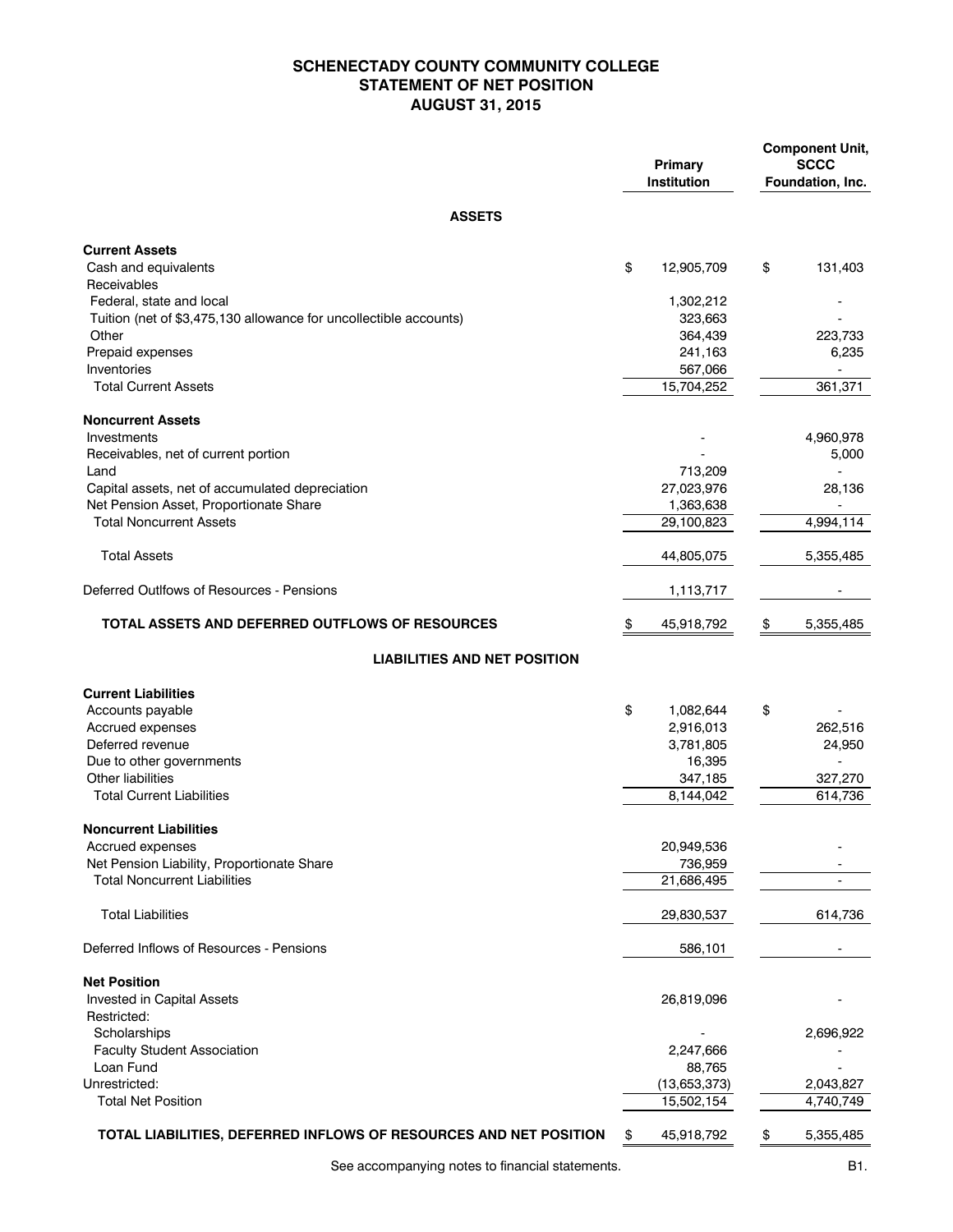# **SCHENECTADY COUNTY COMMUNITY COLLEGE STATEMENT OF NET POSITION AUGUST 31, 2014**

|                                                                   | <b>Primary</b><br><b>Institution</b> |              | <b>Restated</b><br><b>Component Unit,</b><br><b>SCCC</b><br>Foundation, Inc. |           |  |
|-------------------------------------------------------------------|--------------------------------------|--------------|------------------------------------------------------------------------------|-----------|--|
| <b>ASSETS</b>                                                     |                                      |              |                                                                              |           |  |
| <b>Current Assets</b>                                             |                                      |              |                                                                              |           |  |
| Cash and equivalents                                              | \$                                   | 12,427,333   | \$                                                                           | 287,182   |  |
| Receivables                                                       |                                      |              |                                                                              |           |  |
| Federal, state and local                                          |                                      | 2,272,127    |                                                                              |           |  |
| Tuition (net of \$2,927,515 allowance for uncollectible accounts) |                                      | 358,635      |                                                                              |           |  |
| Other                                                             |                                      | 60,314       |                                                                              | 94,218    |  |
| Prepaid expenses                                                  |                                      | 180,697      |                                                                              | 658       |  |
| Inventories                                                       |                                      | 572,238      |                                                                              |           |  |
| <b>Total Current Assets</b>                                       |                                      | 15,871,344   |                                                                              | 382,058   |  |
| <b>Noncurrent Assets</b>                                          |                                      |              |                                                                              |           |  |
| Investments                                                       |                                      |              |                                                                              | 5,013,325 |  |
| Amounts available for capital costs                               |                                      |              |                                                                              | 10,000    |  |
| Land                                                              |                                      | 713,209      |                                                                              |           |  |
| Capital assets, net of accumulated depreciation                   |                                      | 27,772,535   |                                                                              | 35,780    |  |
| <b>Total Noncurrent Assets</b>                                    |                                      | 28,485,744   |                                                                              | 5,059,105 |  |
| <b>TOTAL ASSETS</b>                                               | S                                    | 44,357,088   | \$                                                                           | 5,441,163 |  |
| <b>LIABILITIES AND NET POSITION</b>                               |                                      |              |                                                                              |           |  |
| <b>Current Liabilities</b>                                        |                                      |              |                                                                              |           |  |
| Accounts payable                                                  | \$                                   | 764,867      | \$                                                                           |           |  |
| Accrued expenses                                                  |                                      | 2,372,963    |                                                                              | 211,867   |  |
| Deferred revenue                                                  |                                      | 3,637,869    |                                                                              | 20,220    |  |
| Due to other governments                                          |                                      | 32,902       |                                                                              |           |  |
| Other liabilities                                                 |                                      | 276,927      |                                                                              | 313,535   |  |
| <b>Total Current Liabilities</b>                                  |                                      | 7,085,528    |                                                                              | 545,622   |  |
| Noncurrent Liabilities                                            |                                      |              |                                                                              |           |  |
| Accrued expenses                                                  |                                      | 20,544,010   |                                                                              |           |  |
| <b>Total Noncurrent Liabilities</b>                               |                                      | 20,544,010   |                                                                              |           |  |
| <b>Total Liabilities</b>                                          |                                      | 27,629,538   |                                                                              | 545,622   |  |
| <b>Net Position</b>                                               |                                      |              |                                                                              |           |  |
| <b>Invested in Capital Assets</b>                                 |                                      | 27,538,376   |                                                                              |           |  |
| Restricted:                                                       |                                      |              |                                                                              |           |  |
| Scholarships                                                      |                                      |              |                                                                              | 1,892,305 |  |
| <b>Faculty Student Association</b>                                |                                      | 2,195,915    |                                                                              |           |  |
| Loan Fund                                                         |                                      | 88,765       |                                                                              |           |  |
| Unrestricted                                                      |                                      | (13,095,506) |                                                                              | 3,003,236 |  |
| <b>Total Net Position</b>                                         |                                      | 16,727,550   |                                                                              | 4,895,541 |  |
| TOTAL LIABILITIES AND NET POSITION                                | \$                                   | 44,357,088   | \$                                                                           | 5,441,163 |  |

See accompanying notes to financial statements. The matrix of the B2.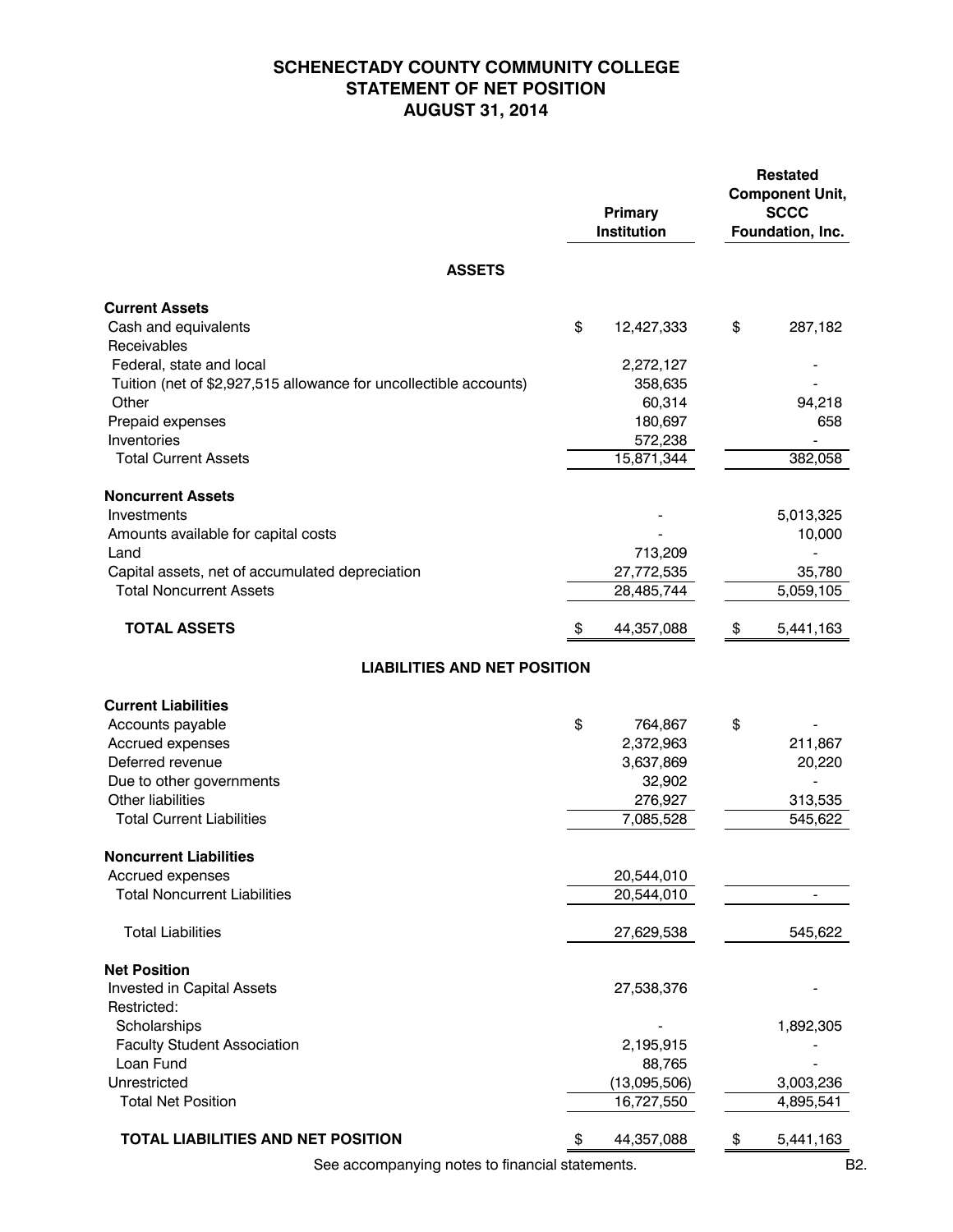# **SCHENECTADY COUNTY COMMUNITY COLLEGE STATEMENT OF REVENUES, EXPENSES, AND CHANGES IN NET POSITION FOR THE YEAR ENDED AUGUST 31, 2015**

|                                                                      | <b>Primary</b><br>Institution | <b>Component Unit,</b><br><b>SCCC</b><br>Foundation, Inc. |
|----------------------------------------------------------------------|-------------------------------|-----------------------------------------------------------|
| <b>Operating Revenue</b>                                             |                               |                                                           |
| Student tuition and fees net of scholarship allowance of \$7,905,625 | \$<br>5,664,266               | \$                                                        |
| Government aid and grants                                            | 3,171,225                     |                                                           |
| Charges to other counties                                            | 1,591,969                     |                                                           |
| Investment income (loss)                                             |                               | (128, 688)                                                |
| Interest and dividend income                                         |                               | 107,289                                                   |
| Contributions                                                        |                               | 740,861                                                   |
| Other revenues                                                       | 1,575,462                     | 22,776                                                    |
| Auxiliary enterprises:                                               |                               |                                                           |
| Sales                                                                |                               |                                                           |
|                                                                      | 3,126,830                     |                                                           |
| Other                                                                | 196,306                       |                                                           |
| <b>Total Operating Revenue</b>                                       | 15,326,058                    | 742,238                                                   |
| <b>Operating Expenses</b>                                            |                               |                                                           |
| Instruction                                                          | 15,660,335                    |                                                           |
| Extension and public service                                         | 1,063,021                     |                                                           |
| Library                                                              | 873,960                       |                                                           |
| <b>Student services</b>                                              | 2,439,336                     |                                                           |
| Maintenance and operation of plant                                   | 5,310,795                     |                                                           |
| General administration                                               | 2,746,490                     |                                                           |
| General institutional services                                       | 1,875,472                     |                                                           |
| Student aid                                                          | 2,573,140                     |                                                           |
| Academic support                                                     | 3,140,240                     |                                                           |
| Foundation                                                           |                               | 889,386                                                   |
|                                                                      |                               |                                                           |
| Auxiliary enterprises:                                               |                               |                                                           |
| Cost of sales                                                        | 2,253,621                     |                                                           |
| Other                                                                | 923,114                       |                                                           |
| Depreciation expense - Auxillary                                     | 55,386                        |                                                           |
| Depreciation expense                                                 | 2,193,854                     | 7,644                                                     |
| <b>Total Operating Expenses</b>                                      | 41,108,764                    | 897,030                                                   |
| Operating Income (Loss)                                              | (25, 782, 706)                | (154, 792)                                                |
| <b>Non-Operating Revenues (Expenses)</b>                             |                               |                                                           |
| State aid                                                            | 10,019,542                    |                                                           |
| Sponsoring county contribution                                       | 2,098,694                     |                                                           |
| Federal and state nonoperating grants                                | 11,037,573                    |                                                           |
| Capital grant income                                                 | 1,274,313                     |                                                           |
| Interest income                                                      | 240                           |                                                           |
| Changes in postemployment benefit liabilities                        | (353, 919)                    |                                                           |
| Non-Operating Revenues (Expenses)                                    | 24,076,443                    |                                                           |
|                                                                      |                               |                                                           |
| <b>Change in Net Position</b>                                        | (1,706,263)                   | (154, 792)                                                |
| Net Position - Beginning of Year, as Previously Reported             | 16,727,550                    | 4,895,541                                                 |
| Cumulative Effect of Change in Accounting Principle                  | 480,867                       |                                                           |
| Net Position - Beginning of Year, as Restated                        | 17,208,417                    | 4,895,541                                                 |
| Net Position, End of Year                                            | \$<br>15,502,154              | \$<br>4,740,749                                           |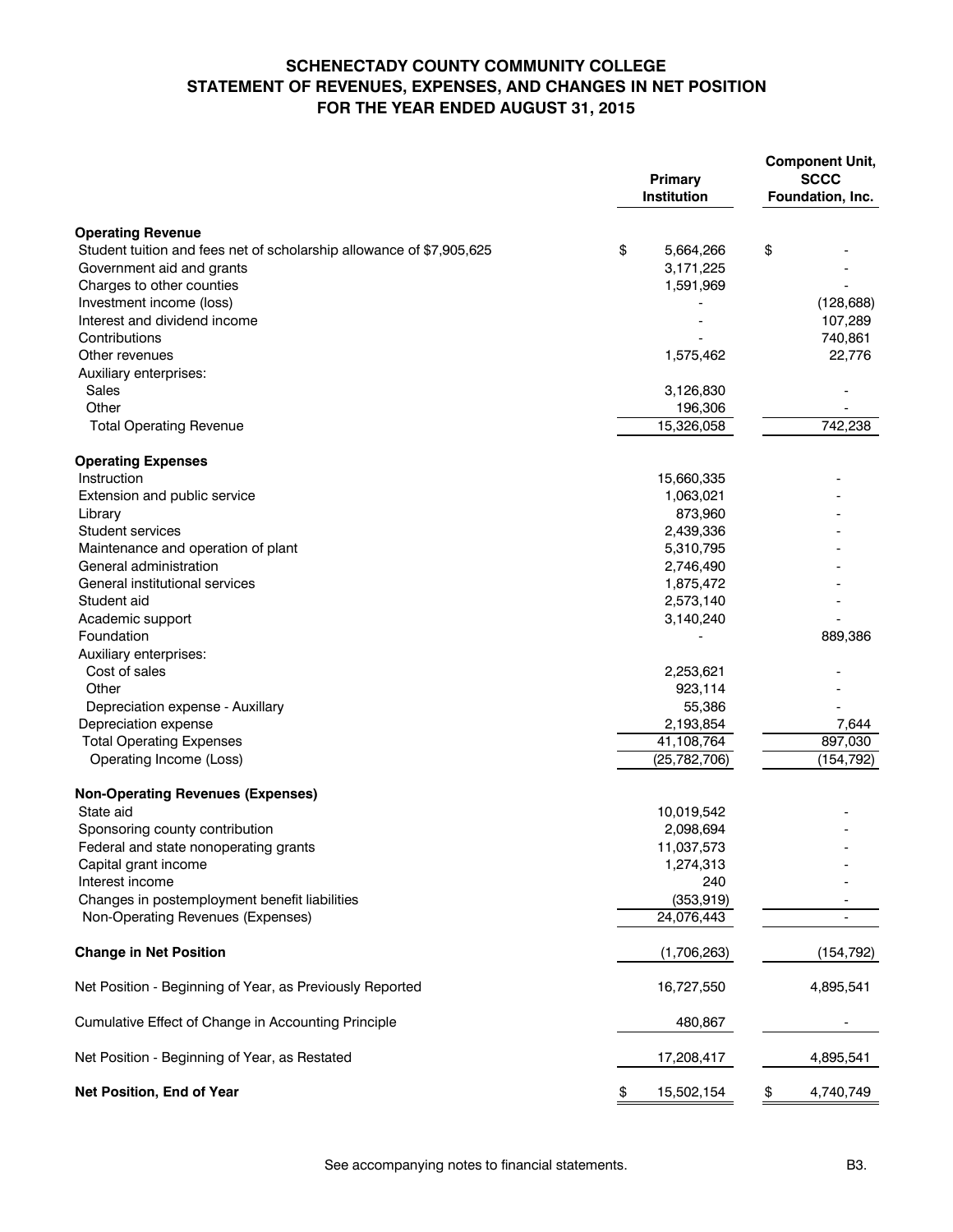# **SCHENECTADY COUNTY COMMUNITY COLLEGE STATEMENT OF REVENUES, EXPENSES, AND CHANGES IN NET POSITION FOR THE YEAR ENDED AUGUST 31, 2014**

|                                                                      | <b>Primary</b><br>Institution | <b>Restated</b><br><b>Component Unit,</b><br><b>SCCC</b><br>Foundation, Inc. |  |  |
|----------------------------------------------------------------------|-------------------------------|------------------------------------------------------------------------------|--|--|
| <b>Operating Revenue</b>                                             |                               |                                                                              |  |  |
| Student tuition and fees net of scholarship allowance of \$8,727,940 | \$<br>5,413,736               | \$                                                                           |  |  |
| Government aid and grants                                            | 4,111,329                     |                                                                              |  |  |
| Charges to other counties                                            | 1,885,170                     |                                                                              |  |  |
| Investment income                                                    |                               | 468,031                                                                      |  |  |
| Interest and dividend income                                         |                               | 89,149                                                                       |  |  |
| Contributions                                                        |                               | 888,184                                                                      |  |  |
| Other revenues                                                       | 1,943,067                     | 21,933                                                                       |  |  |
| Auxiliary enterprises:                                               |                               |                                                                              |  |  |
| Sales                                                                | 3,332,498                     |                                                                              |  |  |
| Other                                                                | 210,196                       |                                                                              |  |  |
| <b>Total Operating Revenue</b>                                       | 16,895,996                    | 1,467,297                                                                    |  |  |
| <b>Operating Expenses</b>                                            |                               |                                                                              |  |  |
| Instruction                                                          | 16,313,265                    |                                                                              |  |  |
| Extension and public service                                         | 979,974                       |                                                                              |  |  |
| Library                                                              | 839,227                       |                                                                              |  |  |
| <b>Student services</b>                                              | 2,608,189                     |                                                                              |  |  |
| Maintenance and operation of plant                                   | 4,980,328                     |                                                                              |  |  |
| General administration                                               | 2,594,292                     |                                                                              |  |  |
| General institutional services                                       | 2,563,683                     |                                                                              |  |  |
| Student aid                                                          | 3,289,359                     |                                                                              |  |  |
| Academic support                                                     | 2,672,507                     |                                                                              |  |  |
| Foundation                                                           |                               | 1,136,797                                                                    |  |  |
| Auxiliary enterprises:                                               |                               |                                                                              |  |  |
| Cost of sales                                                        | 2,393,670                     |                                                                              |  |  |
| Other                                                                | 1,002,137                     |                                                                              |  |  |
| Depreciation expense                                                 | 36,439                        |                                                                              |  |  |
| Depreciation expense - Auxillary                                     | 1,609,292                     | 2,432                                                                        |  |  |
| <b>Total Operating Expenses</b>                                      | 41,882,362                    | 1,139,229                                                                    |  |  |
| Operating Income (Loss)                                              | (24,986,366)                  | 328,068                                                                      |  |  |
|                                                                      |                               |                                                                              |  |  |
| <b>Non-Operating Revenues (Expenses)</b>                             |                               |                                                                              |  |  |
| State aid                                                            | 9,597,442                     |                                                                              |  |  |
| Sponsoring county contribution                                       | 2,098,694                     |                                                                              |  |  |
| Federal and state nonoperating grants                                | 11,984,168                    |                                                                              |  |  |
| Capital grant income                                                 | 209,511                       |                                                                              |  |  |
| Interest income                                                      | 2,654                         |                                                                              |  |  |
| Changes in post benefit liabilities                                  | (2, 106, 046)                 |                                                                              |  |  |
| Non-Operating Revenues (Expenses)                                    | 21,786,423                    |                                                                              |  |  |
| <b>Change in Net Position</b>                                        | (3, 199, 943)                 | 328,068                                                                      |  |  |
| Net Position, Beginning of Year, as Previously Reported              | 19,927,493                    | 4,860,191                                                                    |  |  |
| Prior Period Adjustment                                              |                               | (292, 718)                                                                   |  |  |
| Net Position, Beginning of Year, As Restated                         | 19,927,493                    | 4,567,473                                                                    |  |  |
| Net Position, End of Year                                            | \$<br>16,727,550              | \$<br>4,895,541                                                              |  |  |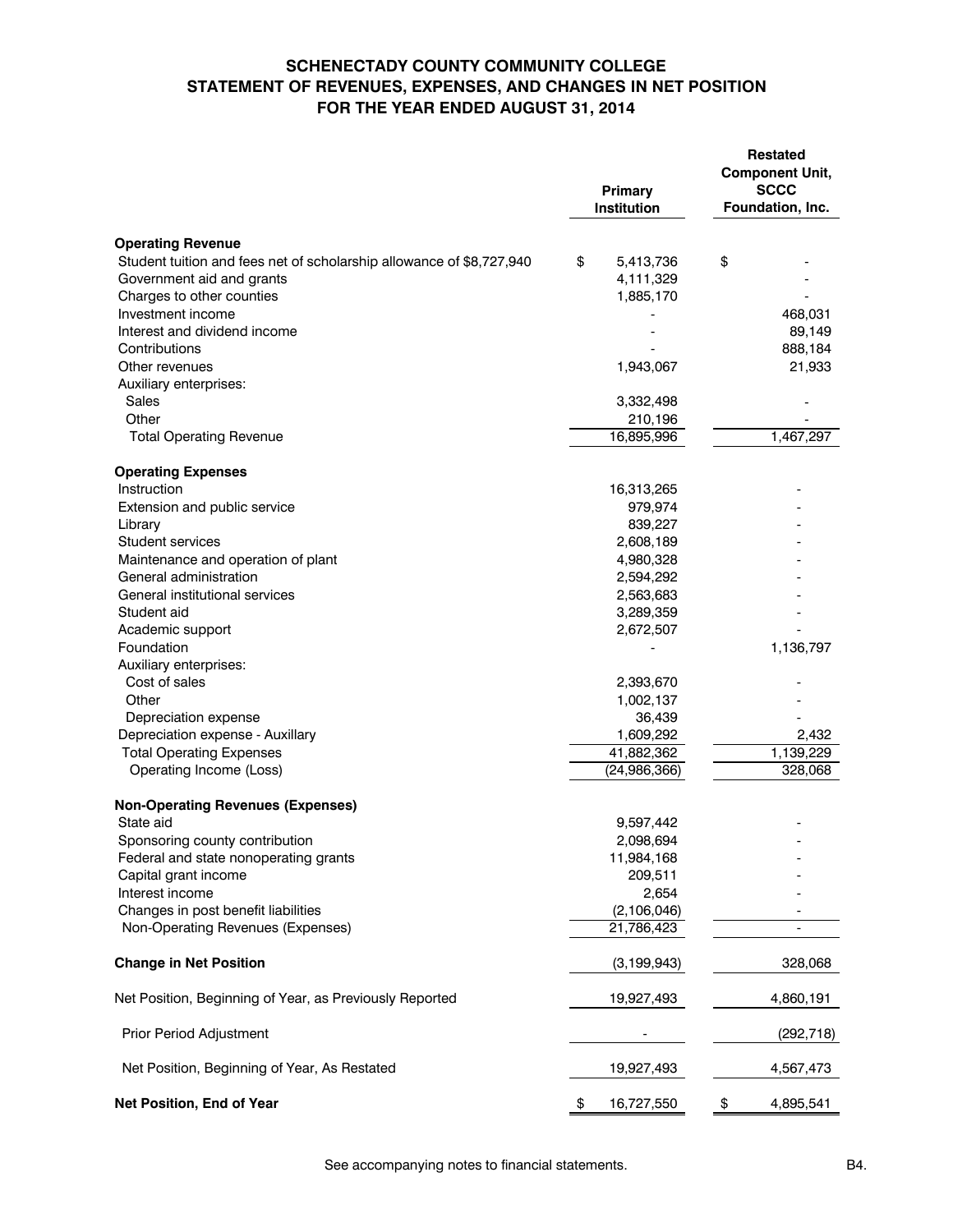# **SCHENECTADY COUNTY COMMUNITY COLLEGE STATEMENT OF CASH FLOWS FOR THE YEAR ENDED AUGUST 31, 2015**

|                                                                                         |    | <b>Primary</b><br>Institution | Component<br>Unit, SCCC<br>Foundation, Inc.<br>447,779<br>(618, 226)<br>(30, 015)<br>13,735<br>107,289<br>(79, 438) |  |
|-----------------------------------------------------------------------------------------|----|-------------------------------|---------------------------------------------------------------------------------------------------------------------|--|
| <b>Cash Flows From Operating Activities</b>                                             |    |                               |                                                                                                                     |  |
| Cash received from tuition, fees and grants                                             | \$ | 18,296,700                    | \$                                                                                                                  |  |
| Cash received from sales                                                                |    | 3,126,830                     |                                                                                                                     |  |
| Cash received for student aid                                                           |    | 2,327,657                     |                                                                                                                     |  |
| Contributions from donors                                                               |    |                               |                                                                                                                     |  |
| Cash paid to benefit recipients                                                         |    |                               |                                                                                                                     |  |
| Cash paid to suppliers and employees                                                    |    | (35,882,178)                  |                                                                                                                     |  |
| Cash paid for student aid                                                               |    | (10, 506, 394)                |                                                                                                                     |  |
| Cash received for agency fund                                                           |    |                               |                                                                                                                     |  |
| Interest and dividends received                                                         |    |                               |                                                                                                                     |  |
| Net Cash Used By Operating Activities                                                   |    | (22, 637, 385)                |                                                                                                                     |  |
| <b>Cash Flows From Noncapital Financing Activities</b>                                  |    |                               |                                                                                                                     |  |
| <b>State Aid</b>                                                                        |    | 10,602,682                    |                                                                                                                     |  |
| Federal and state nonoperating grants                                                   |    | 11,037,573                    |                                                                                                                     |  |
| Sponsoring county contribution                                                          |    | 1,701,634                     |                                                                                                                     |  |
| Net Cash Provided by Noncapital Financing Activities                                    |    | 23,341,889                    |                                                                                                                     |  |
| <b>Cash Flows From Capital and Related Financing Activities</b>                         |    |                               |                                                                                                                     |  |
| Cash paid for capital assets                                                            |    | (226, 368)                    |                                                                                                                     |  |
| Net Cash Used by Capital and Related Financing Activities                               |    | (226, 368)                    |                                                                                                                     |  |
| <b>Cash Flows From Investing Activities</b>                                             |    |                               |                                                                                                                     |  |
| Purchases of investments                                                                |    |                               | (117, 173)                                                                                                          |  |
| Sales of investments                                                                    |    |                               | 40,832                                                                                                              |  |
| Interest income                                                                         |    | 240                           |                                                                                                                     |  |
| Net Cash Provided (Used) by Investing Activities                                        |    | 240                           | (76, 341)                                                                                                           |  |
| Net Increase (Decrease) in Cash and Equivalents                                         |    | 478,376                       | (155, 779)                                                                                                          |  |
| Cash and Equivalents, Beginning of Year                                                 |    | 12,427,333                    | 287,182                                                                                                             |  |
| <b>Cash and Equivalents, End of Year</b>                                                |    | 12,905,709                    | \$<br>131,403                                                                                                       |  |
| Reconciliation of Net Operating Income (Loss) to Net Cash                               |    |                               |                                                                                                                     |  |
| <b>Used By Operating Activities</b>                                                     |    |                               |                                                                                                                     |  |
| Operating income (loss)                                                                 | \$ | (25, 782, 706)                | \$<br>(154, 792)                                                                                                    |  |
| Adjustments to reconcile operating income (loss)                                        |    |                               |                                                                                                                     |  |
| to net cash provided used by operating activities                                       |    |                               |                                                                                                                     |  |
| Bad debt expense<br>Depreciation                                                        |    |                               | 4,086                                                                                                               |  |
|                                                                                         |    | 2,249,240                     | 7,644                                                                                                               |  |
| Unrealized and realized (gains) losses on investments<br>(Increase) decrease in assets: |    |                               | 128,688                                                                                                             |  |
| Receivables                                                                             |    | 700,762                       | (128, 601)                                                                                                          |  |
| Inventories                                                                             |    | 5,172                         |                                                                                                                     |  |
| Prepaid expenses                                                                        |    | (60, 466)                     | (5, 577)                                                                                                            |  |
| Increase (decrease) in liabilities:                                                     |    |                               |                                                                                                                     |  |
| Accounts payable                                                                        |    |                               |                                                                                                                     |  |
| Accrued expenses                                                                        |    | 317,777<br>158,129            | 50,649                                                                                                              |  |
| Deferred revenue/due to other governments                                               |    | (295, 551)                    | 4,730                                                                                                               |  |
| <b>Other liabilities</b>                                                                |    | 70,258                        | 13,735                                                                                                              |  |
| Net Cash Used By Operating Activities                                                   | \$ | (22, 637, 385)                | \$<br>(79,438)                                                                                                      |  |
|                                                                                         |    |                               |                                                                                                                     |  |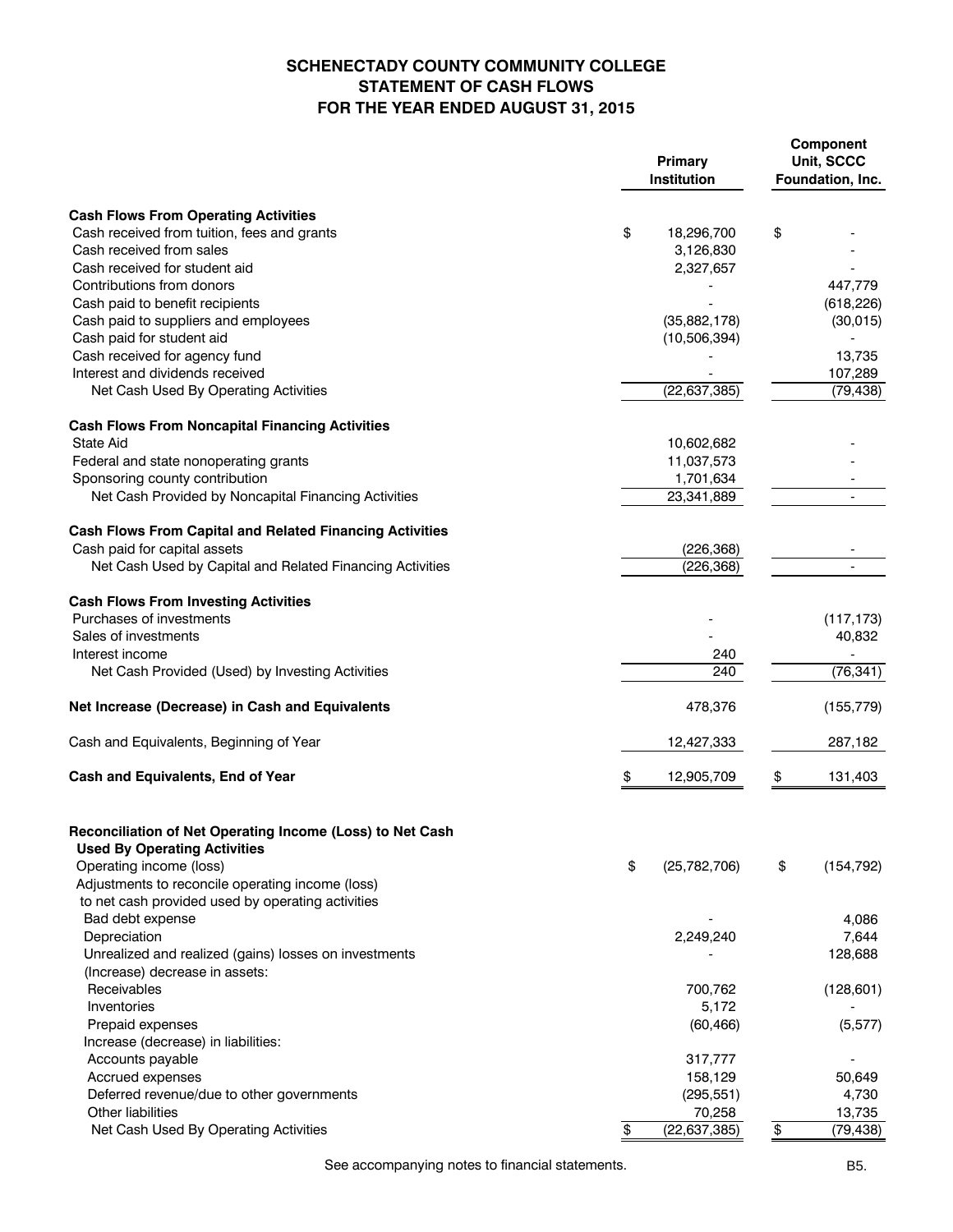# **SCHENECTADY COUNTY COMMUNITY COLLEGE STATEMENT OF CASH FLOWS FOR THE YEAR ENDED AUGUST 31, 2014**

|                                                                                                  | <b>Primary</b><br><b>Institution</b> | <b>Restated</b><br><b>Component Unit,</b><br><b>SCCC</b><br>Foundation, Inc. |
|--------------------------------------------------------------------------------------------------|--------------------------------------|------------------------------------------------------------------------------|
| <b>Cash Flows From Operating Activities</b>                                                      |                                      |                                                                              |
| Cash received from tuition, fees and grants                                                      | \$<br>10,815,578                     | \$                                                                           |
| Cash received from sales and commissions                                                         | 3,332,498                            |                                                                              |
| Cash received for student aid                                                                    | 10,919,175                           |                                                                              |
| Contributions from donors                                                                        |                                      | 692,700                                                                      |
| Cash paid to benefit recipients                                                                  |                                      | (566, 261)                                                                   |
| Cash paid to suppliers and employees                                                             | (36, 541, 099)                       | (262, 687)                                                                   |
| Cash paid for student aid                                                                        | (12,017,299)                         |                                                                              |
| Cash received for agency fund                                                                    |                                      | 20,817                                                                       |
| Interest and dividends received                                                                  |                                      | 89,149                                                                       |
| Net Cash Used By Operating Activities                                                            | (23, 491, 147)                       | (26, 282)                                                                    |
| <b>Cash Flows From Noncapital Financing Activities</b>                                           |                                      |                                                                              |
| <b>State Aid</b>                                                                                 | 9,795,646                            |                                                                              |
| Federal and state nonoperating grants                                                            | 11,984,168                           |                                                                              |
| Sponsoring county contribution                                                                   | 1,049,347                            |                                                                              |
| Net Cash Provided by Noncapital Financing Activities                                             | 22,829,161                           |                                                                              |
| <b>Cash Flows From Capital and Related Financing Activities</b>                                  |                                      |                                                                              |
| Cash paid for capital assets                                                                     | (1,651,174)                          | (38, 212)                                                                    |
| Net Cash Used by Capital and Related Financing Activities                                        | (1,651,174)                          | (38, 212)                                                                    |
| <b>Cash Flows From Investing Activities</b>                                                      |                                      |                                                                              |
| Purchases of investments                                                                         |                                      | (332, 409)                                                                   |
| Sales of investments                                                                             |                                      | 274,218                                                                      |
| Interest income                                                                                  | 2,654                                |                                                                              |
| Net Cash Provided (Used) by Investing Activities                                                 | 2,654                                | (58, 191)                                                                    |
| Net Decrease in Cash and Equivalents                                                             | (2,310,506)                          | (122, 685)                                                                   |
| Cash and Equivalents, Beginning of Year                                                          | 14,737,839                           | 409,867                                                                      |
| <b>Cash and Equivalents, End of Year</b>                                                         | \$<br>12,427,333                     | \$<br>287,182                                                                |
| Reconciliation of Net Operating Income (Loss) to Net Cash<br><b>Used By Operating Activities</b> |                                      |                                                                              |
| Operating income (loss)                                                                          | \$<br>(24,986,366)                   | \$<br>328,068                                                                |
| Adjustments to reconcile operating income (loss)                                                 |                                      |                                                                              |
| to net cash used by operating activities                                                         |                                      |                                                                              |
| Depreciation                                                                                     | 1,645,731                            | 2,432                                                                        |
| Unrealized and realized (gains) losses on investments                                            |                                      | (468, 031)                                                                   |
| (Increase) decrease in assets:                                                                   |                                      |                                                                              |
| Receivables                                                                                      | (631, 539)                           | 31,114                                                                       |
| Inventories                                                                                      | (82, 228)                            |                                                                              |
| Prepaid expenses                                                                                 | 18,981                               | 1,100                                                                        |
| Increase (decrease) in liabilities:                                                              |                                      |                                                                              |
| Accounts payable                                                                                 | 268,467                              |                                                                              |
| Accrued expenses                                                                                 | 115,253                              | 81,598                                                                       |
| Deferred revenue                                                                                 | 119,880                              | (23, 380)                                                                    |
| <b>Other liabilities</b>                                                                         | 40,674                               | 20,817                                                                       |
| Net Cash Used By Operating Activities                                                            | \$<br>(23, 491, 147)                 | \$<br>(26, 282)                                                              |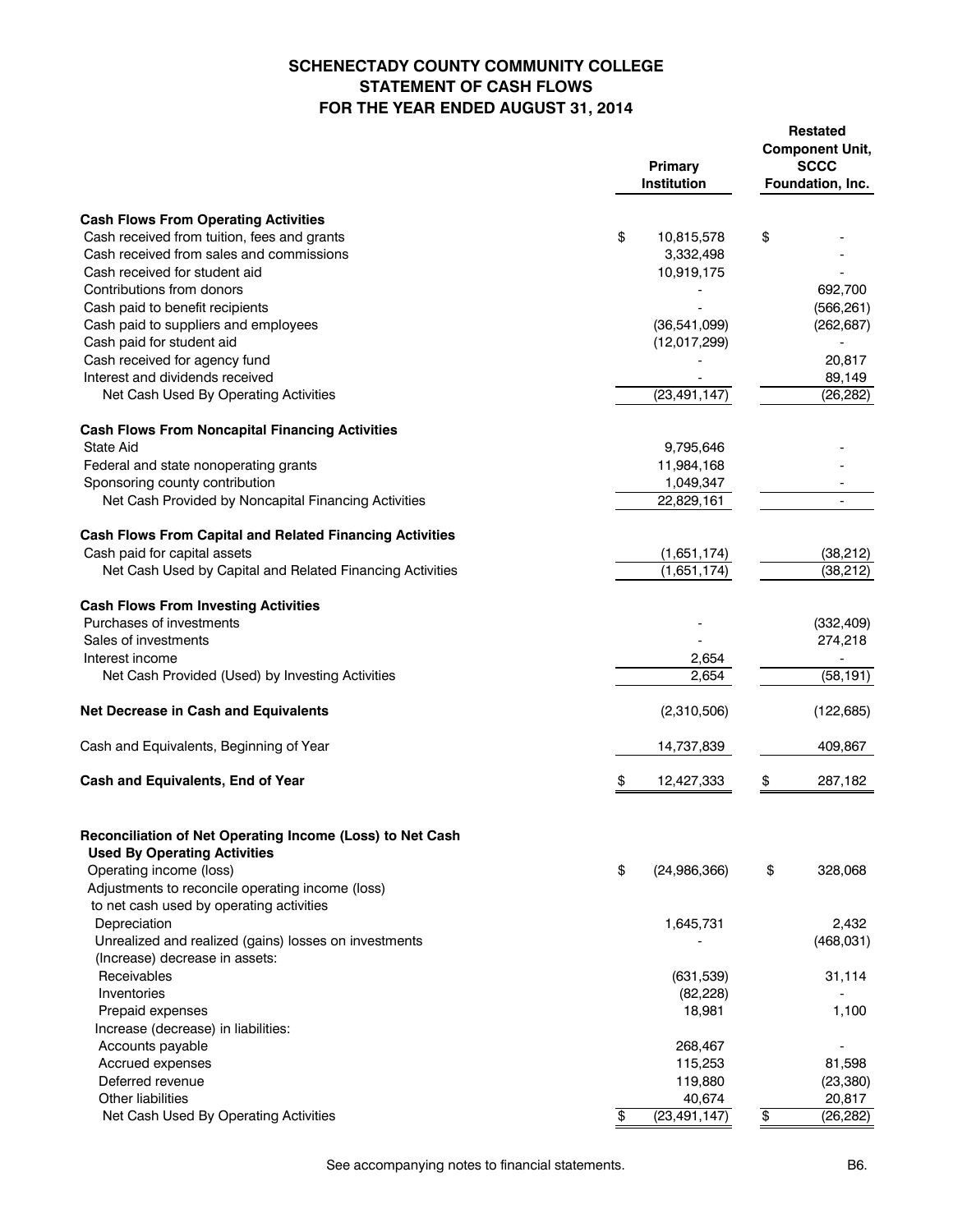## **1. SUMMARY OF SIGNIFICANT ACCOUNTING POLICIES**

## *A. Financial Reporting Entity*

Schenectady County Community College (the College) was established in 1969 and is administered by a Board of Trustees consisting of ten voting members; five are appointed by the Schenectady County Legislature, four by the Governor and one by the Student Body. The College is sponsored by Schenectady County (the County) and is part of the overall County educational system. The budget is subject to the approval of the Schenectady County Legislature. The County provides one-half of capital costs and a substantial portion of the net operating costs of the College. Title to real property of the College rests with the County. The County issues bonds and notes for capital costs which are classified as County debt. The College's financial statements are shown as a discretely presented component unit in the financial statements of Schenectady County.

Section 6304.6 of the New York State Education Law prescribes the manner in which community colleges are financed. Specifically, paragraph 6 authorizes the College Board of Trustees to receive and collect State financial aid, the County's share of operating costs, tuition, fees and all other sources of revenue and to pay all proper bills and accounts of the College.

As required by accounting principles generally accepted in the United States of America (GAAP), the financial statements of the reporting entity include those of the Schenectady County Community College (the primary government) and its component units. The component units discussed below are included in the College's reporting entity because of the significance of their operational or financial relationships with the College.

Operational or financial responsibility is determined on the basis of financial interdependency, selection of governing authority, designation of management, ability to significantly influence operations and accountability for fiscal matters.

## *Component Unit:*

In conforming with GAAP, the financial statements of component units have been included in the financial reporting entity as either discretely presented or blended component units.

## *Discretely Presented Component Unit:*

The Schenectady County Community College Foundation, Inc. (the Foundation) is a separate legal organization and is managed by a twenty-five member Board of Directors consisting of twenty-four Directors elected by College Trustees and the President of the College serving as exofficio director. The Foundation was organized to oversee and administer endowment funds for the College. Revenue, including scholarship grants, is recognized when earned and expenses, including scholarship awards, are recognized when incurred. The Foundation's financial information is discretely presented in the College's financial statements.

The Foundation is exempt from Federal income tax under Section 501(c)(3) of the Internal Revenue Code. In addition, the Internal Revenue Service has determined that the Foundation is not a private foundation as defined in Section 509(a)(1) and Section 170(b)(1)(A)(vi) of the Code.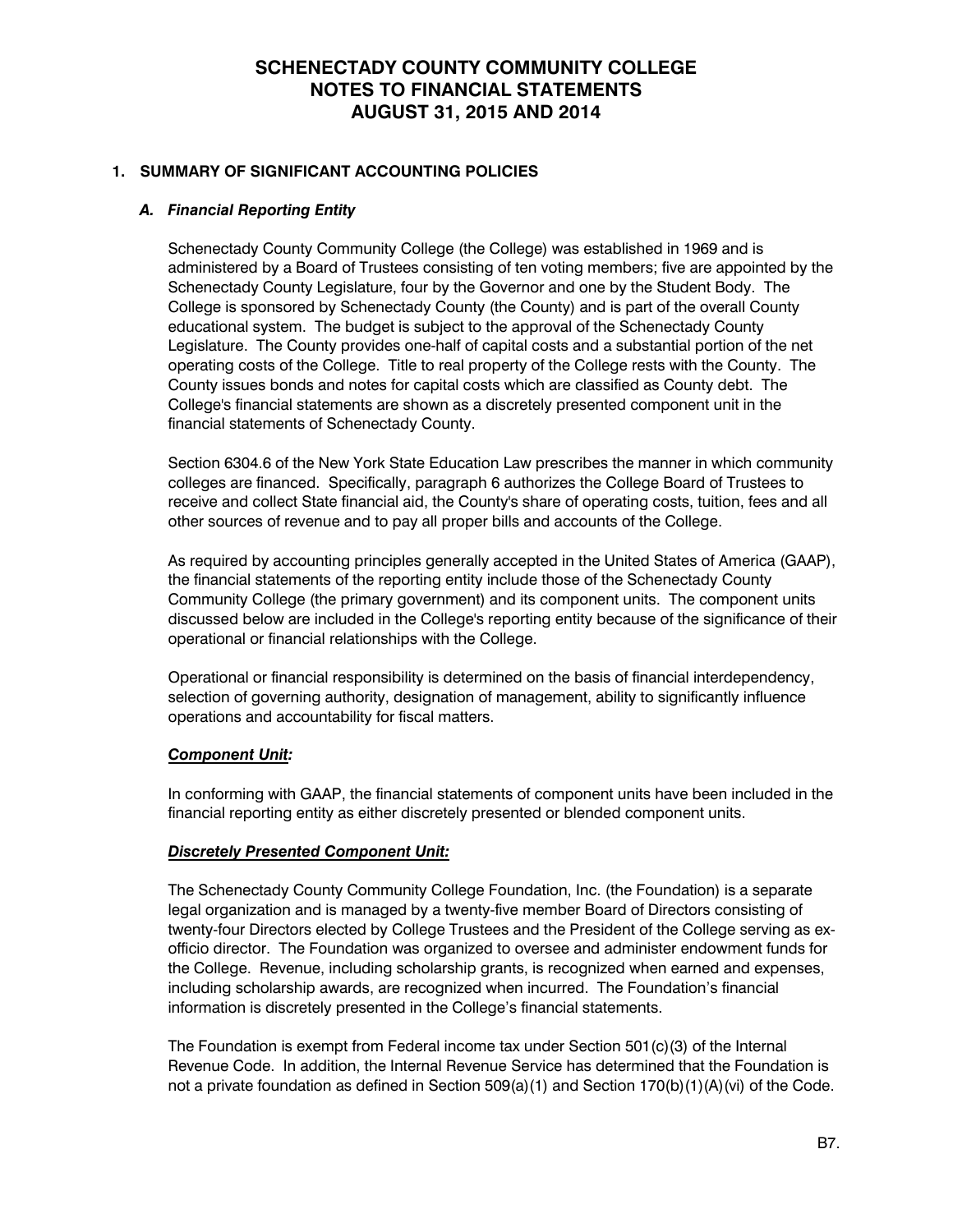## **1. SUMMARY OF SIGNIFICANT ACCOUNTING POLICIES**

## *A. Financial Reporting Entity*

## *Blended Component Unit:*

The Faculty Student Association (FSA) is a separate legal organization. The Board of Directors is composed of four faculty members, elected by the College faculty, four college students appointed by the Student Senate, the President, Vice President and Treasurer of the College Student Government Association, and four College administrators who serve by virtue of their position. The FSA provides services such as operation of the College Store and Food Service to benefit the College. The activity of the FSA has been included in the financial statements as of and for the years ended May 31, 2015 and 2014. The separate audited financial statements can be requested from the FSA.

## *B. Basis of Accounting/Measurement Focus*

Basis of accounting refers to the timing of which revenues and expenditures/expenses and the related assets and liabilities are recognized in the accounts and reported in the financial statements. Basis of accounting relates to the timing of the measurements made, regardless of the measurement focus. Measurement focus is the determination of what should be measured.

The College maintains its books and records and prepares its financial statements on the accrual basis.

(i) Revenues - Major sources of revenue are accrued and recorded in the period earned. Deferred revenues are used to recognize tuition and grants paid in advance. If "expenditure" is the primary factor for determining reimbursement under the terms of a grant, revenue is recognized when the expenditure is incurred.

Pell Grants are reported as current restricted funds; the revenues are included as Government Aid and Grants and the expenditures as Student Aid. Grants made through the New York State Tuition Assistance Program (TAP) are treated similarly. During the years ended August 31, 2015 and 2014, respectively there was \$8,644,567 and \$9,411,802 distributed to the College for Pell grants and \$2,393,006 and \$2,572,366 for TAP.

- (ii) Expenditures are accrued and recorded in the period incurred, including retirement costs. Funds used to purchase fixed assets are accounted for as capital assets and depreciated over their useful lives.
- (iii) Encumbrances are reservations of net position for outstanding purchase commitments. Expenditures for such commitments are recorded in the period in which the liability is incurred. Appropriations authorized for the current year are increased by the amount of encumbrances carried forward from the prior year and lapse at the conclusion of the year. The reserve for encumbrances was \$460,471 and \$384,115 as of August 31, 2015 and 2014 respectively.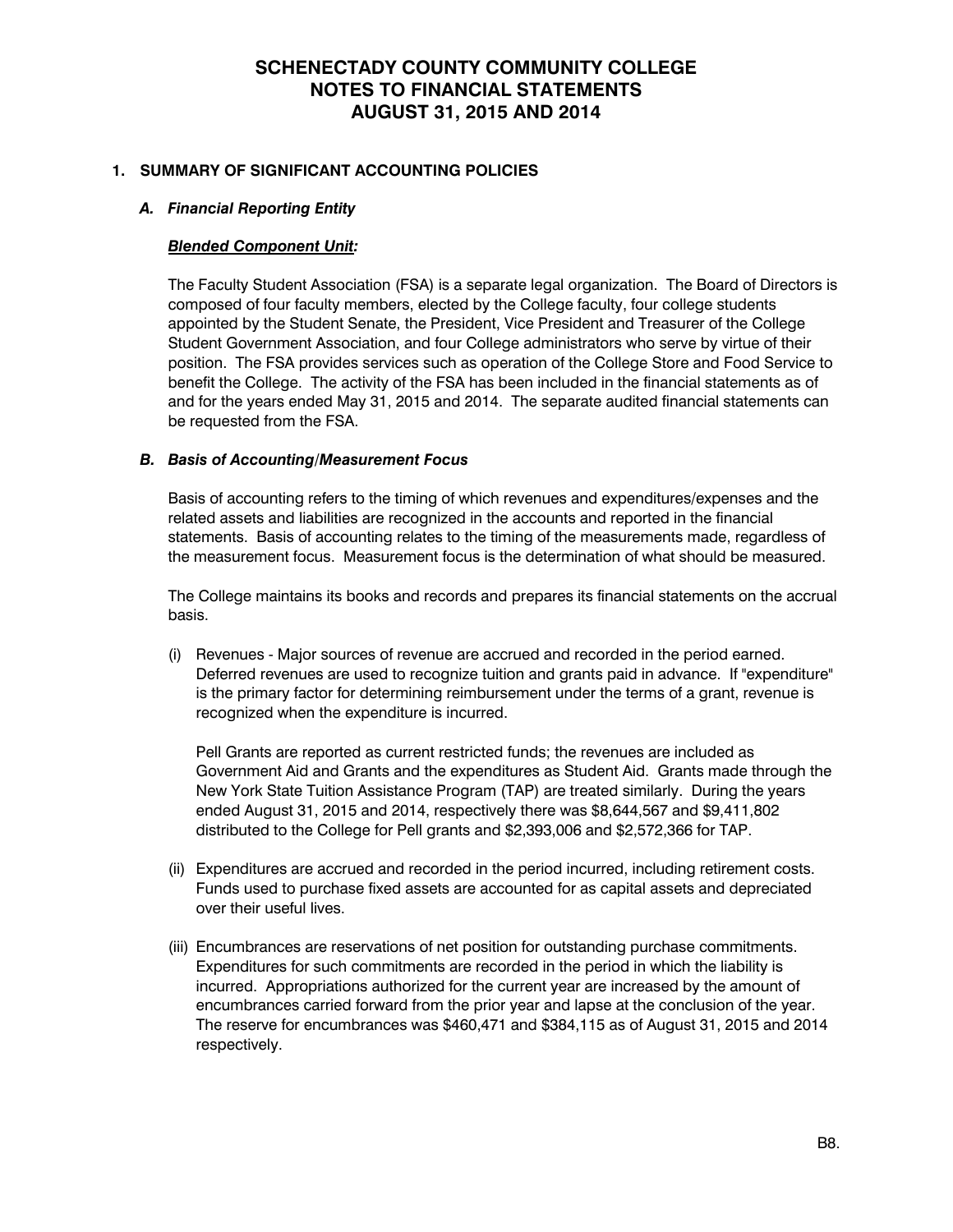## **1. SUMMARY OF SIGNIFICANT ACCOUNTING POLICIES**

### *B. Basis of Accounting/Measurement Focus*

- (iv) In June 1999, the Governmental Accounting Standards Board (GASB) approved Statement No. 34, *Basic Financial Statements and Management's Discussion and Analysis for State and Local Governments* followed by Statement No. 35, *Basic Financial Statements and Management's Discussion and Analysis for Public Colleges and Universities*. The College implemented the provisions of these statements during the year ended August 31, 2002 as a special purpose government engaged only in a business type activity.
- (v) When an expense is incurred for purposes for which both restricted and unrestricted resources are available, the College first applies restricted resources until such resources are exhausted.
- (vi) The College uses the economic resources measurement focus. Revenues, expenses, gains, losses, assets and liabilities resulting from exchange-like transactions are recognized when the exchange takes place. For non-exchange transactions, including government grants, the College uses a one-year availability period.

### *C. Budgetary Data*

Budget Policies - The budget policies are as follows:

- (i) The College Board of Trustees submits a tentative budget to the Schenectady County Legislature for the fiscal year commencing the following September 1. The tentative budget includes proposed expenditures and the proposed means of financing for all funds.
- (ii) After public hearings are conducted to obtain taxpayer comments, the Schenectady County Legislature adopts the budget.
- (iii) Budgets are proposed on the same basis of accounting except that (1) capital assets acquired are recorded as expenses and depreciation is not recorded, and (2) changes in the postretirement liability are not reflected in the budget.

### *D. Compensated Absences*

The College recognizes a liability for vacation leave and additional salary-related payments as the benefits are earned by the employees, based on the rendering of past service and the probability that the employees will be compensated for the benefits through paid time off or some other means. This includes vacation leave that was earned but not used during the current or prior period and for which employees can receive compensation in a future period. Amounts do not include leave expected to lapse and includes leave that new employees will eventually qualify for.

In addition, the College recognizes a liability for vesting sick leave and additional salary-related payments for employees who, at the date of the statement of net position, are eligible to receive termination payments as well as other employees who are expected to become eligible in the future to receive such payments.

The liability for compensated absences is calculated using rates in effect as the statement of net position date. The liability at August 31, 2015 and 2014 is \$1,529,933 and \$1,536,890, respectively.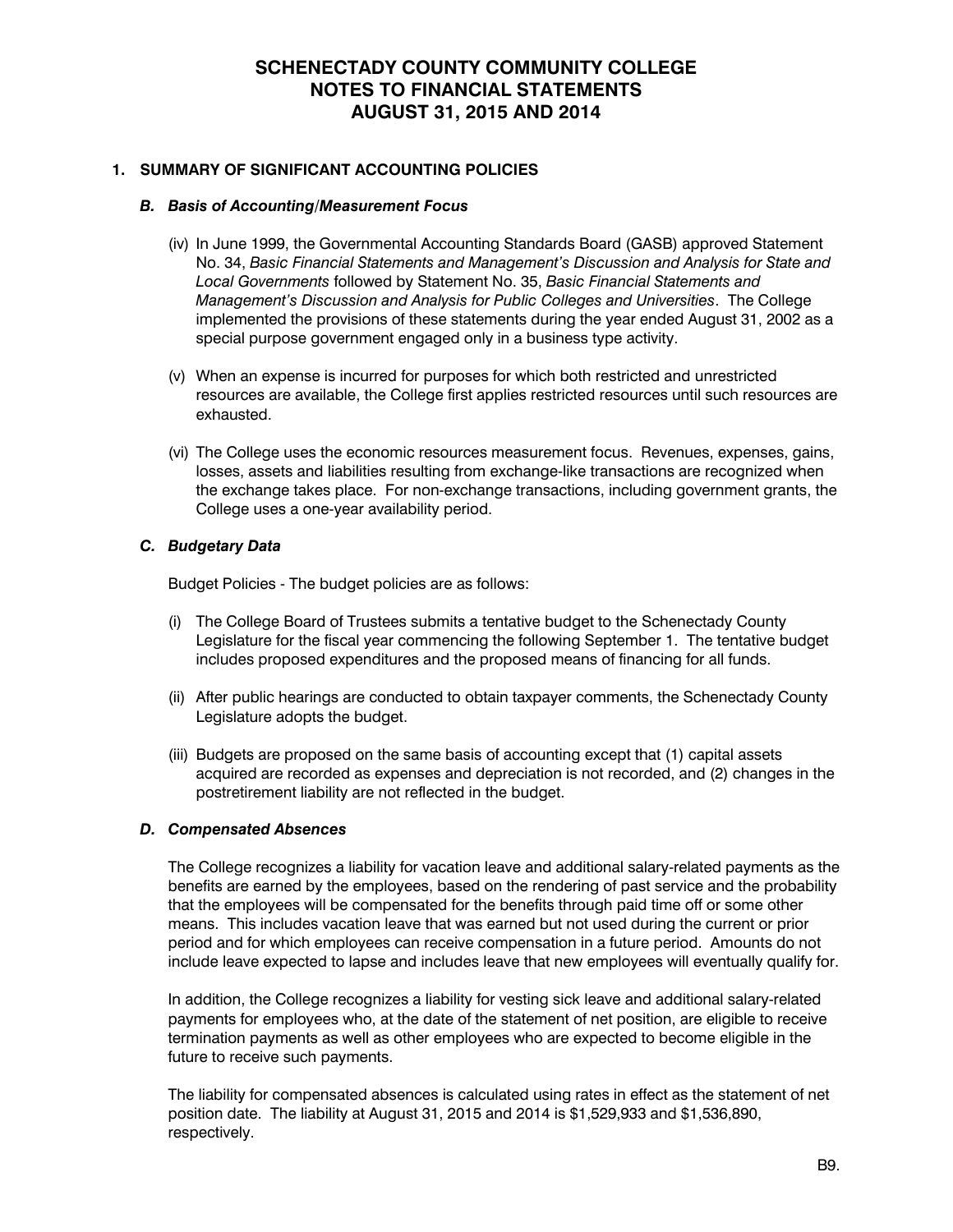## **1. SUMMARY OF SIGNIFICANT ACCOUNTING POLICIES**

## *E. Inventories*

Inventories are comprised of College bookstore items held for sale and are carried at the lower of cost (first-in, first-out basis) or market.

## *F. Self-Insured Workers' Compensation Plan*

The College is self-insured through the County for workers' compensation claims. The accompanying financial statements reflect a provision for estimated future payments on claims filed of \$9,850 and \$10,399 at August 31, 2015 and 2014, respectively. Workers' compensation expense related to the College was \$10,423 and \$27,135 for the years ended August 31, 2015 and 2014.

The County Plan establishes workers' compensation claims liabilities for the College based on estimates of the ultimate cost of claims (including future claim adjustment expenses) that have been reported but not settled, and of claims that have been incurred but not reported. The length of time for which such costs must be estimated varies depending on the coverage involved. Because actual claims costs depend on such complex factors as inflation, changes in doctrines of legal liability, and damage awards, the process used in computing claims liabilities does not necessarily result in an exact amount. Claims liabilities are recomputed periodically using a variety of actuarial and statistical techniques to produce current estimates that reflect recent settlements, claims frequency, and other economic and social factors. A provision for inflation in the calculation of estimated future claims costs is implicit in the calculation because reliance is placed both on actual historical data that reflect past inflation and on other factors that are considered to be appropriate modifiers of past experience. Adjustments to claims liabilities are charged or credited to the liability in the periods in which they are made. It is at least reasonably possible this estimate could change in the near term.

As discussed above, the College establishes a liability for both reported and unreported insured events, which includes estimates of both future payments of losses and related claim adjustment expenses. The following represents changes in those aggregate liabilities for the College during the current and previous year:

|                                                                                                                      | 2015         | 2014        |
|----------------------------------------------------------------------------------------------------------------------|--------------|-------------|
| Unpaid Claims and Claim Adjustment Expenses at<br>Beginning of Year                                                  | \$<br>10.399 | \$<br>9,769 |
| Incurred claims and claim adjustment expenses:                                                                       |              |             |
| Provision for incurred claims expenses for events of the<br>current year and change in provision for incurred events |              |             |
| of prior years                                                                                                       | 10.423       | 27.135      |
| Payments made for claims during the current year                                                                     | (10,972)     | (26,505)    |
| <b>Total Unpaid Claims and Claim Adjustment Expenses</b><br>at End of Year                                           | 9.850        | 10.399      |
|                                                                                                                      |              |             |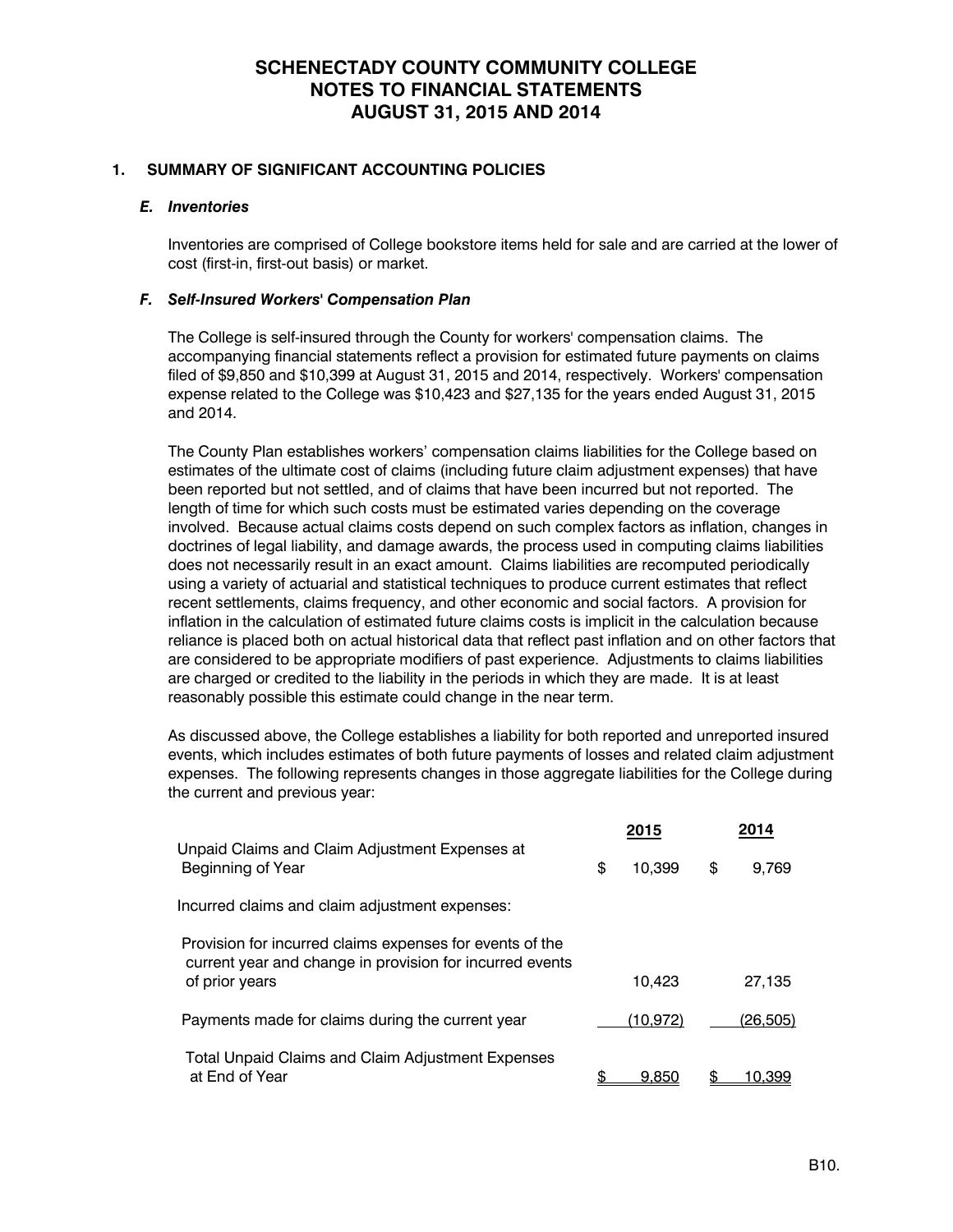## **1. SUMMARY OF SIGNIFICANT ACCOUNTING POLICIES**

#### *G. Investments*

Investments are carried at fair value based on quoted market prices.

### *H. Capital Assets, Net of Accumulated Depreciation and Bonds Payable*

Pursuant to New York State Education Law relative to community colleges, title to real property is held by the County in trust for the use of the College in carrying out its institutional purposes. The State University of New York requires the College to include the cost of certain land, buildings and improvements and equipment utilized by the College. Therefore, the amounts reflected in the College's financial statements entitled capital assets, net of accumulated depreciation represents the book value of buildings, improvements and furniture and equipment funded by the County or New York State.

Property, plant and equipment are stated at cost less accumulated depreciation. Depreciation is provided for in amounts sufficient to relate the cost of depreciable assets to operations on a straight-line basis over the following estimated useful lives:

|                                     |          | Years  |
|-------------------------------------|----------|--------|
| Buildings and building improvements |          | $5-40$ |
| Equipment                           | $3 - 15$ |        |
| <b>Vehicles</b>                     |          | 5      |

Debt utilized for the acquisition of capital assets is a legal obligation of the County or the Dormitory Authority of the State of New York (DASNY). No revenues or assets of the College have been pledged or will be available to pay the principal and interest. Principal and interest payments on the debt are payable from amounts appropriated each year by the State of New York pursuant to the State Education Law, and the County in the case of County-related debt.

When assets are acquired that will be paid for through County and State bond issuances they are recorded on the statement of net position as capital assets. As a result the College's policy is to recognize capital grant income for assets financed by County and State Debt. No related debt obligations have been reflected in the accompanying financial statements.

### *I. Operating/Nonoperating Revenues*

Operating revenues reported in the statements of revenues, expenses, and changes in net assets consist of tuition and fees charged to students and their counties of residence as well as various grants and contracts intended to support programs administered by the College. The grants and contracts are derived from a variety of sources including State and Federal governments as well as local sources.

Nonoperating revenues reported in the statements of revenues, expenses, and changes in net assets consist of revenues from sources not directly derived from services or programs provided in the operations of the College's normal activity.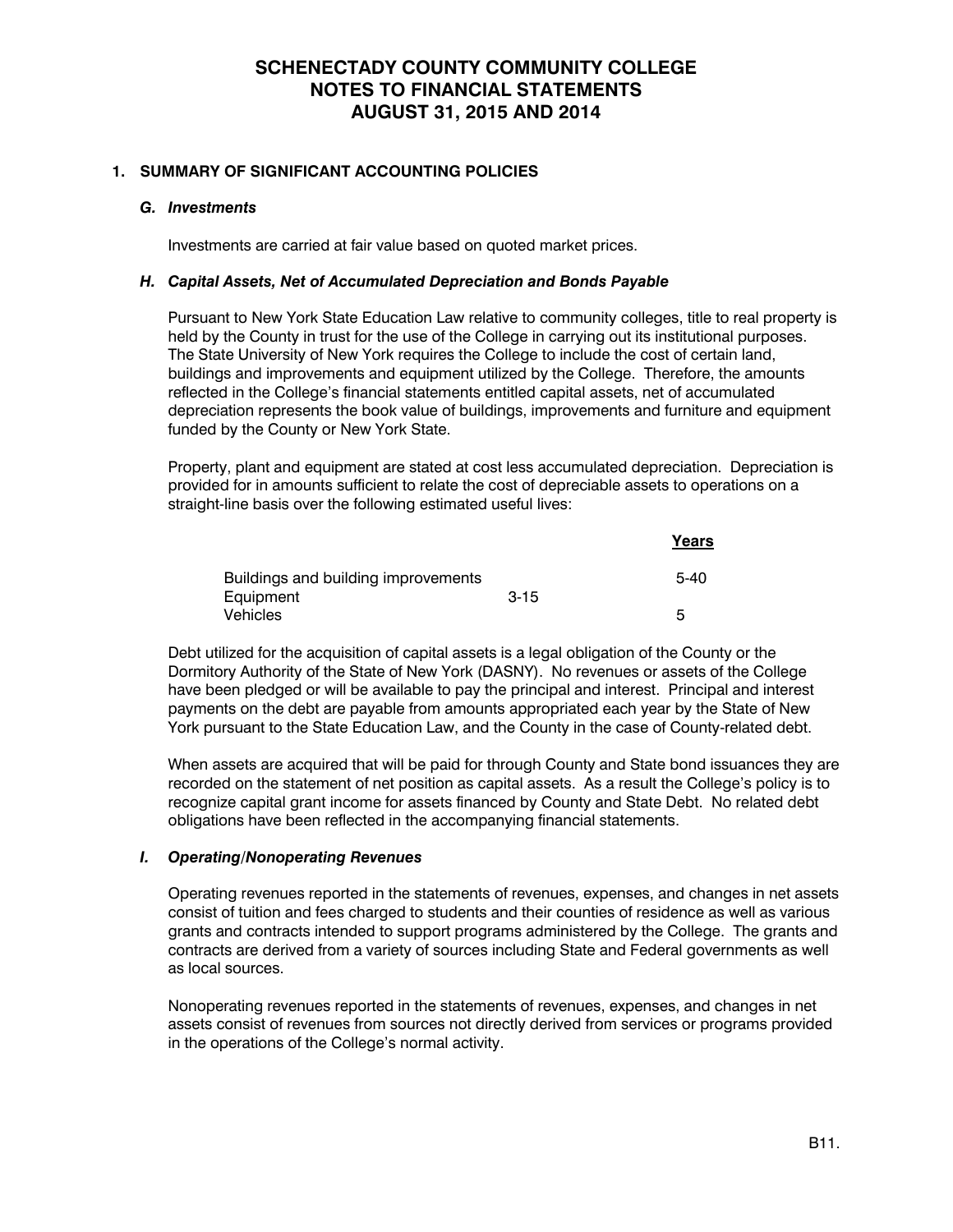### **1. SUMMARY OF SIGNIFICANT ACCOUNTING POLICIES**

### *J. Eliminations and Reclassifications*

All interfund activity has been eliminated in the preparation of the statements of net position and the statement of revenues, expenses, and changes in net assets. Certain amounts in the 2014 financial statements have been reclassified to conform to the 2015 presentation.

### *K. Implementation of New Accounting Standards*

The College has adopted all current Statements of the GASB that are applicable. At August 31, 2015, the College implemented the following new standards issued by GASB:

GASB has issued Statement 68, *Accounting and Financial Reporting for Pensions - an amendment of GASB Statement 27*, effective for the year ending August 31, 2015.

GASB has issued Statement 69, *Government Combinations and Disposals of Government Operations*, effective for the year ending August 31, 2015.

GASB has issued Statement 70, *Accounting and Financial Reporting for Nonexchange Financial Guarantees*, effective for the year ending August 31, 2015.

GASB has issued Statement 71, *Pension Transition for Contributions Made Subsequent to the Measurement Date - an amendment of GASB Statement No. 68*, effective for the year ending August 31, 2015.

### *L. Future Changes in Accounting Standards*

The College will evaluate the impact each of these pronouncements may have on its financial statements and will implement them as applicable and when material.

GASB has issued Statement 72, *Fair Value Measurement and Application,* effective for the year ending August 31, 2016.

GASB has issued Statement 73, *Accounting and Financial Reporting for Pensions and Related Assets That Are Not within the Scope of GASB Statement 68, and Amendments to Certain Provisions of GASB Statements 67 and 68,* effective for the year ending August 31, 2017.

GASB has issued Statement 74, *Financial Reporting for Postemployment Benefit Plans Other Than Pension Plans,* effective for the year ending August 31, 2017.

GASB has issued Statement 75, *Accounting and Financial Reporting for Postemployment Benefits Other Than Pensions,* effective for the year ending August 31, 2018.

GASB has issued Statement 76, *The Hierarchy of Generally Accepted Accounting Principles for State and Local Governments,* effective for the year ending August 31, 2016.

GASB has issued Statement 77, *Tax Abatement Disclosures,* effective for the year ending August 31, 2017.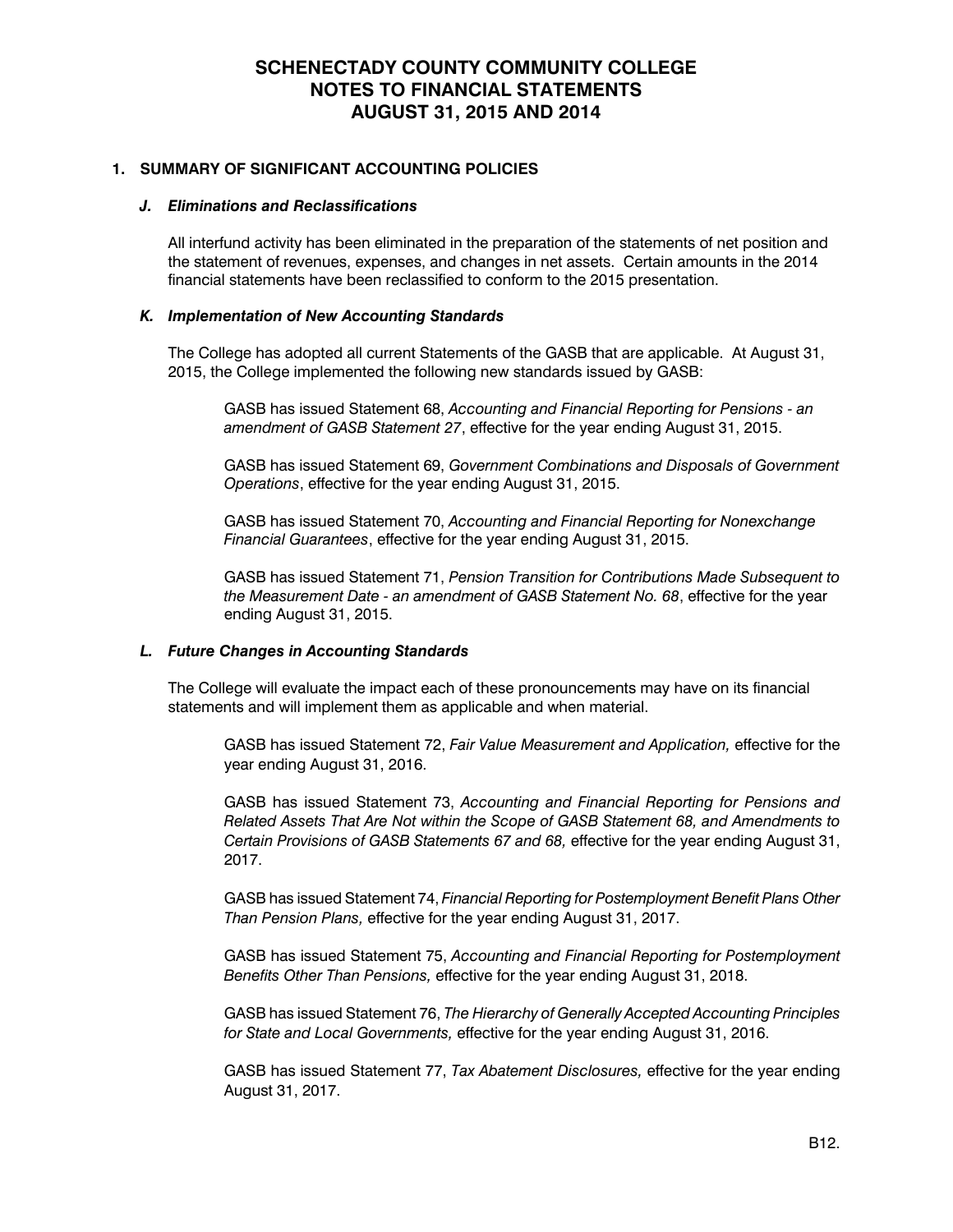### **2. CASH AND EQUIVALENTS**

The College's investment policies are governed by State statutes. College monies must be deposited in FDIC-insured commercial banks or trust companies located within the State. The College is authorized to use demand accounts and certificates of deposit. Permissible investments include obligations of the U.S. Treasury and U.S. agencies, repurchase agreements, and obligations of New York State or its localities.

Collateral is required for certificates of deposit and for all deposits not covered by federal deposit insurance. Obligations that may be pledged as collateral are obligations of the United States and its agencies and obligations of the State, municipalities and school districts. At year end, the book amount of the College's deposits was \$12,905,709.

Deposits are valued at cost or cost plus interest and are categorized as either (1) insured, or collateralized for which the securities are held by the College's agent in the College's name, (2) collateralized, and for which the securities are held by the pledging financial institution's trust department or agent in the College's name, or (3) uncollateralized.

Total financial institution (bank) balances at August 31, 2015, per the bank were \$13,711,738. These deposits are categorized as follows:

| $\sim$       |                          | $\overline{\phantom{a}}$ | Total        |
|--------------|--------------------------|--------------------------|--------------|
| \$13,711,738 | $\overline{\phantom{0}}$ | $\sim$                   | \$13,711,738 |

### **3. INVESTMENTS-SCCC FOUNDATION, INC.**

The Foundation's investments are carried at fair value based on quoted market prices and are subject to the risk that market values may decline. As of August 31, investments consist of the following:

| Cost | <b>August 31, 2015</b><br><b>Fair Value</b>                                     |
|------|---------------------------------------------------------------------------------|
| \$   | \$<br>150,453                                                                   |
|      | 378,190                                                                         |
|      | 1,348,492                                                                       |
|      | 1.956.455                                                                       |
|      | 798.045                                                                         |
|      | 329.343                                                                         |
|      | 4,960,978<br>ዳ                                                                  |
|      | 150.453<br>387,688<br>1,016,502<br>1,592,343<br>617,701<br>330,520<br>4.095.207 |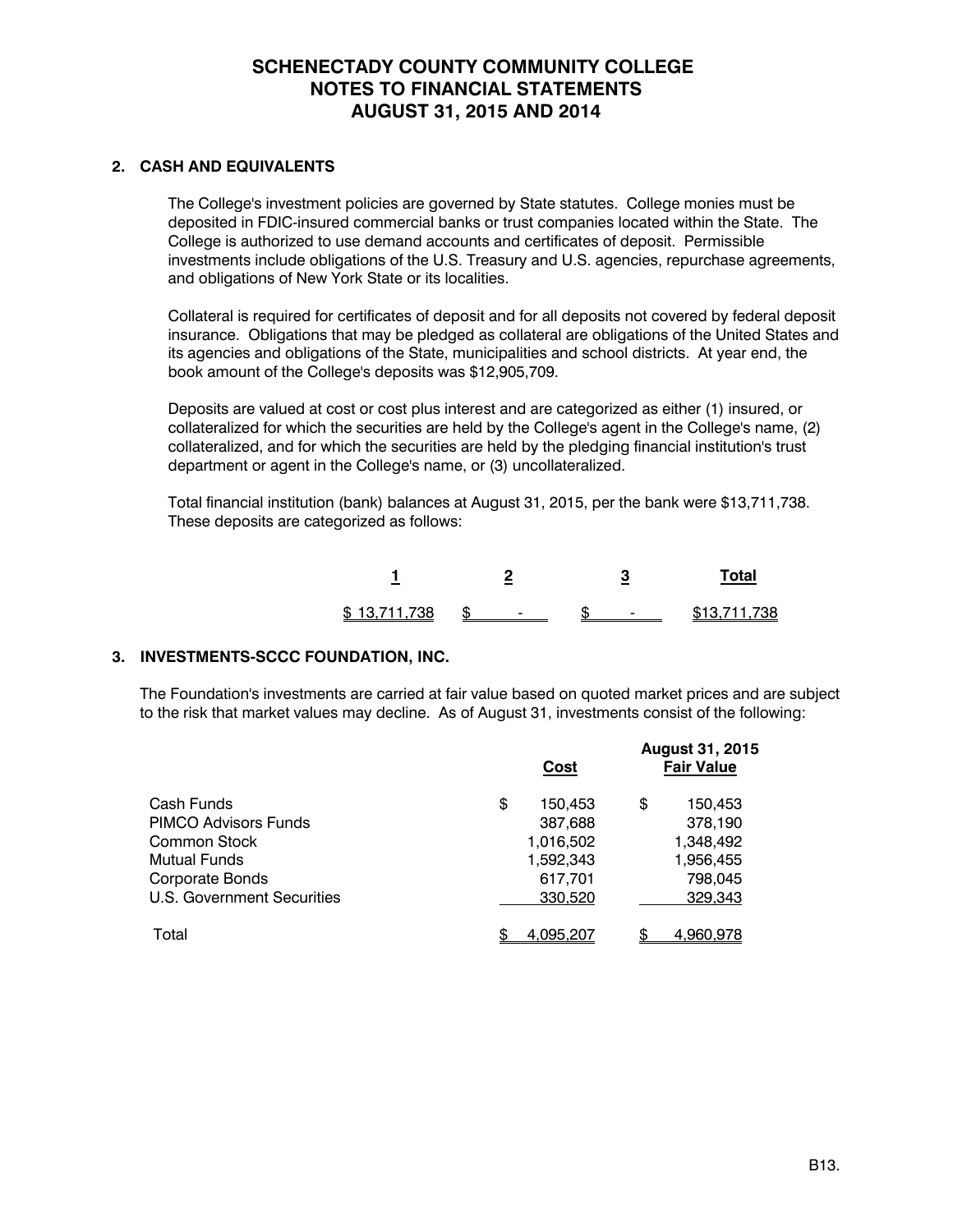# **3. INVESTMENTS-SCCC FOUNDATION, INC.**

|                                            | Cost              | <b>August 31, 2014</b><br><b>Fair Value</b> |
|--------------------------------------------|-------------------|---------------------------------------------|
| Cash Funds                                 | \$<br>167,752     | \$<br>167,752                               |
| <b>PIMCO Advisors Funds</b>                | 330,478           | 335,444                                     |
| <b>Common Stock</b>                        | 1,120,528         | 1,596,804                                   |
| <b>Mutual Funds</b>                        | 1,287,503         | 1,895,166                                   |
| <b>Corporate Bonds</b>                     | 487,800           | 647,165                                     |
| <b>U.S. Government Securities</b>          | 344,462           | 370,994                                     |
| Total                                      | 3,738,523<br>\$   | \$<br>5,013,325                             |
| <b>ACCRUED EXPENSES</b><br>4.              |                   |                                             |
| Accrued expenses consist of the following: |                   |                                             |
| <b>Current Liabilities</b>                 |                   |                                             |
|                                            | 2015              | 2014                                        |
| <b>Primary Government</b>                  |                   |                                             |
| Compensated absences                       | \$<br>419,933     | \$<br>456,890                               |
| Accrued wages                              | 519,230           | 165,774                                     |
| Workers' compensation                      | 9,850             | 10,399                                      |
| Accrued postretirement benefits            | 807,998           | 829,605                                     |
| Retirement                                 | 1,018,554         | 779,817                                     |
| Other                                      | 140,448           | 130,478                                     |
| <b>Total Primary Government</b>            | 2,916,013         | 2,372,963                                   |
| <b>Component Unit</b>                      | 262,516           | 211,867                                     |
| <b>Total Current</b>                       | 3,178,529         | 2,584,830                                   |
| <b>Noncurrent Liabilities</b>              |                   |                                             |
| <b>Primary Government</b>                  |                   |                                             |
| Accrued postretirement benefits            | 19,839,536        | 19,464,010                                  |
| Compensated absences                       | 1,110,000         | 1,080,000                                   |
| <b>Total Noncurrent Liabilities</b>        | <u>20,949,536</u> | <u>20,544,010</u>                           |
| Total                                      | \$24,128,065      | 23,128,840<br>\$                            |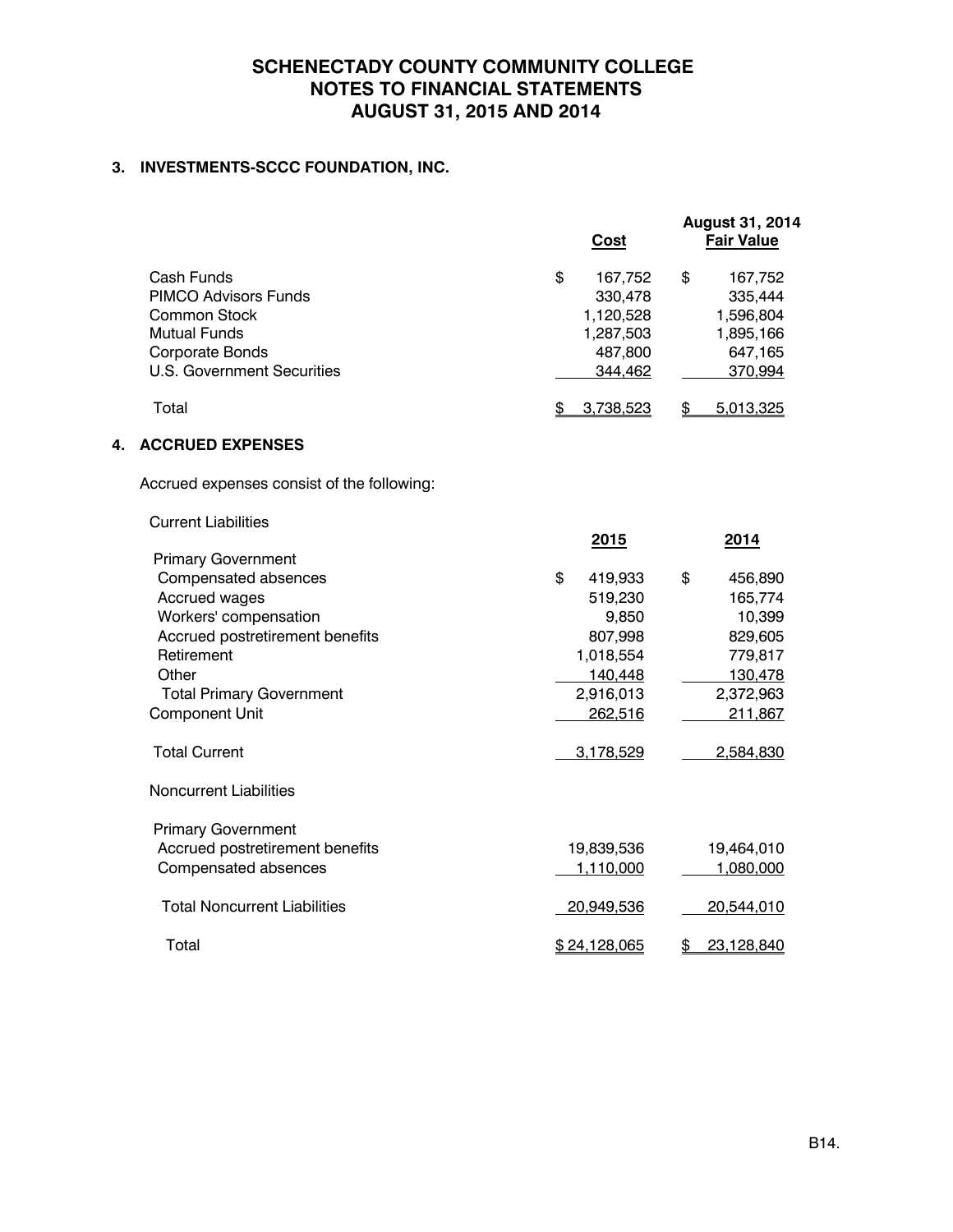## **5. CAPITAL ASSETS, NET OF ACCUMULATED DEPRECIATION AND BONDS PAYABLE**

The College has recorded fixed assets and related depreciation in the financial statements. All real property is owned by the County of Schenectady and not by the College.

The recorded fixed assets (see Note 1.H) are summarized as follows:

|                                                                        | <b>Balance</b><br>at 8/31/14 | <b>Additions</b> | <b>Retirements</b> | <b>Balance</b><br>at 8/31/15 |
|------------------------------------------------------------------------|------------------------------|------------------|--------------------|------------------------------|
| <b>Primary Government:</b>                                             |                              |                  |                    |                              |
| Land                                                                   | $\frac{2}{3}$<br>713,209     | $\frac{2}{3}$    | \$                 | 713,209<br>\$                |
| <b>Buildings and building</b>                                          |                              |                  |                    |                              |
| improvements                                                           | 54,147,306<br>\$             | 1,274,313<br>\$  | \$<br>691,648      | 54,729,971<br>\$             |
| Equipment                                                              | 8,315,219                    | 200,261          | 2,766,161          | 5,749,319                    |
| Total                                                                  | 62,462,525                   | 1,474,574        | 3,457,809          | 60,479,290                   |
| Less accumulated<br>depreciation for:<br><b>Buildings and building</b> |                              |                  |                    |                              |
| improvements                                                           | 30,651,297                   | 1,161,354        | 691,648            | 31,121,003                   |
| Equipment                                                              | 4,986,061                    | 1,032,500        | 2,766,161          | 3,252,400                    |
| <b>Total Accumulated</b>                                               |                              |                  |                    |                              |
| Depreciation                                                           | 35,637,358                   | 2,193,854        | 3,457,809          | 34,373,403                   |
| <b>Governmental Activities</b>                                         |                              |                  |                    |                              |
| Capital Assets, net                                                    | 26,825,167                   | (719, 280)<br>\$ | \$                 | 26,105,887<br>\$             |
| <b>Blended Component Unit</b><br>(FSA):                                |                              |                  |                    |                              |
| Equipment<br>Less accumulated                                          | \$<br>1,264,968              | 26,107<br>\$     | \$                 | \$<br>1,291,075              |
| depreciation                                                           | 317,600                      | 55,386           |                    | 372,986                      |
| <b>Business-type Activities</b><br>Capital Assets, net                 | 947,368<br>\$                | (29, 279)<br>\$  | \$                 | 918,089<br>\$                |

The College has entered into financing agreements with the Dormitory Authority of the State of New York (DASNY) to finance some of its educational facilities. The DASNY bonds for these facilities, which have a maximum 30-year life, will be repaid from the appropriations received from the State of New York. The County has issued various serial bonds, which will be paid from County appropriations. The College has no obligation to repay this debt. As a result, no debt has been reflected in the financial statements.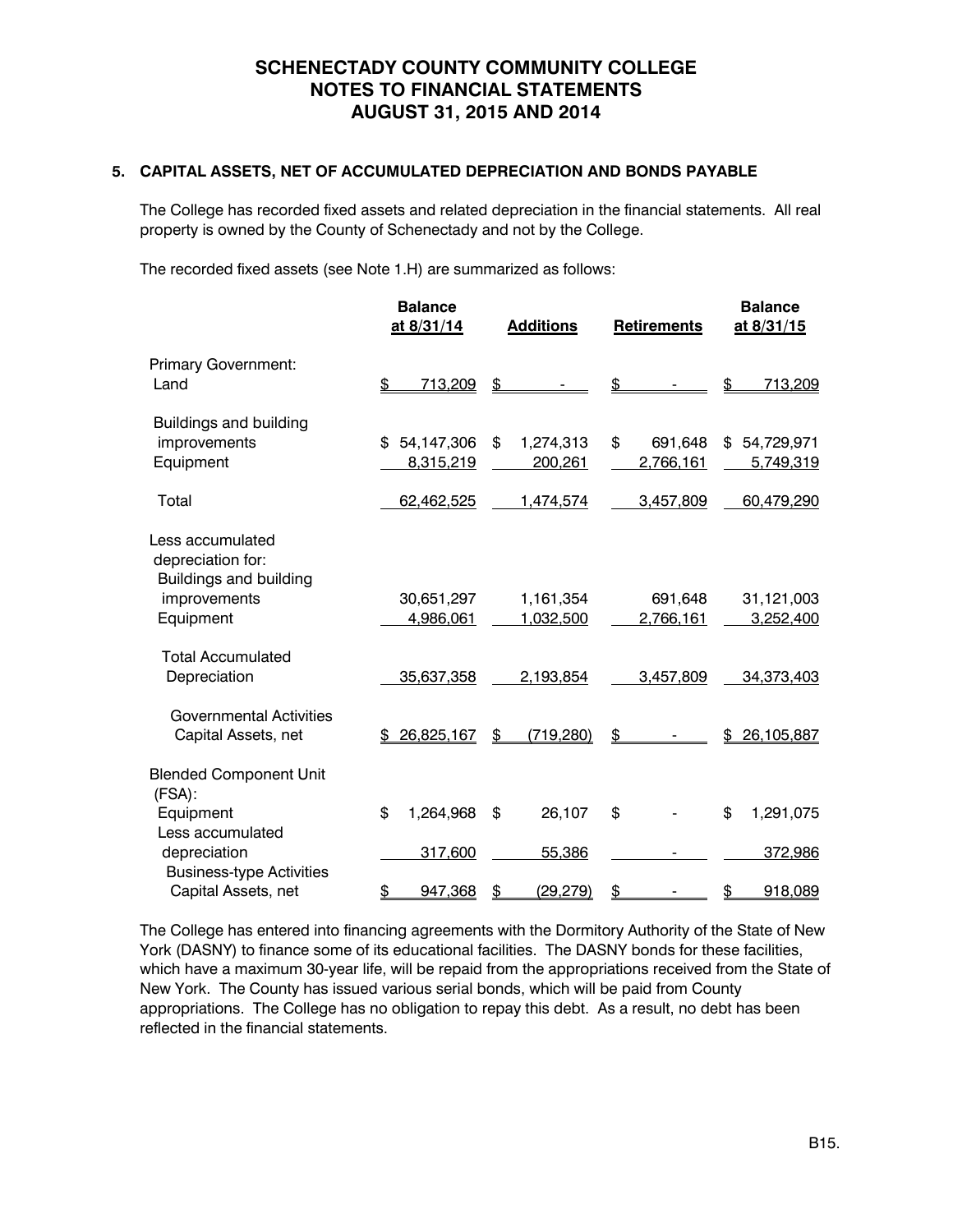## **6. OPERATING LEASES**

 The College leases property under noncancellable operating leases expiring through December 2020. Future minimum lease payments under the lease are as follows:

| <b>Year Ending August 31</b>        | <b>Total</b>  |
|-------------------------------------|---------------|
| 2016                                | \$<br>425,900 |
| 2017                                | 177,600       |
| 2018                                | 173,100       |
| 2019                                | 133,700       |
| 2020                                | 53,000        |
| Thereafter                          | 5.900         |
| <b>Total Minimum Lease Payments</b> | 969.200       |
|                                     |               |

## **7. PENSION PLANS**

## General Information

 The College participates in the New York State and Local Employees' Retirement System (ERS) and the New York State Teachers' Retirement System (TRS). Collectively, TRS and ERS are referred to herein as the "Systems". These are cost-sharing multiple employer, public employee retirement systems. The Systems offer a wide range of plans and benefits which are related to years of service and final average salary, vesting of retirement benefits, death and disability.

### Plan Descriptions

### Teachers' Retirement System

 The TRS is administered by the New York State Teachers' Retirement Board. The System provides retirement benefits as well as death and disability benefits to plan members and beneficiaries as authorized by the Education Law and the Retirement and Social Security Law of the State of New York. The system is governed by a 10 member Board of Trustees. Membership is mandatory and automatic for all full-time teachers, teaching assistants, guidance counselors and administrators employed in the New York Public Schools and BOCES who elected to participate in TRS. Once a public employer elects to participate in the System, the election is irrevocable. The New York State Constitution provides that pension membership is a contractual relationship and plan benefits cannot be diminished or impaired. Benefits can be changed for future members only by enactment of a State statute. The New York State TRS issues a publicly available financial report that contains financial statements and required supplementary information for the System. The report and additional information may be obtained by writing to the New York State Teachers' Retirement System, 10 Corporate Woods Drive, Albany, NY 12211-2395 or by referring to the NYSTRS Comprehensive Annual Financial report which can be found on the System's website at www.nystrs.org.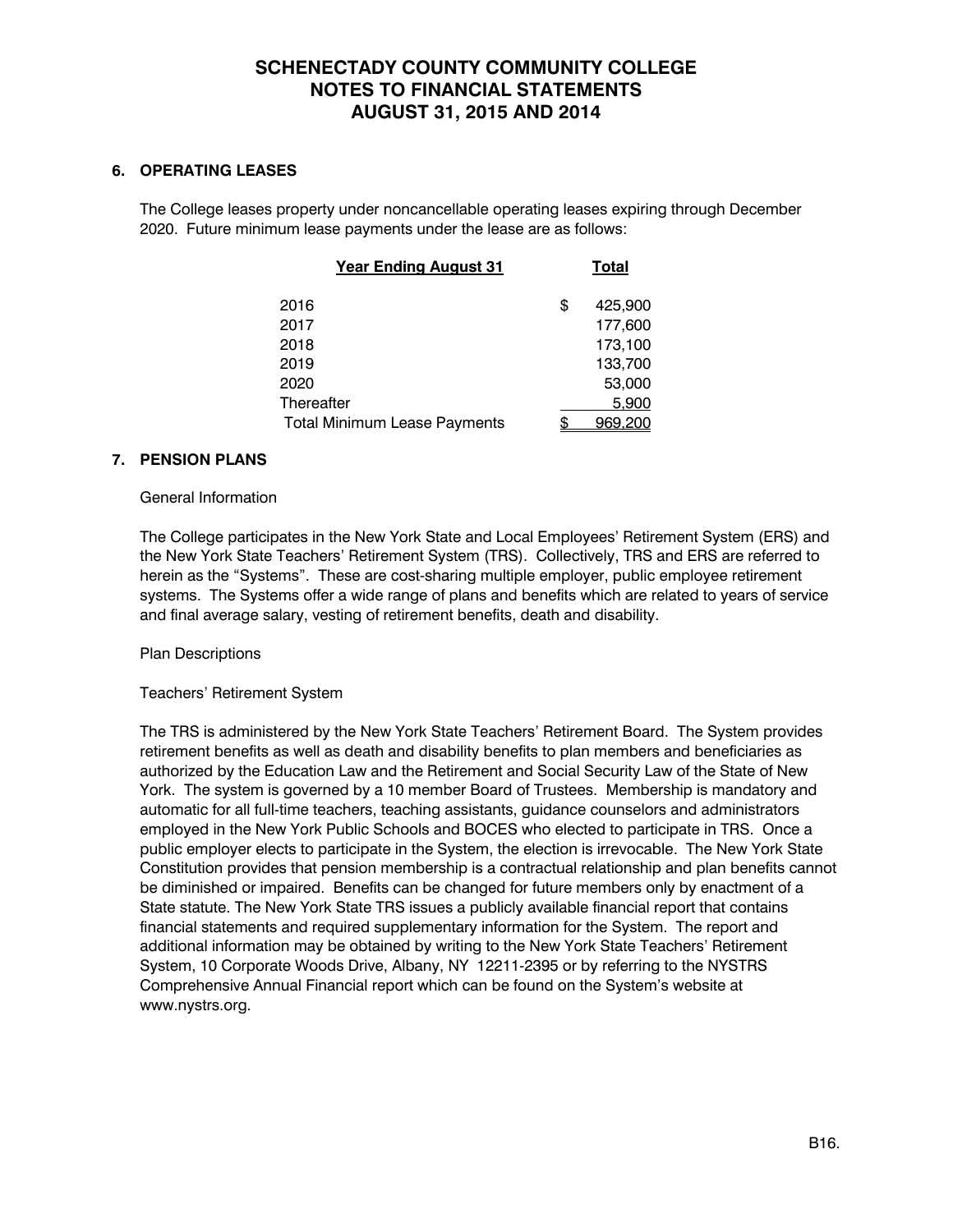## **7. PENSION PLANS**

### Employees' Retirement System

The New York State and Local Employees' Retirement System provides retirement benefits as well as death and disability benefits. The net position of the System is held in the New York State Common Retirement Fund (the Fund), which was established to hold all net assets and record changes in plan net position allocated to the System. The Comptroller of the State of New York serves as the trustee of the Fund and is the administrative head of the System. Obligations of employers and employees to contribute and benefits to employees are governed by the New York State Retirement and Social Security Law (NYSRSSL). Once a public employer elects to participate in the System, the election is irrevocable. The New York State Constitution provides that pension membership is a contractual relationship and plan benefits cannot be diminished or impaired. Benefits can be changed for future members only by enactment of a State statute. The System issues a publicly available financial report that includes financial statements and required supplementary information. That report and additional information may be obtained by writing to the New York State and Local Retirement System, 110 State Street, Albany, NY 12244 or found at www.osc.state.ny.us/retire/publications/index.php.

## TIAA-CREF

The College also participates in the Teachers Insurance and Annuity Association of America College Retirement Equity Fund (TIAA-CREF). This is a cost-sharing, multiple-public-employer retirement system. Obligations of employers and employees to contribute and benefits to employees are governed by the New York State Retirement and Social Security Law. TIAA-CREF offers a wide range of plans and benefits which are related to years of service and final average salary, vesting of retirement benefits, death and disability benefits and optional method of benefit payments. All benefits generally vest after ten years of credited service.

### **Contributions**

The Systems are noncontributory except for employees who joined after July 27, 1976 who contribute 3% of their salary for the first ten years of membership, and employees who joined after January 1, 2010 who generally contribute 3% to 3.5% of their salary for their entire length of service. In addition, employee contribution rates under ERS tier VI vary based on a sliding salary scale. For ERS, the Comptroller certifies the rates expressed as proportions of member's payroll annually, which are used in computing the contributions required to be made by employers to the pension accumulation fund. Pursuant to Article 11 of the Education Law, the New York State Teachers' Retirement Board establishes rates annually for TRS.

TIAA-CREF provides that all participating employers in TIAA-CREF are jointly and severally liable for any actuarial unfunded amounts. Such amounts are collected through annual billings to all participating employers. Generally, all employees, except certain part-time employees, participate. TIAA-CREF is noncontributory except for employees who joined after July 27, 1976 who contribute 3% of their salary. Employee contributions are deducted by employers from employees' paychecks and are sent monthly to TIAA-CREF.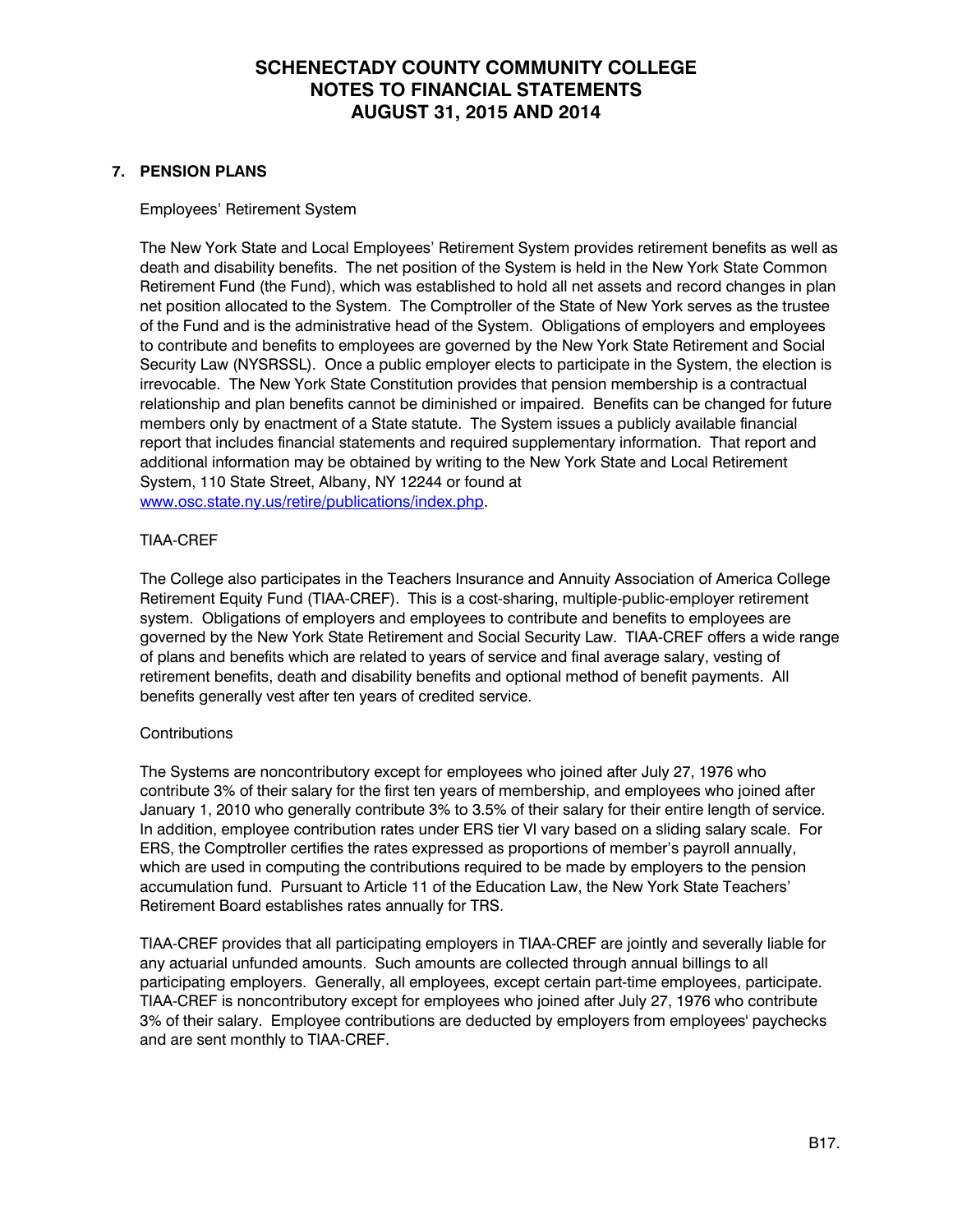## **7. PENSION PLANS**

### **Contributions**

The College is required to contribute at an actuarially determined rate. The required contributions for the current year and two preceding years were:

|           | <b>ERS</b>  |    |         |    | <b>TIAA-CREF</b> |  |
|-----------|-------------|----|---------|----|------------------|--|
| 2014-2015 | \$1.074.900 | \$ | 319.334 | \$ | 629.523          |  |
| 2013-2014 | 1.163.934   |    | 341.330 |    | 661.451          |  |
| 2012-2013 | 863,160     |    | 144.122 |    | 650.315          |  |

The College's contributions were equal to 100 percent of the contributions required for each year.

#### Pension Liabilities

At August 31, 2015, the College reported the following asset/(liability) for its proportionate share of the net pension asset/(liability) for each of the Systems. The net pension asset/(liability) was measured as of March 31, 2015 for ERS and June 30, 2015 for TRS. The total net pension asset/(liability) used to calculate the net pension asset/(liability) was determined by an actuarial valuation as of that date. The College's proportion of the net pension asset/(liability) was based on a projection of the College's long-term share of contributions of all participating members, actuarially determined. This information was provided by the ERS and TRS Systems in reports provided to the College.

|                                     | <b>ERS</b>    | TRS           |
|-------------------------------------|---------------|---------------|
| Actuarial valuation date            | April 1, 2014 | June 30, 2014 |
| Net pension asset/(liability)       | \$(736,959)   | \$1,363,638   |
| College's portion of the Plan's     |               |               |
| Total net pension asset/(liability) | .0218148%     | .013129%      |

### *Pension Expense*

For the year ended August 31, 2015, the College recognized its proportionate share of pension expense of \$666,955 for ERS and \$(90,208) for TRS.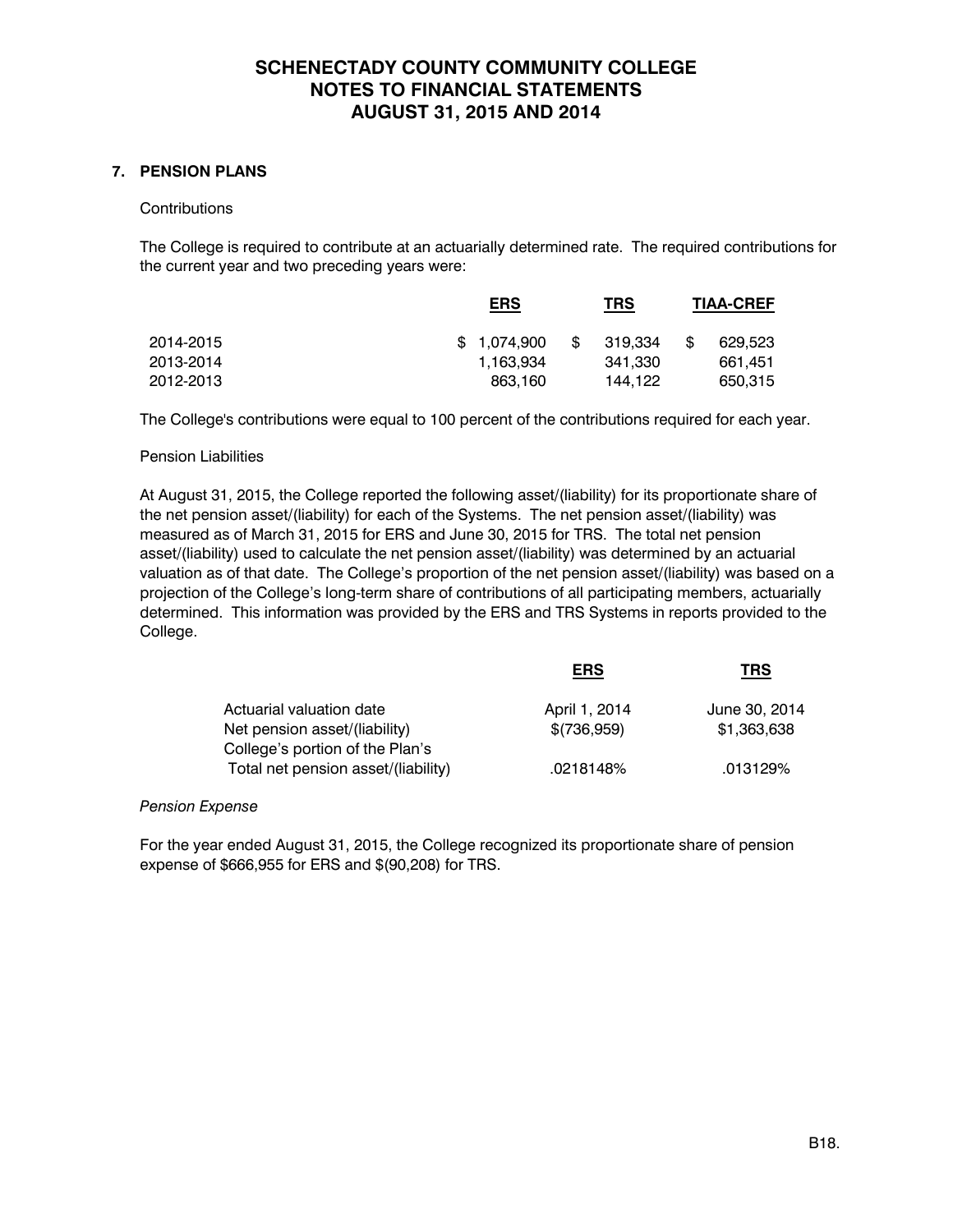## **7. PENSION PLANS**

*Deferred Outflows and Inflows of Resources Related to Pensions* 

At August 31, 2015, the College reported deferred outflows of resources and deferred inflows of resources related to pensions from the following sources:

|                                                                                                                                | Deferred Outflows of<br><b>Resources</b> |                    | Deferred Inflows of<br><b>Resources</b> |                    |    |        |  |    |         |
|--------------------------------------------------------------------------------------------------------------------------------|------------------------------------------|--------------------|-----------------------------------------|--------------------|----|--------|--|----|---------|
|                                                                                                                                |                                          | <b>ERS</b>         |                                         | TRS                |    | ERS    |  |    | TRS     |
| Differences between expected<br>and actual experiences                                                                         | \$                                       | 23,591             | \$                                      |                    | \$ |        |  | \$ | 37,792  |
| Changes of assumptions<br>Net difference between<br>projected and actual earnings                                              |                                          |                    |                                         |                    |    |        |  |    |         |
| on pension plan investments<br>Changes in proportion and<br>differences between<br>contributions and<br>proportionate share of |                                          | 128,000            |                                         |                    |    |        |  |    | 431,053 |
| contributions<br>Contributions subsequent                                                                                      |                                          |                    |                                         |                    |    | 59,939 |  |    | 57,317  |
| to the measurement date<br>Total                                                                                               |                                          | 588,764<br>740,355 |                                         | 373,362<br>373,362 |    | 59,939 |  |    | 526,162 |
|                                                                                                                                |                                          |                    |                                         |                    |    |        |  |    |         |

College's contributions subsequent to the measurement date will be recognized as a reduction of the net pension asset/(liability) in the year ended March 31, 2016 for ERS and June 30, 2016 for TRS. Other amounts reported as deferred outflows of resources and deferred inflows of resources related to pensions will be recognized in pension expense as follows:

|             | <b>ERS</b>               |    |            |  |  |
|-------------|--------------------------|----|------------|--|--|
| Year ended: |                          |    |            |  |  |
| 2016        | \$<br>22,913             | \$ | (180, 762) |  |  |
| 2017        | 22,913                   |    | (180, 762) |  |  |
| 2018        | 22,913                   |    | (180, 762) |  |  |
| 2019        | 22,913                   |    | 64,785     |  |  |
| 2020        | $\overline{\phantom{0}}$ |    | (11, 612)  |  |  |
| Thereafter  | $\overline{\phantom{0}}$ |    | (37,049)   |  |  |
|             |                          |    |            |  |  |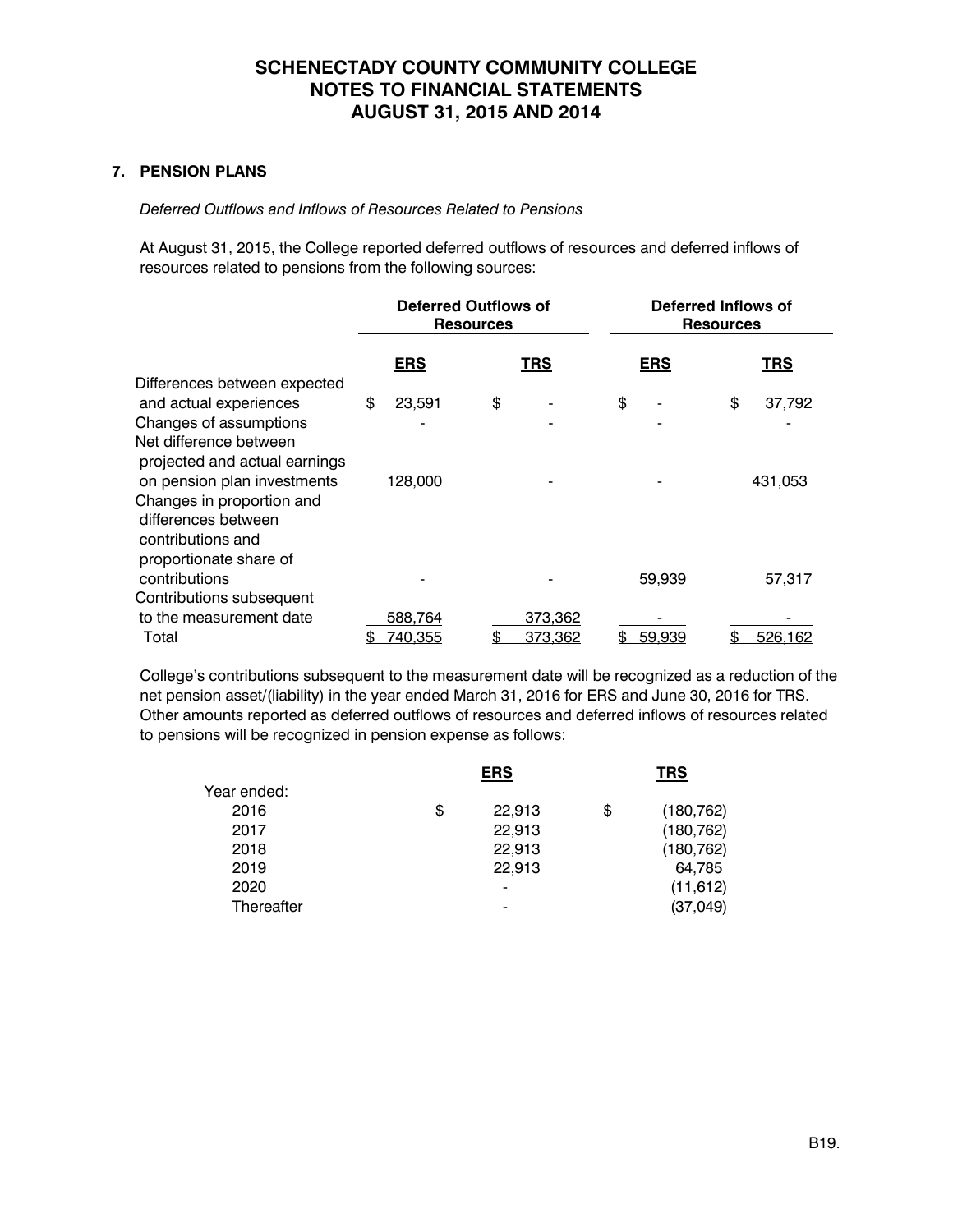## **7. PENSION PLANS**

### *Actuarial Assumptions*

The total pension asset/(liability) as of the measurement date was determined by using an actuarial valuation as noted in the table below, with update procedures used to roll forward the total pension asset/(liability) to the measurement date. The actuarial valuation used the following actuarial assumptions:

|                          | <b>ERS</b>                 | <b>TRS</b>           |
|--------------------------|----------------------------|----------------------|
| Measurement date         | March 31, 2015             | June 30, 2015        |
| Actuarial valuation date | April 1, 2014              | June 30, 2014        |
| Interest Rate            | 7.5%                       | 8.0%                 |
| <b>Salary Scale</b>      | 4.9%                       | $4.01\% - 10.91\%$ * |
| Decrement tables         | April 1, 2005 -            | July 1, 2005 -       |
|                          | March 31, 2010             | June 30, 2010        |
|                          | <b>System's Experience</b> | System's Experience  |
| Inflation rate           | 2.7%                       | 3.0%                 |
| Projected Cost of Living |                            |                      |
| Adjustments              | 1.4% annually              | 1.625% annually      |

\*TRS salary scale differs based on age and gender and have been calculated based upon recent NYSTRS member experience. See the following projected increases:

|                            | <u>Age</u> | Female | <b>Male</b> |
|----------------------------|------------|--------|-------------|
| Projected salary increases | 25         | 10.35% | 10.91%      |
|                            | 35         | 6.26   | 6.27        |
|                            | 45         | 5.39   | 5.04        |
|                            | 55         | 4.42   | 4.01        |

For ERS, annuitant mortality rates are based on April 1, 2005 - March 31, 2011 System's experience with adjustments for mortality improvements based on MP-2014. For TRS, annuitant mortality rates are based on July 1, 2005 - June 30, 2010 System's experience with adjustments for mortality improvements based on Society of Actuaries Scale AA.

For ERS, the actuarial assumptions used in the April 1, 2014 valuation are based on the results of an actuarial experience study for the period April 1, 2005 - March 31, 2010. For TRS, the actuarial assumptions used in the June 30, 2014 valuation are based on the results of an actuarial experience study for the period July 1, 2005 - June 30, 2010.

The long term expected rate of return on pension plan investments was determined in accordance with Actuarial Standard of Practice (ASOP) No. 27, *Selection of Economic Assumptions for Measuring Pension Obligations.* ASOP No. 27 provides guidance on the selection of an appropriate assumed investment rate of return. Consideration was given to expected future real rates of return (expected returns, net of pension plan investment expense and inflation) for each major asset class as well as historical investment data and plan performance.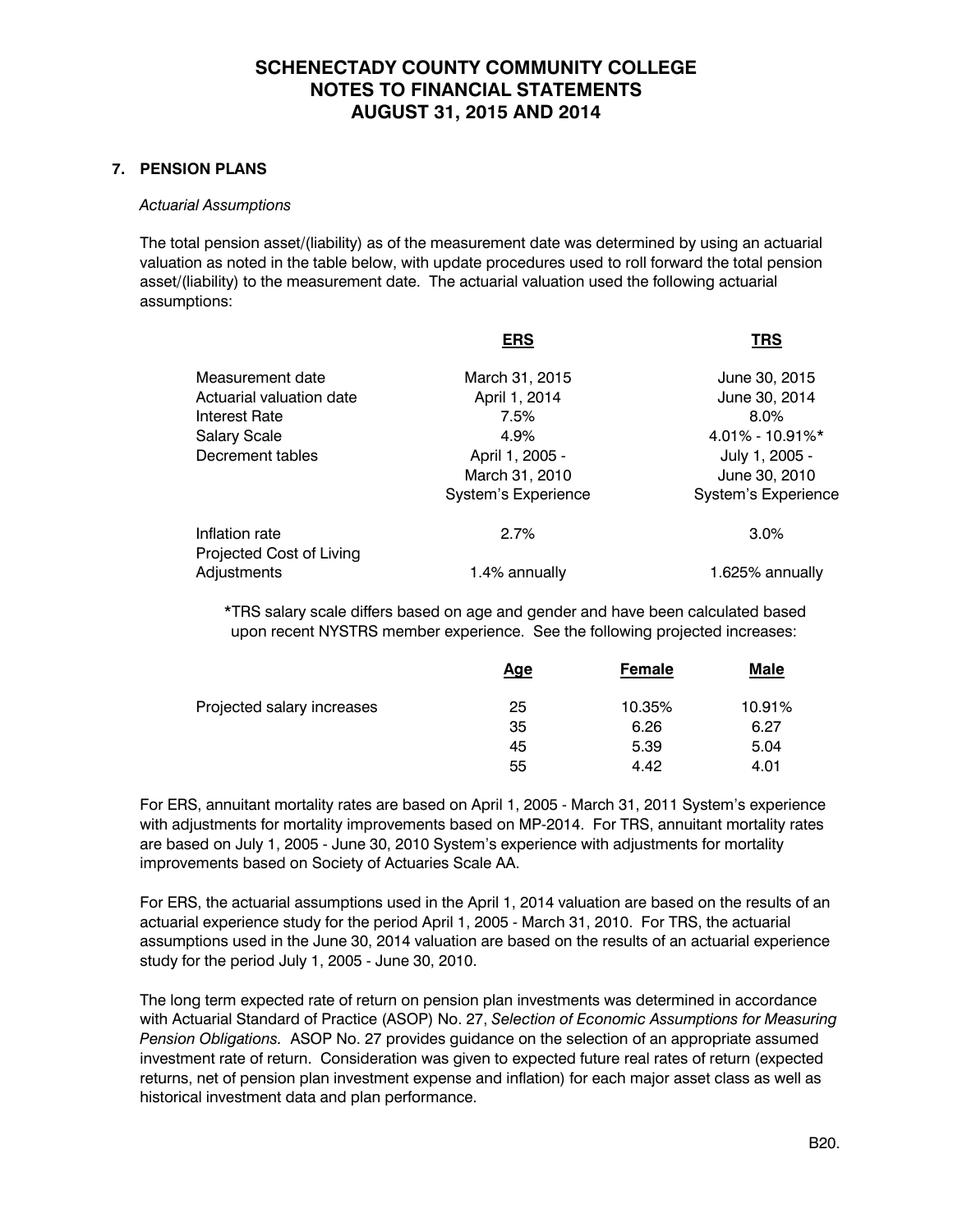## **7. PENSION PLANS**

The long term expected rate of return on pension plan investments was determined using a building block method in which best estimate ranges of expected future real rates of return (expected returns net of investment expense and inflation) are developed for each major asset class. These ranges are combined to produce the long term expected rate of return by weighting the expected future real rates of return by the target asset allocation percentage and by adding expected inflation. Best estimates of arithmetic real rates of return for each major asset class included in the target asset allocation are summarized below:

| <b>ERS</b>                 | <b>Target</b><br><b>Allocation</b> | Long-term<br>expected<br>real rate of<br>return* |
|----------------------------|------------------------------------|--------------------------------------------------|
|                            | 2015                               | 2015                                             |
| Asset Class:               |                                    |                                                  |
| Domestic equities          | 38%                                | 7.30%                                            |
| International equities     | 13                                 | 8.55                                             |
| Private equity             | 10                                 | 11.00                                            |
| Real estate                | 8                                  | 8.25                                             |
| Absolute return strategies | 3                                  | 6.75                                             |
| Opportunistic portfolio    | 3                                  | 8.60                                             |
| Real assets                | 3                                  | 8.65                                             |
| Bonds and mortgages        | 18                                 | 4.00                                             |
| Cash                       | $\overline{2}$                     | 2.25                                             |
| Inflation-indexed bonds    | 2                                  | 4.00                                             |
| Total                      | 100%                               |                                                  |

\* Real rates of return are net of the long-term inflation assumption of 2.7% for 2015.

| TRS                              | <b>Target</b><br><b>Allocation</b> | Long-term<br>expected<br>real rate of<br>return* |
|----------------------------------|------------------------------------|--------------------------------------------------|
|                                  | 2014                               | 2014                                             |
| Asset Class:                     |                                    |                                                  |
| Domestic equities                | 37%                                | 7.3%                                             |
| International equities           | 18                                 | 8.5                                              |
| Real estate                      | 10                                 | 5.0                                              |
| Alternative investments          |                                    | 11.0                                             |
| Total equities                   | 72                                 |                                                  |
| Domestic fixed income securities | 18                                 | 1.5                                              |
| Global fixed income securities   | 2                                  | 1.4                                              |
| Mortgages                        | 8                                  | 3.4                                              |
| Short-term                       |                                    | 0.8                                              |
| Total fixed income               | 28                                 |                                                  |
| Total                            | 100%                               |                                                  |

\* Real rates of return are net of the long-term inflation assumption of 3.0% for 2014.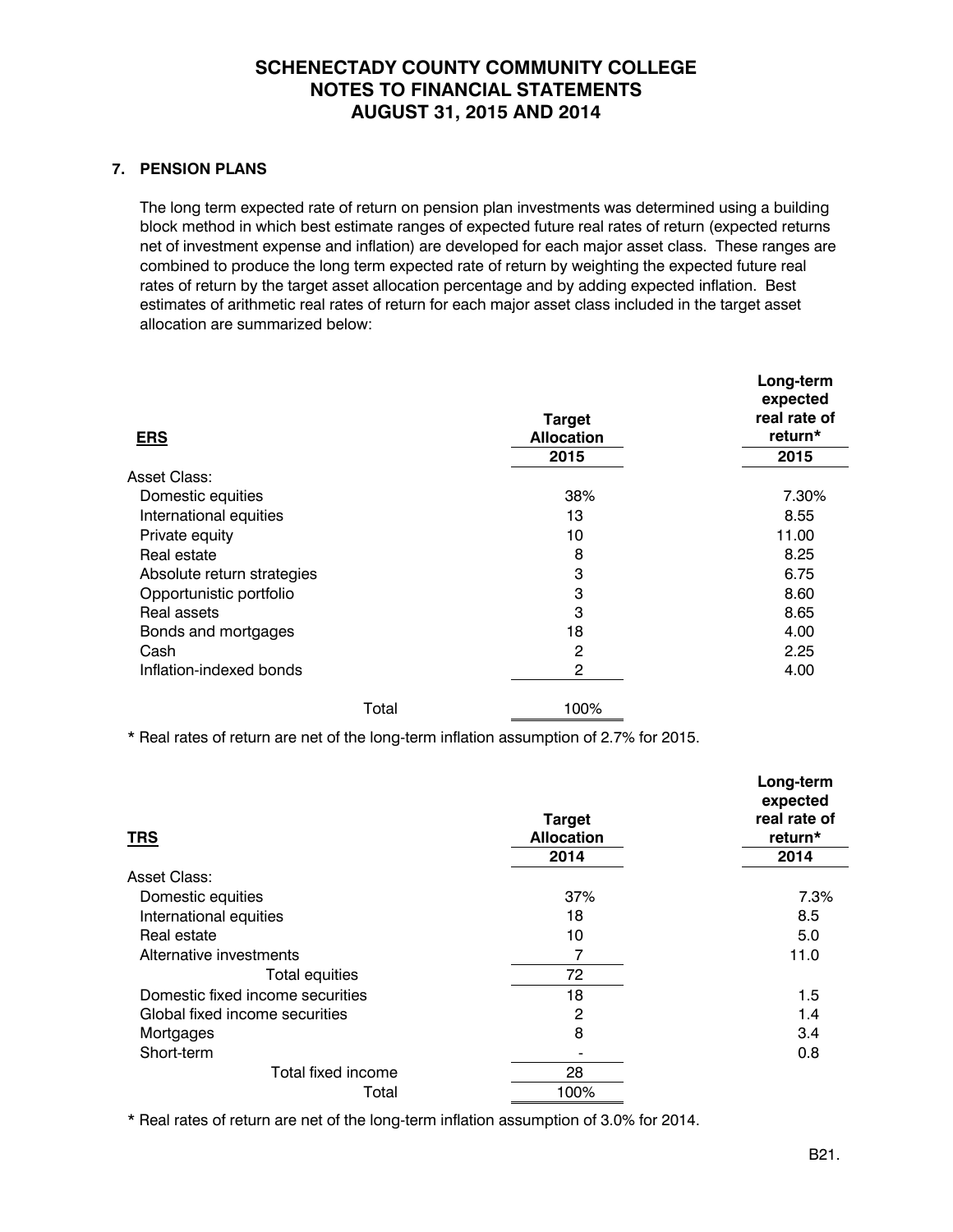## **7. PENSION PLANS**

### *Discount rate*

The discount rate used to calculate the total pension asset/(liability) was 7.5% for ERS and 8.0% for TRS. The projection of cash flows used to determine the discount rate assumes that contributions from plan members will be made at the current contribution rates and that contributions from employers will be made at statutorily required rates, actuarially. Based upon the assumptions, the System's fiduciary net position was projected to be available to make all projected future benefit payments of current plan members. Therefore the long term expected rate of return on pension plan investments was applied to all periods of projected benefit payments to determine the total pension asset/(liability).

## *Sensitivity of the Proportionate Share of the Net Pension Asset/(Liability) to the Discount Rate Assumption*

The following presents the College's proportionate share of the net pension asset/(liability) calculated using the discount rate of 7.5% for ERS and 8% for TRS, as well as what the College's proportionate share of the net pension asset/(liability) would be if it were calculated using a discount rate that is one percentage point lower (6.5% for ERS and 7% for TRS) or one percentage point higher (8.5% for ERS and 9% for TRS) than the current rate:

| <b>ERS</b>                                                             | 1%              | Current           | 1%              |
|------------------------------------------------------------------------|-----------------|-------------------|-----------------|
|                                                                        | <b>Decrease</b> | <b>Assumption</b> | <b>Increase</b> |
|                                                                        | (6.5%)          | (7.5%)            | (8.5%)          |
| Employer's proportionate share<br>of the net pension asset/(liability) | \$(4,912,149)   | \$ (736,959)      | \$2,787,937     |
| <b>TRS</b>                                                             | 1%              | Current           | 1%              |
|                                                                        | <b>Decrease</b> | <b>Assumption</b> | Increase        |
|                                                                        | (7.0%)          | $(8.0\%)$         | (9.0%)          |
| Employer's proportionate share<br>of the net pension asset/(liability) | (93,018)<br>\$  | \$1,363,638       | \$2,605,860     |

### *Changes in assumptions*

Changes in assumptions about future economic or demographic factors or other inputs are amortized over a closed period equal to the average of the expected service lives of all employees that are provided with pension benefits. During the measurement periods, there were no changes in assumptions.

### *Collective Pension Expense*

Collective pension expenses includes certain current period changes in the collective net pension asset/(liability), projected earnings on pension plan investments, and the amortization of deferred outflows or resources and deferred inflows of resources for the current period. The collective pension expense for the period ended August 31, 2015 is \$651,970 for ERS and \$(97,085) for TRS.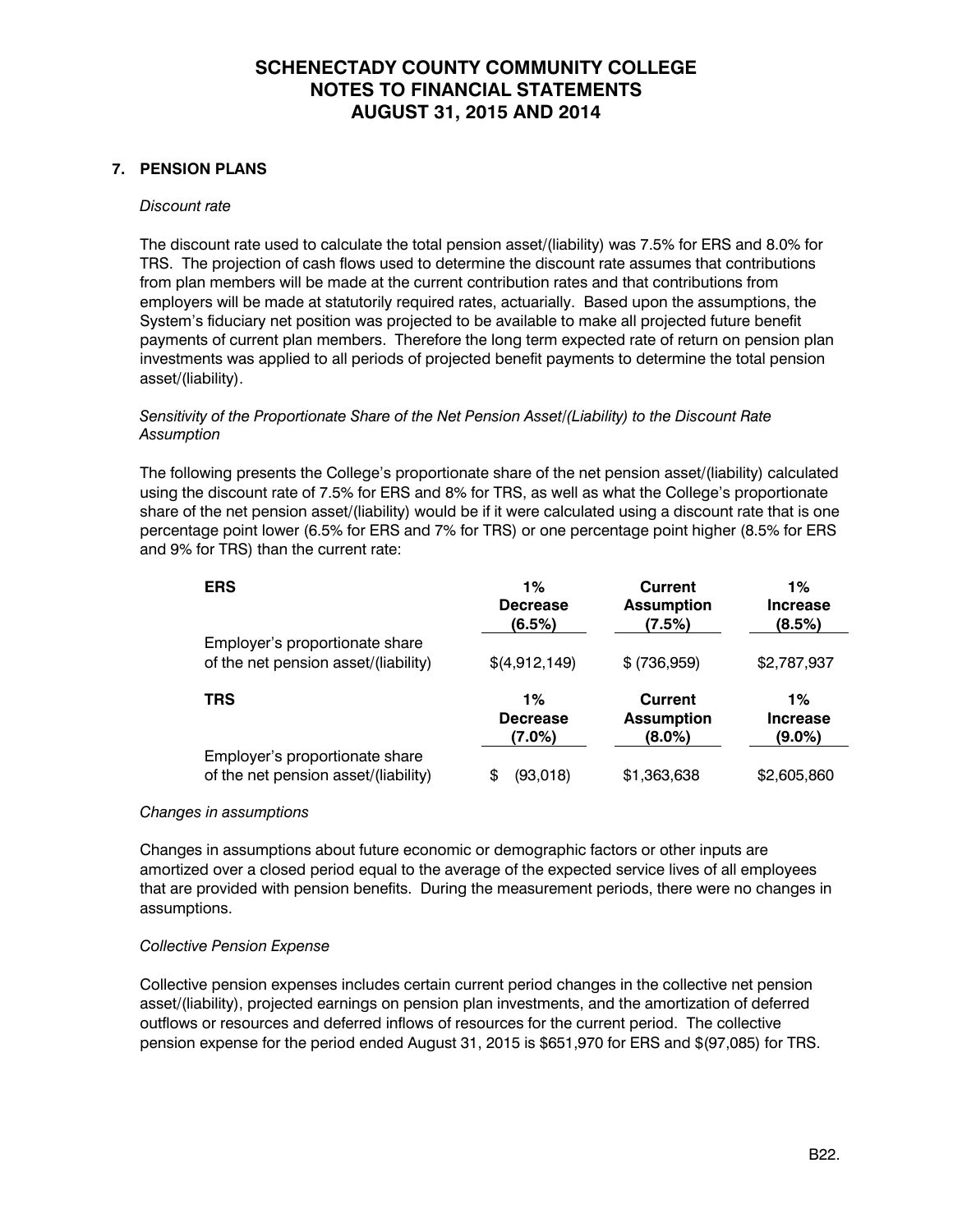## **7. PENSION PLANS**

#### *Payables to the pension plan*

For ERS, employer contributions are paid annually based on the System's fiscal year which ends on March 31st. Accrued retirement contributions as of August 31, 2015 represent the projected employer contribution for the period of April 1, 2015 through August 31, 2015 based on paid ERS wages multiplied by the employer's contribution rate, by tier. Accrued employer retirement contributions as of August 31, 2015 amounted to \$588,764.

For TRS, employer and employee contributions for the fiscal year ended August 31, 2015 are paid to the System in September, October and November 2015. Accrued retirement contributions as of August 31, 2015 represent employee and employer contributions for the fiscal year ended June 30, 2015 based on paid TRS wages multiplied by the employer's contribution rate, by tier and employee contributions for the fiscal year as reported to the TRS System. Accrued employer retirement contributions as of August 31, 2015 amounted to \$373,362.

### *Restatement of Net Position*

For the fiscal year ended August 31, 2015, the College implemented GASB Statement No. 68 *Accounting and Financial Reporting for Pensions - Amendment to GASB Statement No. 27 and* GASB Statement No. 71, *Pension Transition for Contributions Made Subsequent to the Measurement Date.*  The implementation of the Statements resulted in the reporting of an asset, deferred outflow of resources, liability and deferred inflow of resources related to the College's participation in the New York State Teachers' and Employees' retirement systems. The College's net position has been restated as follows:

| Net Position beginning of year, as previously reported    | \$16,727,550 |
|-----------------------------------------------------------|--------------|
| GASB Statement No. 68 and No. 71 implementation:          |              |
| Beginning System asset - Teachers' Retirement System      | 1,273,007    |
| Beginning System liability - Employees' Retirement System | (985, 782)   |
| Beginning deferred outflows and inflows of resources, net | 193.642      |
| Net Position beginning of year, as restated               | 17.208.417   |

### **8. HEALTH INSURANCE BENEFITS**

#### *Employee Benefits*

Substantially all employees receive benefits through a health plan funded directly by the County. The cost of health insurance is recognized monthly when billed and was \$3,529,926 and \$3,373,194 in 2015 and 2014, respectively. The monthly premiums include a provision for estimated incurred and unpaid claims and claims administration expenses.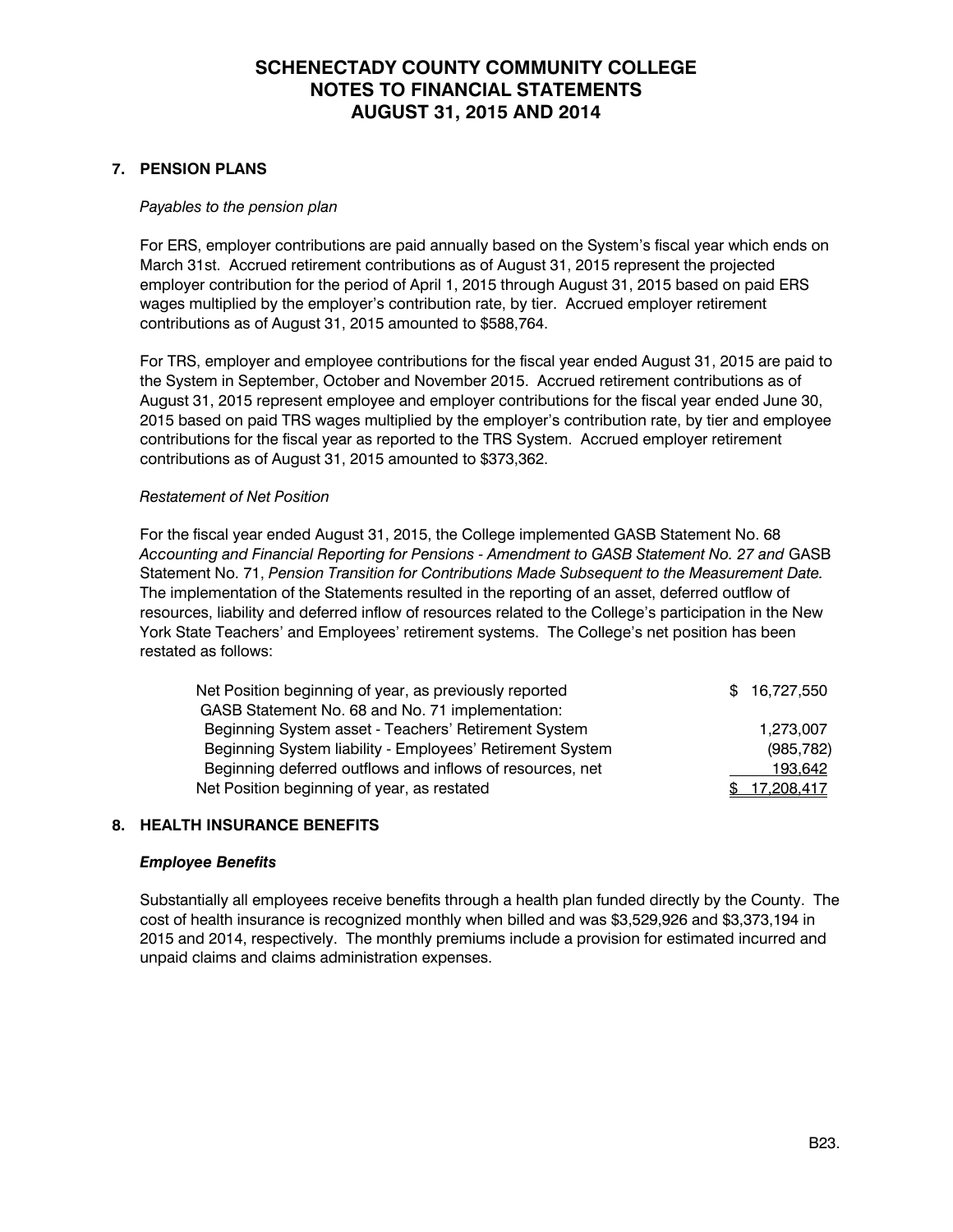### **8. HEALTH INSURANCE BENEFITS**

### *Postretirement Health Insurance Benefits*

#### *Plan Description*

Schenectady County (the County) administers the Schenectady County Retiree Medical Plan (the Plan) as a single-employer defined benefit Other Postretirement Benefit plan, through which College retirees receive benefits. The Plan provides for continuation of medical insurance benefits for certain retirees and their spouses and can be amended by action of the County subject to applicable collective bargaining and employment agreements. The Plan does not issue a stand alone financial report since there are no assets legally segregated for the sole purpose of paying benefits under the plan.

## *Funding Policy*

The obligations of the plan members, employers and other entities are established by action of the County pursuant to applicable collective bargaining and employment agreements. The required contribution rates of the employer and the members varies depending on the applicable agreement. The College currently contributes enough money to the plan to satisfy current obligations on a payas-you-go basis. The costs of administering the plan are paid by the County. The cost of providing those benefits to approximately 135 retirees was \$1,053,807 and \$976,670 in premium payments for the years ended August 31, 2015 and 2014, respectively.

### *Actuarial Methods and Assumptions*

Actuarial valuations of an ongoing plan involve estimates of the value of reported amounts and assumptions about the probability of occurrence of events far into the future. Examples include assumptions about future employment, mortality, and the healthcare cost trend. Amounts determined regarding the funded status of the plan and the annual required contributions of the College are subject to continual revision as actual results are compared with past expectations and new estimates about the future. It's at least reasonably possible these estimates could change in the near-term.

Projection of benefits for financial reporting purposes is based on the substantive plan (the plan as understood by the College and the plan members) and include the types of benefits provided at the time of each valuation and the historical pattern of sharing of benefit costs between the College and plan members to that point. The actuarial calculations reflect a long-term perspective; actuarial methods and assumptions used include techniques that are designed to reduce short-term volatility in actuarial accrued liabilities and the actuarial value of assets.

### *Actuarial Methods and Assumptions*

The actuarial cost method used to calculate the costs of the Plan for age, disability, vested and surviving spouse's benefits is known as the Projected Unit Credit Actuarial Cost Method. Under this method, each Participant's projected benefit is calculated at all possible ages based on the Plan provisions as well as the initial data and actuarial assumptions.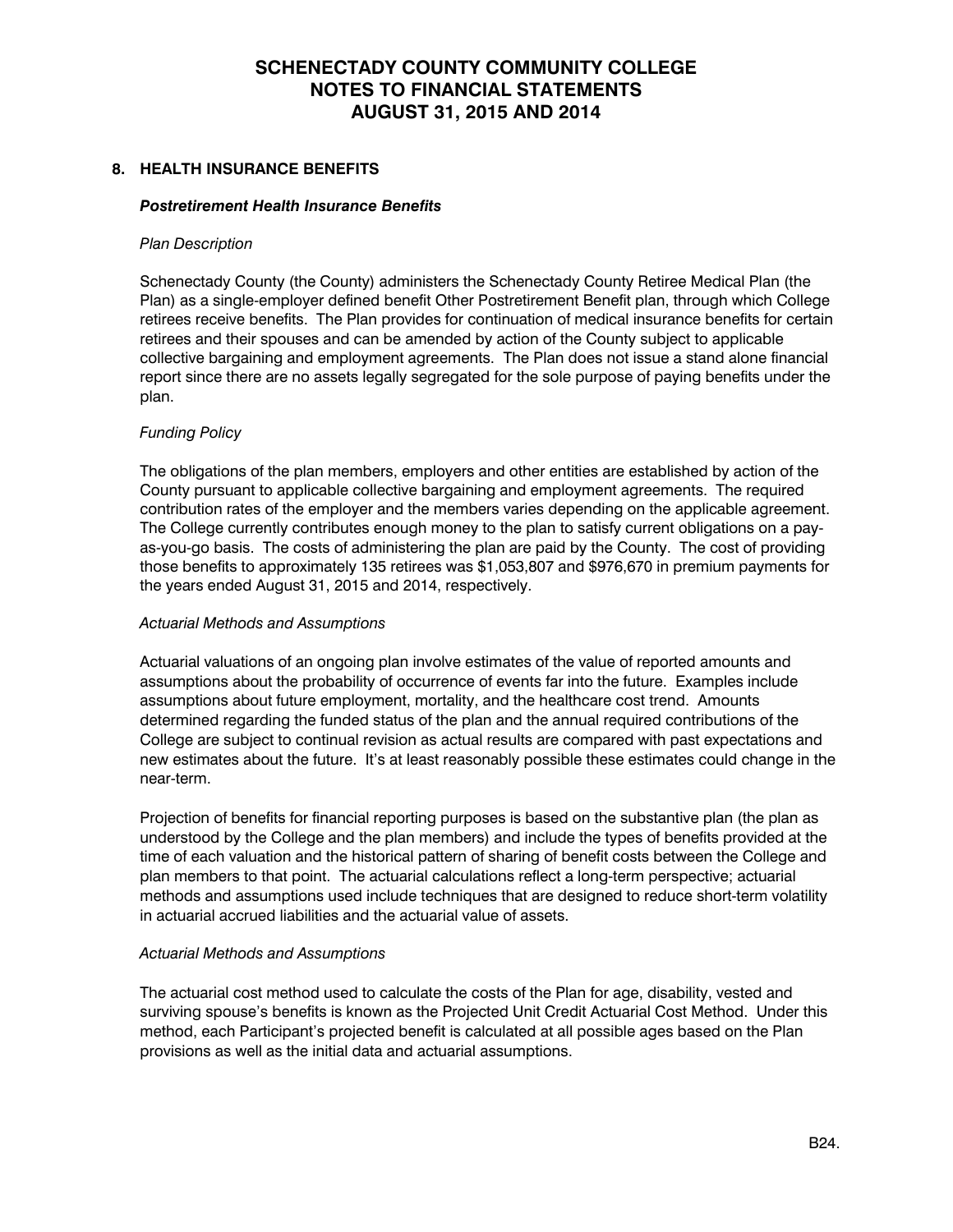### **8. HEALTH INSURANCE BENEFITS**

### *Postretirement Health Insurance Benefits*

### *Actuarial Methods and Assumptions*

The following assumptions were used in the calculation: a) a 4% discount rate compounded annually b) the uninsured Pensioners 1994 Tables for Males and Females c) withdrawal from service follows the Ultimate Turnover Rates from the Vaughn table d) active employees would continue their current elections into retirement; actual elections for retirees were used e) Medicare is expected to continue to cover the same portion of costs as it currently does and Medicare Part B premiums are assumed to increase at the same rate as medical f) 80% of employees were assumed married; females assumed to be three years younger than males; employees who currently have elected to cover their spouses are assumed to continue to do so upon retirement g) an annual healthcare cost trend rate of 12% initially, reduced by decrements to an ultimate rate of 5% after six years.

#### *Change in Plan Provisions*

During the current year the provisions of the Plan for College employees was modified to require all active and inactive participants to migrate to MVP Gold upon attaining age 65. The change resulted in a significant decrease to the actuarial accrued liability.

### *Annual OPRB Cost and Net OPRB Obligation*

The College's annual other postretirement benefit (OPRB) cost (expense) is calculated based on the annual required contribution of the employer (ARC), an amount actuarially determined in accordance with the parameters of GASB No. 45. The ARC represents a level of funding that, if paid on an ongoing basis, is projected to cover normal costs each year and amortize any unfunded actuarial liabilities (or funding excess) over a period not to exceed thirty years. The following table summarizes the Annual OPRB Cost at August 31:

|                                                  | 2015          | 2014             | 2013                |
|--------------------------------------------------|---------------|------------------|---------------------|
| Normal Cost                                      | \$<br>655,691 | \$<br>782,080    | \$<br>833,868       |
| Amortization of UAL                              | 1,045,814     | 2,152,473        | 1,728,299           |
| Interest                                         | 68,060        | 117,382          | 102,487             |
| <b>ARC</b>                                       | 1,769,565     | 3,051,935        | 2,664,654           |
| Interest on OPRB Obligation                      | 811,745       | 727,503          | 665,094             |
| Adjustment to ARC                                | (1, 173, 584) | (696,722)        | (961, 563)          |
| <b>OPRB Expense</b>                              | 1,407,726     | 3,082,716        | 2,368,185           |
| Amortization of UAL and Adjustment               | (1,045,814)   | (2, 151, 074)    | (1,728,299)         |
| <b>OPRB Expense - Operating</b>                  | 361,912       | 931,642<br>\$    | 639,886<br>S        |
| Net OPRB Obligation at the Beginning of the Year | \$20,293,615  | 18,187,569<br>\$ | 16,746,065<br>\$    |
| <b>OBRB</b> Expense                              | 1,407,726     | 3,082,716        | 2,368,185           |
| Net OPRB Contributions made during the fiscal    |               |                  |                     |
| Year                                             | (1,053,807)   | (976,670)        | (926,681)           |
| Net OPRB Obligation at the End of the Year       | \$ 20,647,534 | \$20,293,615     | <u>\$18,187,569</u> |
| Percentage of Expense Contributed                | 74.86%        | 31.68%           | 39.13%              |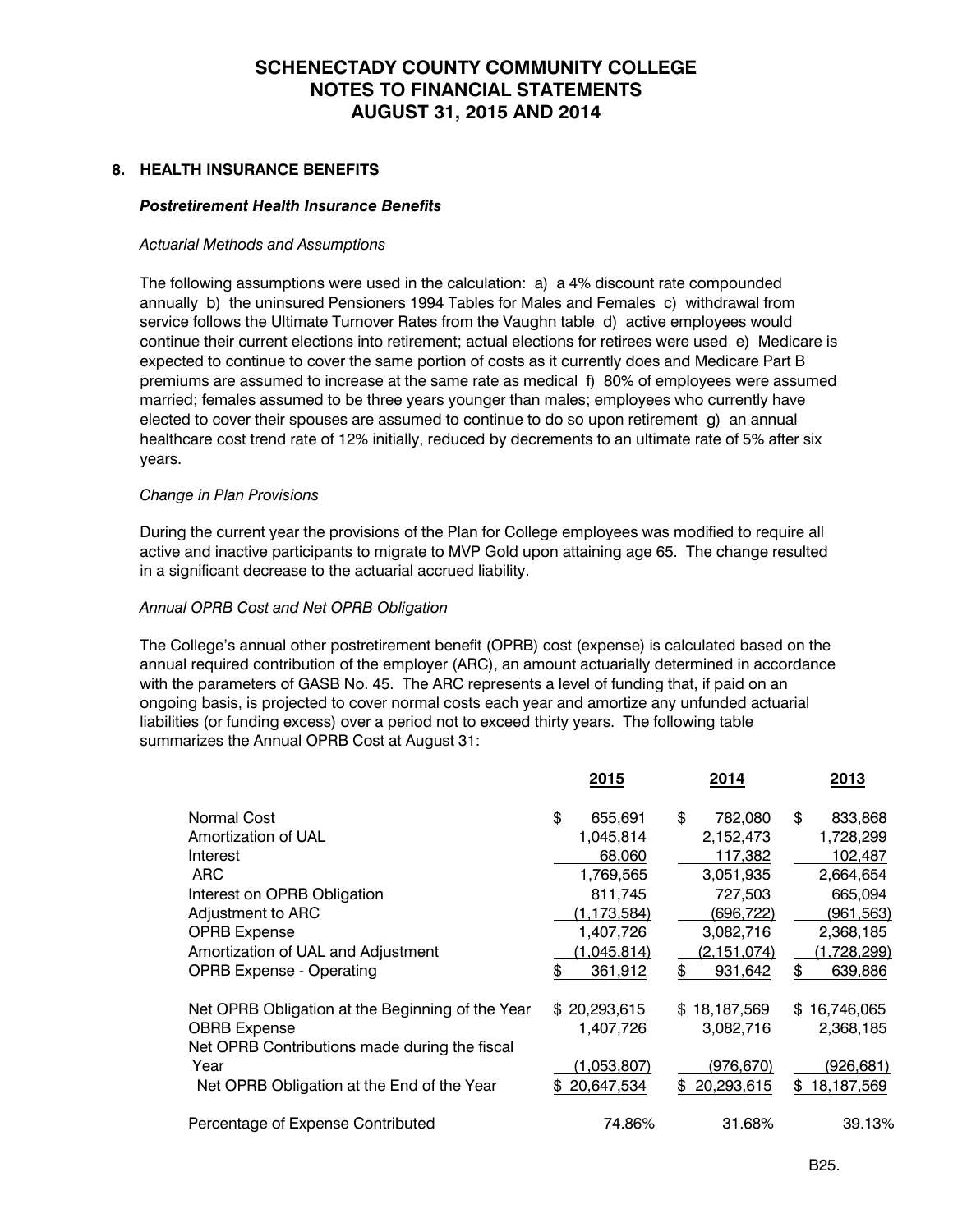## **8. HEALTH INSURANCE BENEFITS**

### *Postretirement Health Insurance Benefits*

### *Annual OPRB Cost and Net OPRB Obligation*

An amount equal to the OPRB expense less contributions made during the fiscal year is recognized in the accompanying financial statements as non-operating expense. Actual current period contributions are reflected as operating expenses in the accompanying financial statements.

#### *Funded Status*

|                                        | 2015         |
|----------------------------------------|--------------|
| Actuarial Accrued Liability at 1/1/15  | \$18,807,604 |
| Plan Assets at 1/1/15                  |              |
| Unfunded Actuarial Accrued Liability   | \$18,807,604 |
| Percentage of Funded Accrued Liability | 0%           |

### **9. COMMITMENTS AND CONTINGENCIES**

The College receives federal and state grants for specific purposes that are subject to review and audit by the grantor agencies. Such audits could lead to requests for reimbursements to grantor agencies for expenditures disallowed under the terms of the grant. Based upon prior experience, College management believes such disallowances, if any, would not be material.

### **10. RISK MANAGEMENT**

The College is exposed to various risks of loss related to torts; theft of, damage to, and destruction of assets; errors and omissions; injuries to employees; and natural disasters. The College has purchased commercial insurance for all risk above minimal deductible amounts except for workers' compensation insurance. Settled claims have not exceeded the commercial coverage by any material amounts during the year ended August 31, 2015. There was no reduction in insurance coverage during 2015.

## **11. SUPPLEMENTAL DISCLOSURE OF CASH FLOW INFORMATION**

| Non-cash Investing and Financing Activities: | 2015         | 2014            |
|----------------------------------------------|--------------|-----------------|
| Fixed assets purchased by other governments  | \$ 1.274.813 | - SS<br>209.511 |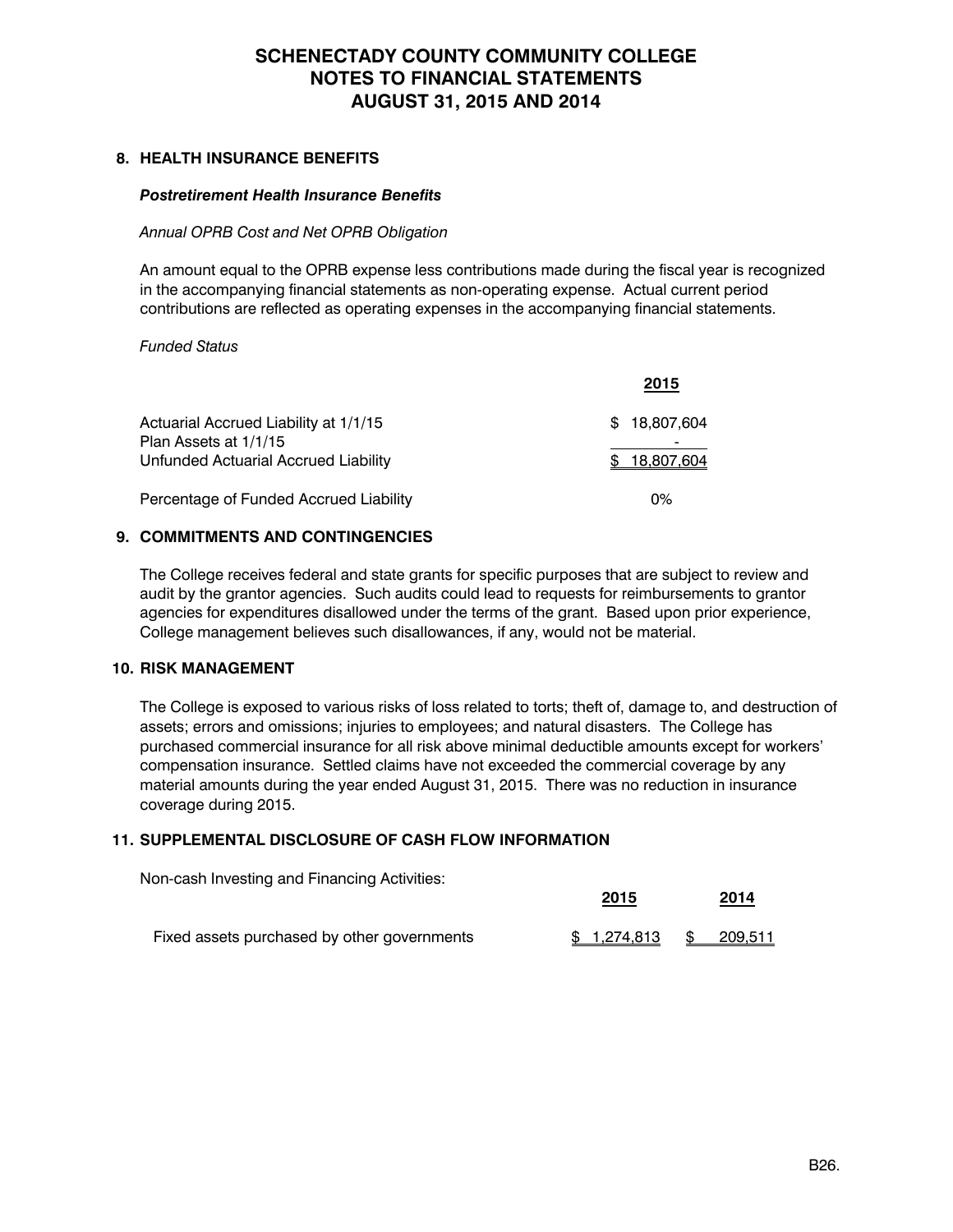## **12. RELATED PARTY TRANSACTIONS**

The following schedule presents significant transactions between the primary government (the College) and its component units, for the years ended August 31, 2015 and 2014:

|                                      | <b>Payments</b> |    | <b>Receipts</b>      |  |            |  |           |
|--------------------------------------|-----------------|----|----------------------|--|------------|--|-----------|
|                                      | 2015            |    | 2014                 |  | 2015       |  | 2014      |
| <b>Schenectady Community College</b> |                 |    |                      |  |            |  |           |
| Foundation                           | \$38.232        |    | $$31.689$ $$228.978$ |  |            |  | \$362.516 |
| <b>Faculty Student Association</b>   | 20.649          | \$ | 74,612               |  | \$ 216,607 |  | \$312,000 |

Payments made to the Foundation were for surcharge payments for the Casola Dining Room and Scholarships sponsored by the College. Receipts from the Foundation were for scholarships to be disbursed to Students. Payments to the Faculty Student Association were for supplies and commencement fees. Receipts from the Faculty Student Association were for facility fees, student handbooks and various projects the Faculty Student Association sponsored.

The following transactions also took place between the primary government (Schenectady County) and its component unit (the College) for the years ended August 31, 2015 and 2014:

|                                                                        | 2015        | 2014         |
|------------------------------------------------------------------------|-------------|--------------|
| <b>Sponsoring County Contribution</b>                                  | \$2.098.694 | \$ 2,098,694 |
| Capital Asset additions paid for by the County<br>(see Note 5 and 1.H) | 637.156     | 104.756      |

### **13. RESTATMENT AND PRIOR PERIOD ADJUSTMENTS FOR COMPONENT UNIT, SCCC FOUNDATION**

As a result of an evaluation of the Foundation's net position during 2015, the Foundation discovered that certain liabilities were understated due to not properly recording agency funds as a liability. The reevaluation of the Foundation's agency funds disclosed errors that occurred in 2014 and prior, primarily from an understatement of liabilities and an overstatement of revenues and expenses during these periods. Accordingly, the financial statements for the year ended August 31, 2014 have been restated. The effect of the restatement was a decrease in unrestricted revenue of \$49,139, a decrease in unrestricted expenses of \$28,322 resulting in a decrease in the change in net position of \$20,817.

Additionally, the Foundation recorded a prior period adjustment in the August 31, 2014 financial statements, which represents the agency fund liability at August 31, 2013.

|                    | <b>Net Position, as</b><br><b>Previous Reported</b><br>on August 31, 2013 | <b>Agency Fund</b><br>Restatement | <b>Net Position as</b><br><b>Restated on</b><br><b>August 31, 2013</b> |
|--------------------|---------------------------------------------------------------------------|-----------------------------------|------------------------------------------------------------------------|
| Total Net Position | \$4,860,191                                                               | \$(292,718)                       | \$4,567,473                                                            |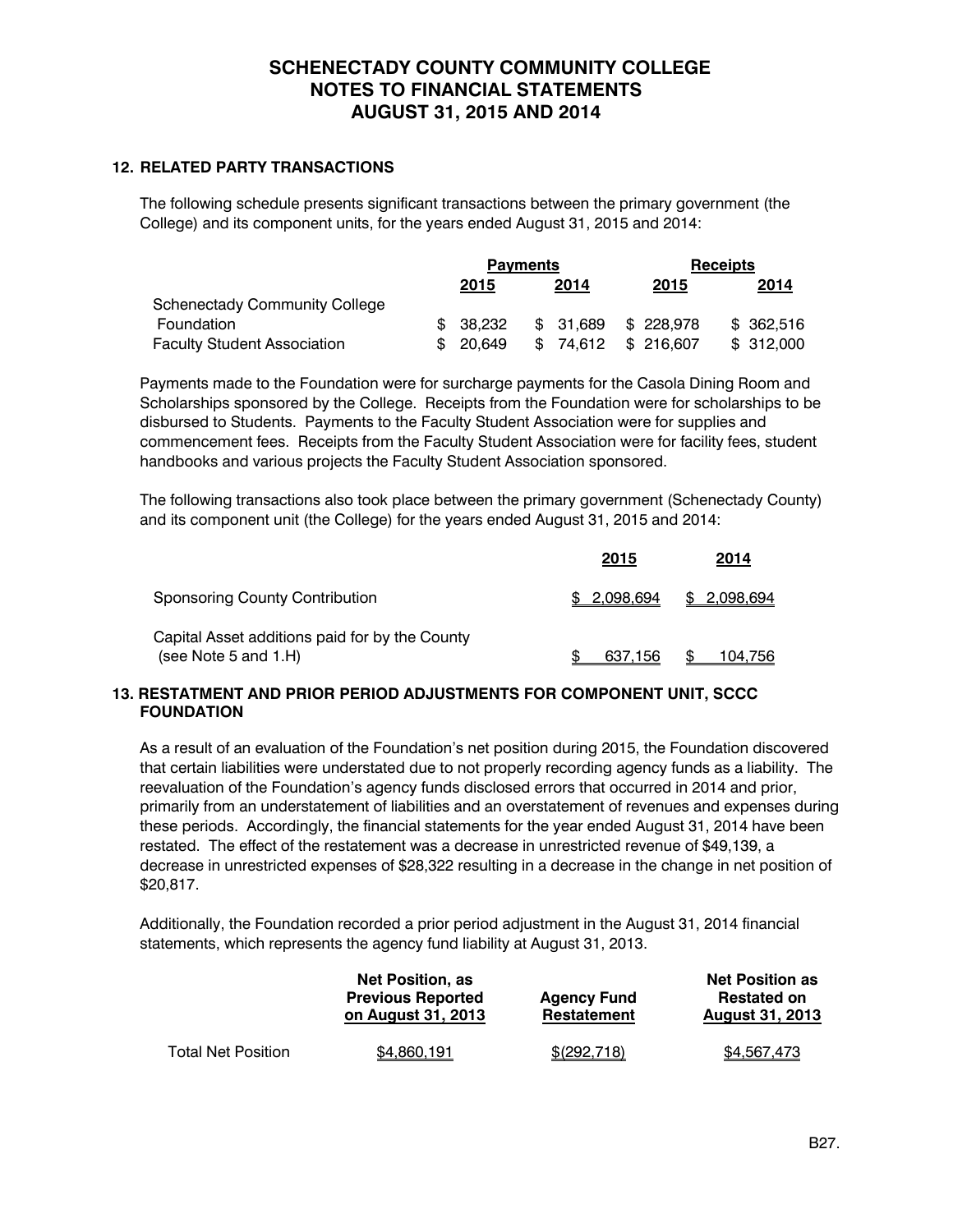# **SCHENECTADY COUNTY COMMUNITY COLLEGE REQUIRED SUPPLEMENTARY INFORMATION SCHEDULE OF FUNDING PROGRESS FOR THE RETIREE HEALTH PLAN FOR THE YEAR ENDED AUGUST 31, 2015**

| <b>Acuarial Valuation</b><br><b>Date</b> |    | Actuarial<br><b>Valuation of</b><br>Assets (a) | <b>Actuarial</b><br><b>Accrued</b><br>Liability (AAL)-<br>Entry Age (b) | <b>Unfunded</b><br>AAL (UAAL)<br>(b-a) | <b>Funded</b><br>Ratio<br>(a/b) | <b>Covered</b><br><b>Payroll</b><br><u>(c)</u> | UAAL as a<br>percentage<br>of Covered<br><b>Payroll</b><br>$((b-a)/c)$ |
|------------------------------------------|----|------------------------------------------------|-------------------------------------------------------------------------|----------------------------------------|---------------------------------|------------------------------------------------|------------------------------------------------------------------------|
| January 1, 2015                          | S  | $\overline{\phantom{a}}$                       | \$18,807,604                                                            | \$18,807,604                           | 0%                              | \$11,574,052                                   | 162%                                                                   |
| January 1, 2014                          | \$ | $\overline{\phantom{a}}$                       | \$38,709,436                                                            | \$38,709,436                           | 0%                              | \$11,282,754                                   | 343%                                                                   |
| January 1, 2013                          | \$ | $\overline{\phantom{a}}$                       | \$31,081,205                                                            | \$31.081.205                           | 0%                              | \$10,244.121                                   | 303%                                                                   |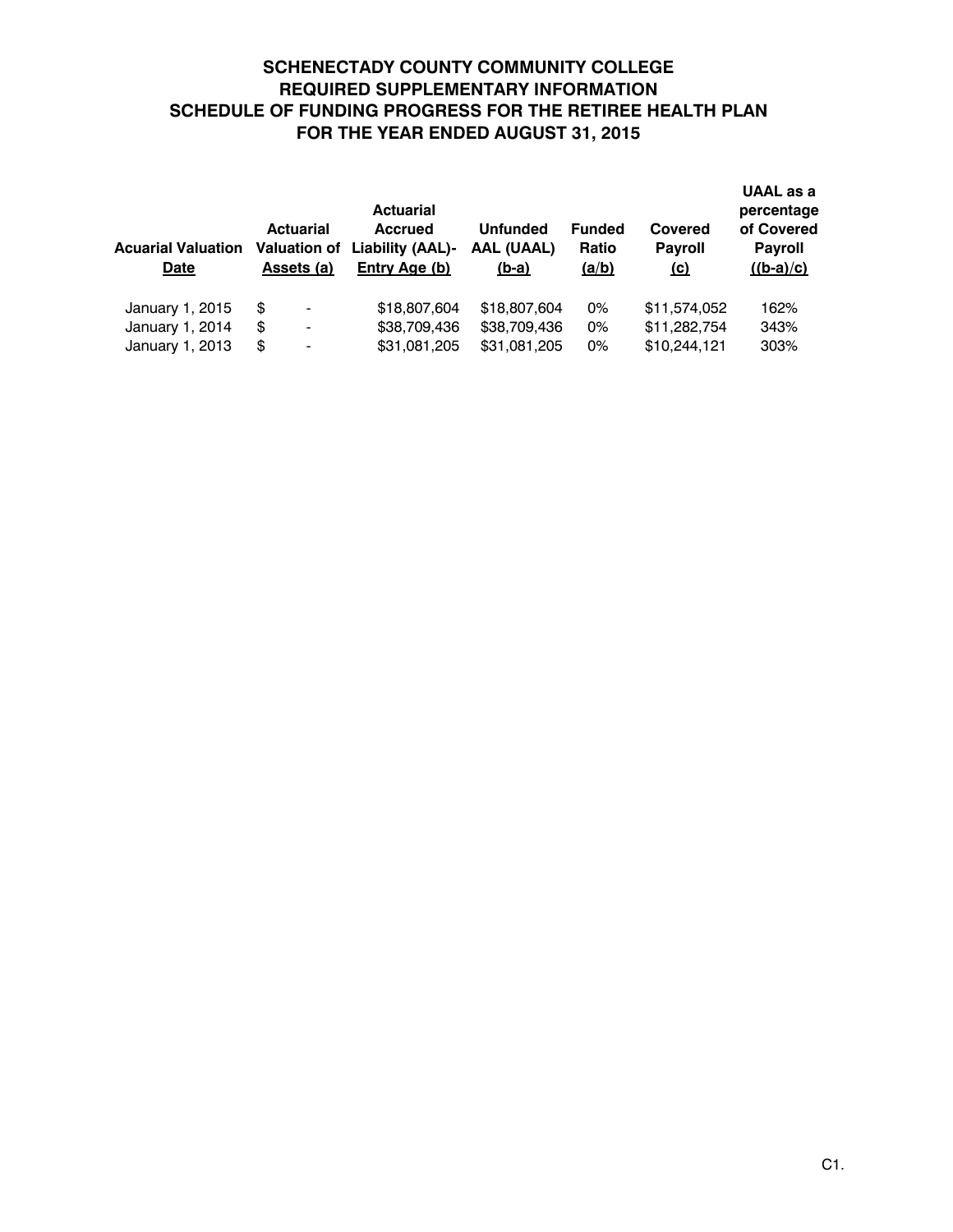# **SCHENECTADY COUNTY COMMUNITY COLLEGE FOR THE YEAR ENDED AUGUST 31, 2015 SCHEDULES OF PROPORTIONATE SHARE OF NET PENSION LIABILITY (ASSET) REQUIRED SUPPLEMENTARY INFORMATION**

|                                                                                                            | <b>ERS Pension Plan</b> |                |
|------------------------------------------------------------------------------------------------------------|-------------------------|----------------|
|                                                                                                            | Last 10 Fiscal Years    |                |
|                                                                                                            |                         | 2015           |
| Proportion of the net pension<br>liability (asset)                                                         |                         | 0.0218148%     |
| Proportionate share of the net<br>pension liability (asset)                                                | \$                      | 736,959        |
| Covered-employee payroll                                                                                   |                         | \$5,348,887    |
| Proportionate share of the net<br>pension liability (asset) as a percentage<br>of covered-employee payroll |                         | 13.78%         |
| Plan fiduciary net position as a<br>percentage of the total pension liability                              |                         | 97.90%         |
|                                                                                                            | <b>TRS Pension Plan</b> |                |
|                                                                                                            | Last 10 Fiscal Years    |                |
| Proportion of the net pension                                                                              |                         | 2015           |
| liability (asset)                                                                                          |                         | 0.013129%      |
| Proportionate share of the net                                                                             |                         |                |
| pension liability (asset)                                                                                  |                         | \$ (1,363,638) |
| Covered-employee payroll                                                                                   |                         | \$1,972,087    |
| Proportionate share of the net<br>pension liability (asset) as a percentage<br>of covered-employee payroll |                         | $-69.91%$      |
| Plan fiduciary net position as a<br>percentage of the total pension liability                              |                         | 111.48%        |

Note: This schedule is presented to illustrate the requirement to show information for 10 years. However until a full 10-year trend is compiled this presentation will only include information for those years for which information is available.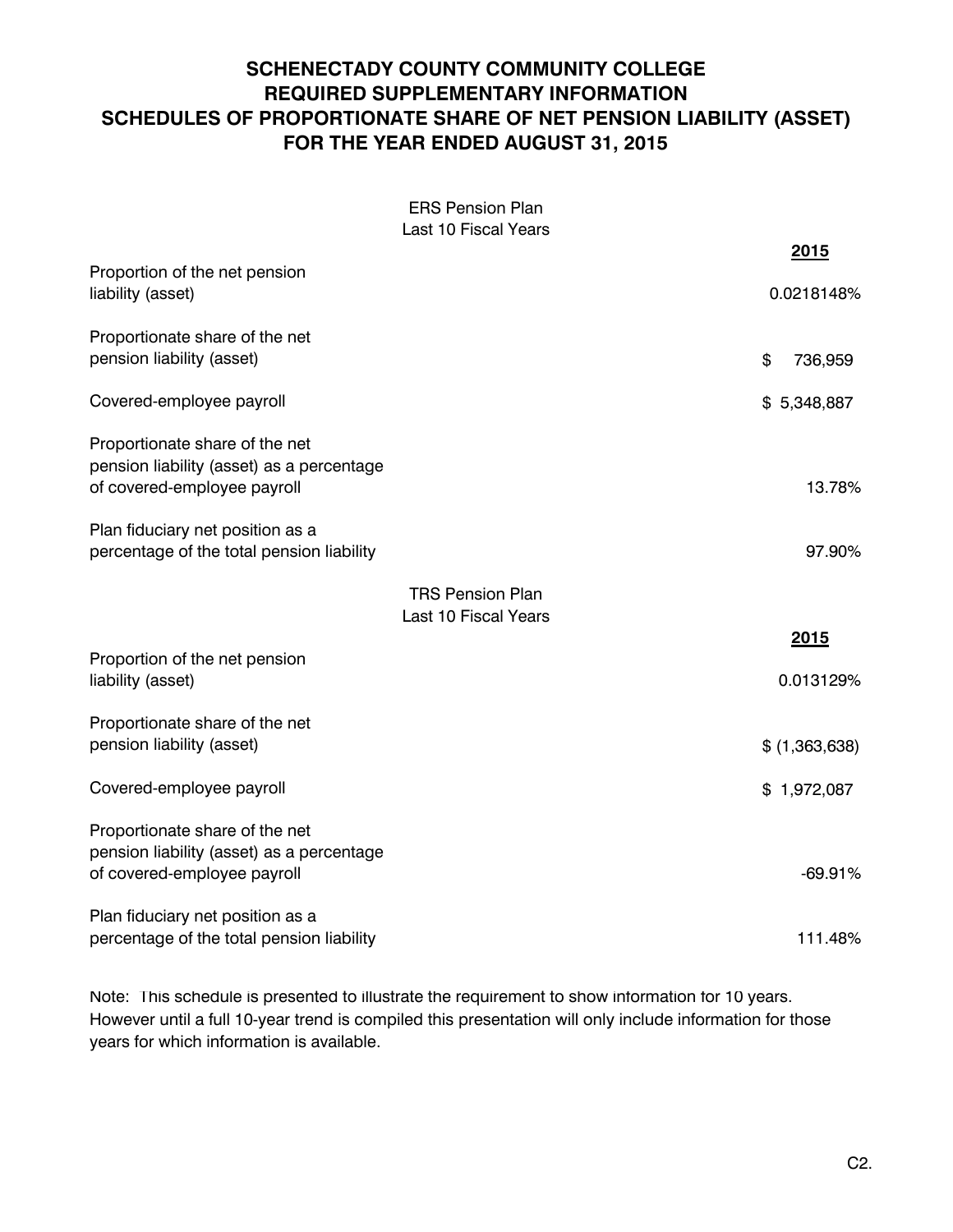# **SCHENECTADY COUNTY COMMUNITY COLLEGE SCHEDULES OF COLLEGE CONTRIBUTIONS FOR THE YEAR ENDED AUGUST 31, 2015 REQUIRED SUPPLEMENTARY INFORMATION**

ERS Pension Plan Last 10 Fiscal Years

|                                                                         | 2015          |
|-------------------------------------------------------------------------|---------------|
| Contractually required contribution                                     | \$1,074,900   |
| Contributions in relation to the contractually<br>required contribution | (1,074,900)   |
| Contribution deficiency (excess)                                        | \$            |
| Covered-employee payroll                                                | \$5,348,887   |
| Contributions as a percentage of<br>covered-employee payroll            | 19.72%        |
| <b>TRS Pension Plan</b><br>Last 10 Fiscal Years                         |               |
|                                                                         | 2015          |
| Contractually required contribution                                     | \$<br>345,707 |
| Contributions in relation to the contractually<br>required contribution | (345, 707)    |
| Contribution deficiency (excess)                                        |               |
| Covered-employee payroll                                                | \$1,972,087   |
| Contributions as a percentage of<br>covered-employee payroll            | 17.53%        |

Note: This schedule is presented to illustrate the requirement to show information for 10 years. However until a full 10-year trend is compiled this presentation will only include information for those years for which information is available.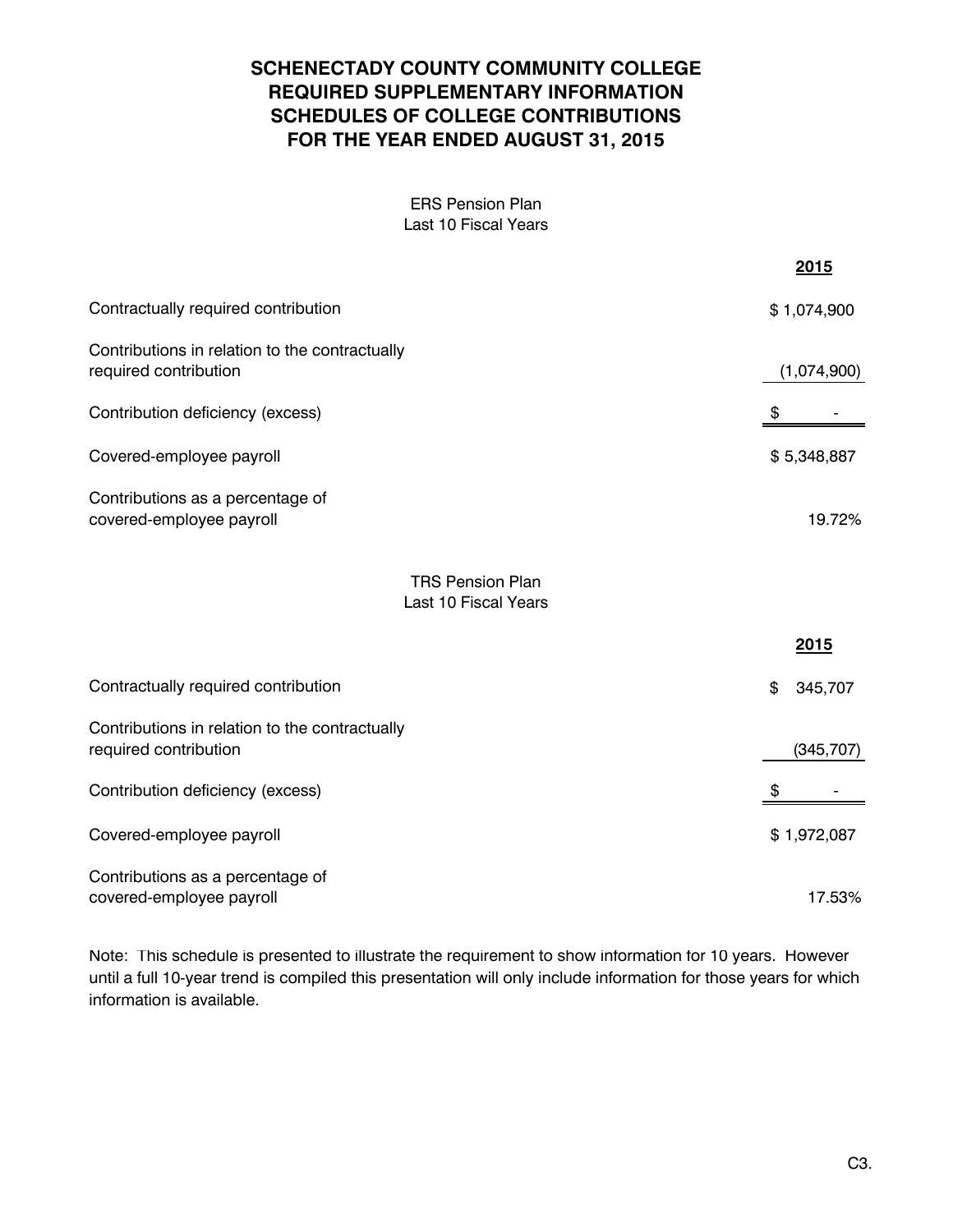# **SCHENECTADY COUNTY COMMUNITY COLLEGE RECONCILIATION OF REVENUES, EXPENSES AND FUND BALANCES AS REFLECTED IN THE ANNUAL REPORT TO THE AUDITED FINANCIAL STATEMENTS FOR THE YEAR ENDED AUGUST 31, 2015**

|                                                   | <b>Revenues</b>  | <b>Expenses</b>  |
|---------------------------------------------------|------------------|------------------|
| Totals by fund:                                   |                  |                  |
| Unrestricted current funds (per annual report)    | \$<br>27,778,388 | \$<br>29,136,871 |
| Restricted current funds (per annual report)      | 18,609,104       | 18,557,353       |
| Plant funds                                       | 1,274,313        |                  |
| Totals (all funds)                                | 47,661,805       | 47,694,224       |
| Adjustments to reconcile to financial statements: |                  |                  |
| Scholarship allowances                            | (7,905,625)      | (7,905,625)      |
| Expended for plant facilities                     |                  | (200, 261)       |
| Retirement of indebtedness                        |                  |                  |
| Depreciation                                      |                  | 2,193,854        |
| GASB 45 OPEB costs not                            |                  |                  |
| recognized in annual report                       |                  | 353,919          |
| GASB 68 non-cash expense adjustments              |                  | (673, 428)       |
| Interest income not in annual report              | 240              |                  |
| <b>Adjusted totals</b>                            | \$<br>39,756,420 | \$<br>41,462,683 |
| Per audited financial statements:                 |                  |                  |
| Operating revenue / expenses                      | \$<br>15,326,058 | \$<br>41,108,764 |
| Nonoperating revenue / expenses                   | 24,430,362       | 353,919          |
| GASB 68 adjustments                               |                  |                  |
| Totals per financial statements \$                | 39,756,420       | 41,462,683       |

|                                                    | Reported           |
|----------------------------------------------------|--------------------|
| Net Asset / Fund Balance Reconciliation:           | <b>Amounts</b>     |
|                                                    |                    |
| Current Unrestricted Fund Balance *                | \$<br>4,379,185    |
| GASB 45 non-operating adjustments                  | (19, 187, 052)     |
| GASB 68 cumulative effect of change                | 480.867            |
| GASB 68 expense adjustments, current year          | 673.428            |
| Other (explain): Miscellaneous                     | 198                |
|                                                    |                    |
| Unrestricted Net Assets (per financial statements) | \$<br>(13,653,374) |

\* Line 113 (column C) of annual report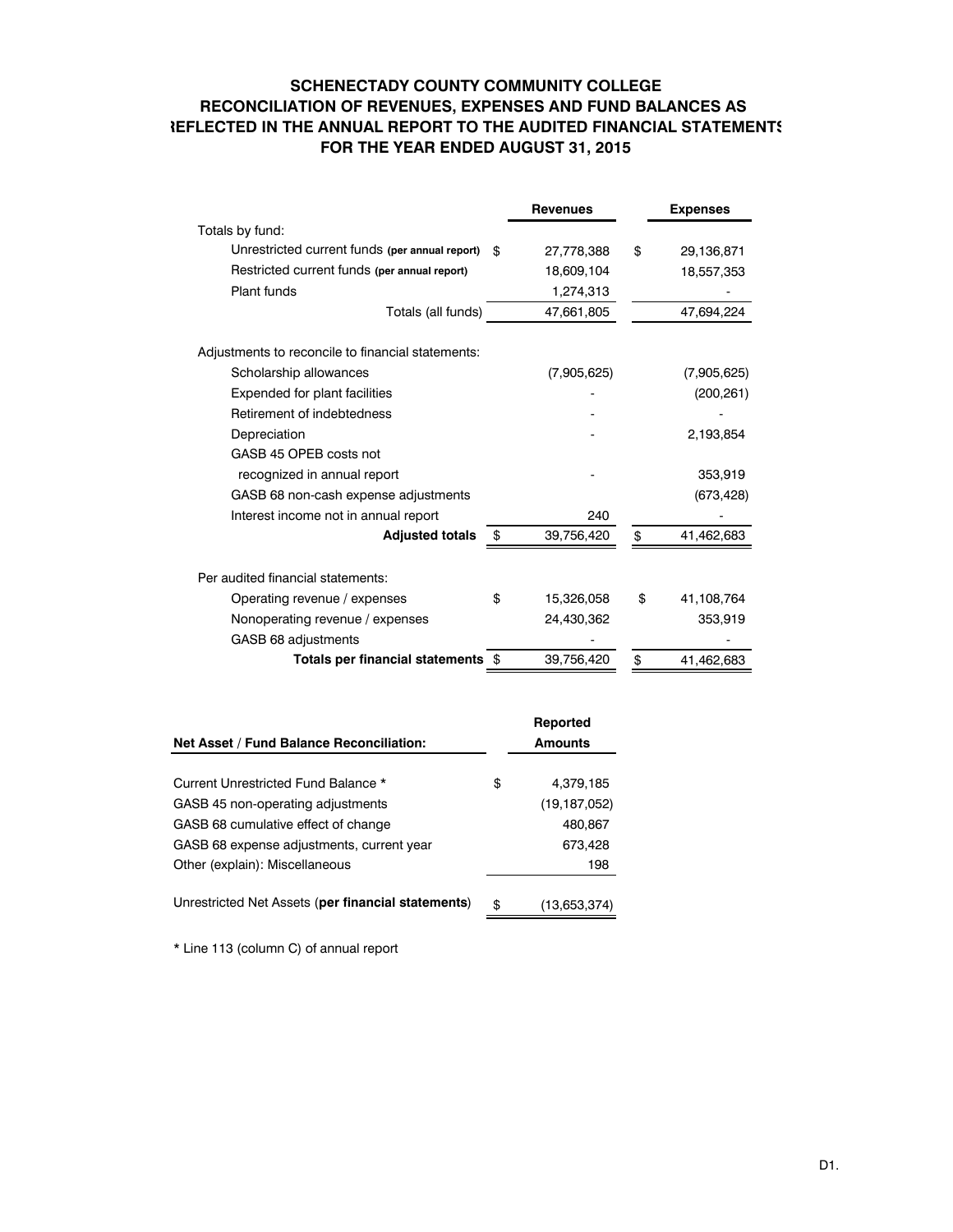# **SCHENECTADY COUNTY COMMUNITY COLLEGE RECONCILIAITON OF REVENUES, EXPENSES AND FUND BALANCES AS REFLECTED IN THE ANNUAL REPORT TO THE AUDITED FINANCIAL STATEMENTS FOR THE YEAR ENDED AUGUST 31, 2015**

|                                                                                                                                              | <b>Annual Report</b> |            |    |            | <b>Reconciled</b><br><b>Difference</b> |
|----------------------------------------------------------------------------------------------------------------------------------------------|----------------------|------------|----|------------|----------------------------------------|
| 2014-2015 Gross (Total) Unrestricted Operating Costs                                                                                         | S                    | 29,136,871 | \$ | 29,136,871 | \$                                     |
| Total Revenues - Offset to Expense<br>2014-2015 Costs Not Allowable for State Aid<br>2014-2015 Total Revenues - Offset to Expense Plus Costs |                      | 1,264,914  |    | 1,264,914  |                                        |
| Not Allowable for State Aid                                                                                                                  |                      | 1,264,914  |    | 1,264,914  |                                        |
| 2014-2015 Net Operating Costs                                                                                                                |                      | 27,871,957 | \$ | 27,871,957 | \$                                     |
| Description of reconciled difference(s)                                                                                                      |                      |            |    |            |                                        |
| <b>Rounding Differences</b>                                                                                                                  |                      |            |    |            | \$                                     |
| <b>Total Reconciled Difference</b>                                                                                                           |                      |            |    |            |                                        |
|                                                                                                                                              |                      |            |    |            |                                        |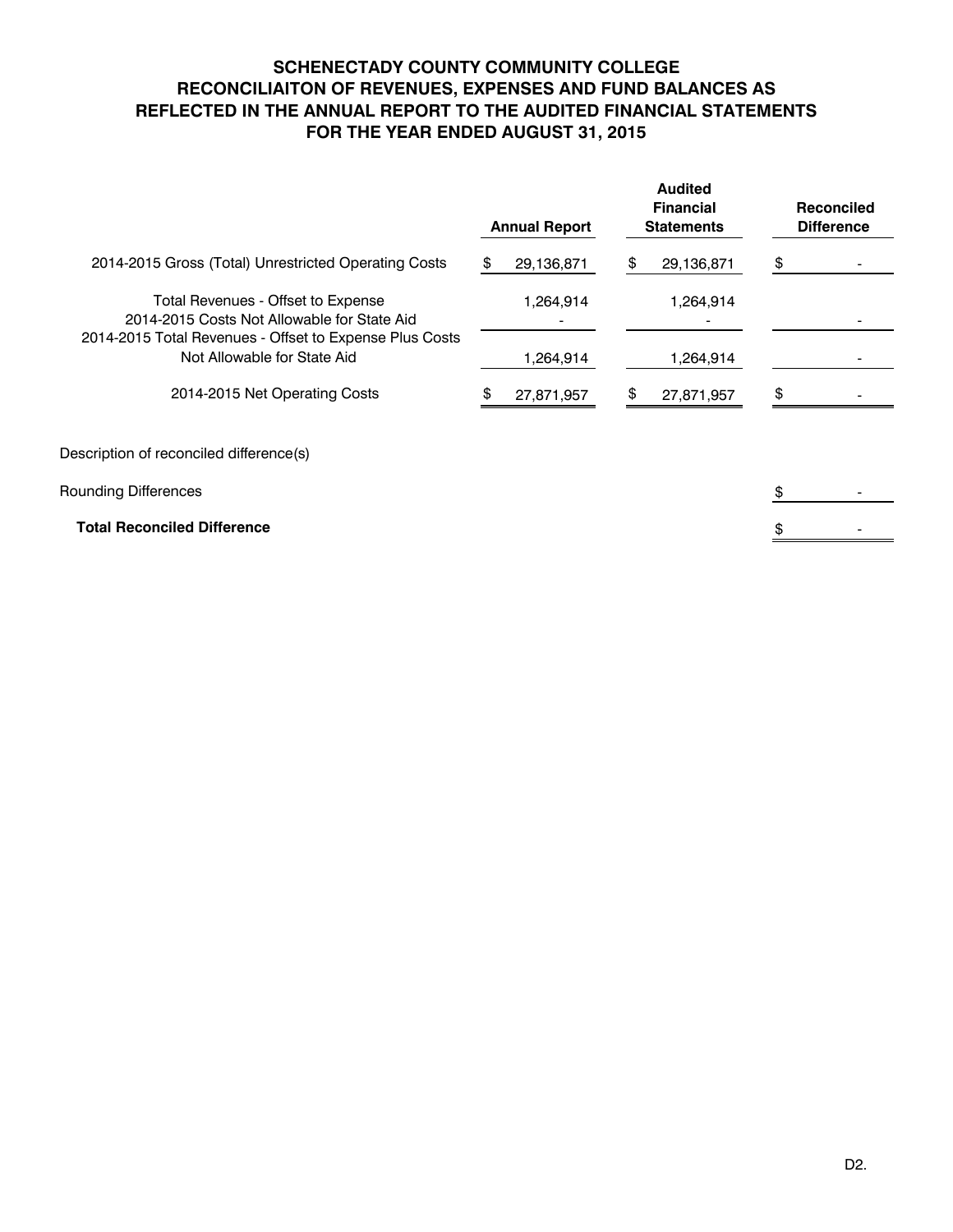# **SCHENECTADY COUNTY COMMUNITY COLLEGE SCHEDULE OF STATE OPERATING AID FOR THE YEAR ENDED AUGUST 31, 2015**

| <b>Total Operating Costs</b>                                            | \$<br>29,136,871                   |              |         |     |     |                   |
|-------------------------------------------------------------------------|------------------------------------|--------------|---------|-----|-----|-------------------|
| Total Revenues - Offset to Expense                                      | 1,264,914                          |              |         |     |     |                   |
| Costs Not Allowable for State Aid                                       |                                    |              |         |     |     |                   |
| (a) Net Operating Costs                                                 | 27,871,957                         | $\omega$     | 40%     | $=$ | \$  | 11,148,783        |
| Rental Costs - Physical Space                                           | \$<br>1,081,188                    |              |         |     | \$  | 380,518           |
| Next Generation NY Job Linkage Program                                  |                                    |              |         |     | \$  | 85,252            |
| <b>Funded FTE Students - Basic Aid</b>                                  | <b>Net FTE</b><br><b>Allowable</b> |              |         |     |     |                   |
| 2011-12 Actual                                                          | 3819.90                            | $\mathsf{x}$ | 0.20    | $=$ |     | 764.0             |
| 2013-14 Actual                                                          | 3712.80                            | $\mathsf{X}$ | 0.30    | $=$ |     | 1,113.8           |
| 2014-15 Actual                                                          | 3826.10 X                          |              | 0.50    | $=$ |     | 1,913.1           |
| 2014-2015 Calculated FTE (20-30-50% Rule)                               |                                    |              |         |     |     | 3,790.9           |
| 14-15 Funded FTE (Greater of 20-30-50% Rule or Actual)                  |                                    |              |         |     |     | 3,826.1           |
| Funded FTE Students - Basic Aid                                         | 3,826.1                            | @            | \$2,497 | $=$ | -\$ | 9,553,772         |
| Next Generation NY Job Linkage Program<br>2014-15 Approved Rental Costs |                                    |              |         |     |     | 85,252<br>380,518 |
| (b) Funded FTE and Rental Costs                                         |                                    |              |         |     | \$  | 10,019,542        |

Basic Aid - Lesser of (a) or (b)  $$ 10,019,542$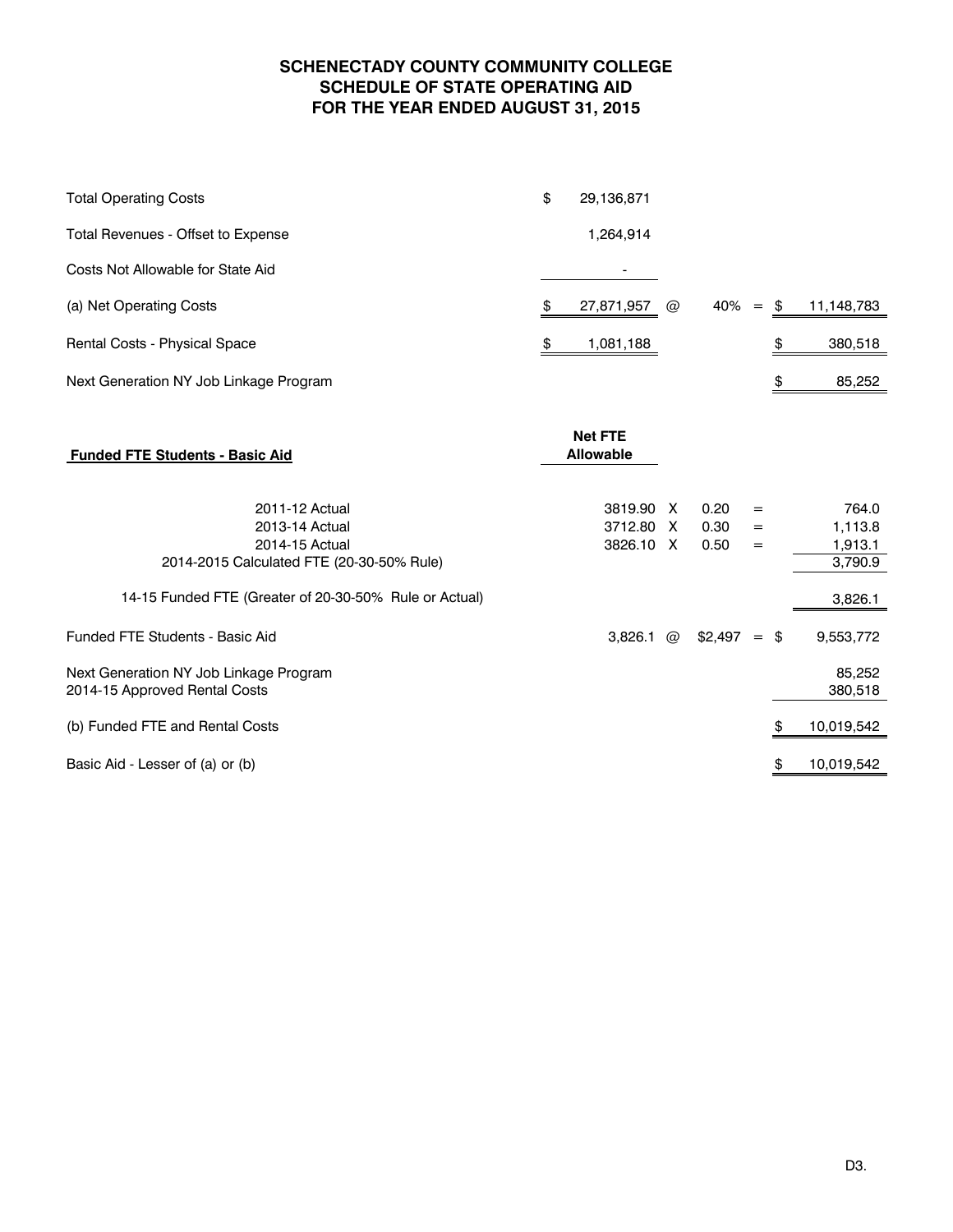### **SCHENECTADY COUNTY COMMUNITY COLLEGE SCHEDULE OF STATE-AIDABLE FTE TUITION RECONCILIATION FOR THE YEAR ENDED AUGUST 31, 2015**

| <b>Full-time Student Headcount</b>                               | <b>Headcount, Credit</b><br><b>Hours and FTE</b> | Rate     | Tuition          |
|------------------------------------------------------------------|--------------------------------------------------|----------|------------------|
| Fall 2014 full-time students per SDF                             | 2,532                                            | \$1,728  | \$<br>4,375,296  |
| Spring 2015 full-time students per SDF                           | 2,114                                            | \$1,728  | 3,652,992        |
| Summer 2015 full-time students per SDF                           | 4                                                | \$1,728  | 6,912            |
| <b>Total Full-time Headcount</b>                                 | 4,650                                            |          |                  |
| <b>Total Credit Hours of Full-time Students</b>                  | 63,933                                           |          |                  |
| <b>Part-time Student Credit Hours</b>                            |                                                  |          |                  |
| Fall 2014 part-time students per SDF                             | 21,202.0                                         | \$144.00 | 3,053,088        |
| Spring 2015 part-time credits per SDF                            | 12,749.0                                         | \$144.00 | 1,835,856        |
| Summer 2015 part-time credits per SDF                            | 5.997.0                                          | \$144.00 | 863.568          |
| Fall 2014 per Form 24                                            | 229.2                                            |          |                  |
| Spring 2015 per Form 24                                          | 217.1                                            |          |                  |
| Summer 2015 per Form 24                                          | 11.4                                             |          |                  |
| <b>Total Part-time Credit Hours</b>                              | 40.405.7                                         |          |                  |
| <b>Total Credit Hours</b>                                        | 104,338.7                                        |          |                  |
| <b>Total State-aidable FTE</b>                                   | 3,577                                            |          |                  |
| Total calculated tuition based on headcount and credit hours     |                                                  |          | 13,787,712       |
| Reconciliation to Annual Report and Audited Financial Statements |                                                  |          |                  |
| Less: Difference in tuition for discounted classes               |                                                  |          | (1,428,624)      |
| Bad debt allowance charged to tuition                            |                                                  |          | (667, 219)       |
| Add: Non-credit remedial tuition revenue                         |                                                  |          | 110,615          |
| Tuition revenue reported on annual report (lines 206-208)        |                                                  |          | 11,802,484       |
| Add: Charges to non-resident students                            |                                                  |          | 271,725          |
| Other fees and charges                                           |                                                  |          | 1,399,517        |
| Student revenue - non state-aidable courses                      |                                                  |          | 96,165           |
| Tuition and Fee Revenue Per Statement of Revenue,                |                                                  |          |                  |
| <b>Expenses, and Changes in Net Position, Gross</b>              |                                                  |          | \$<br>13,569,891 |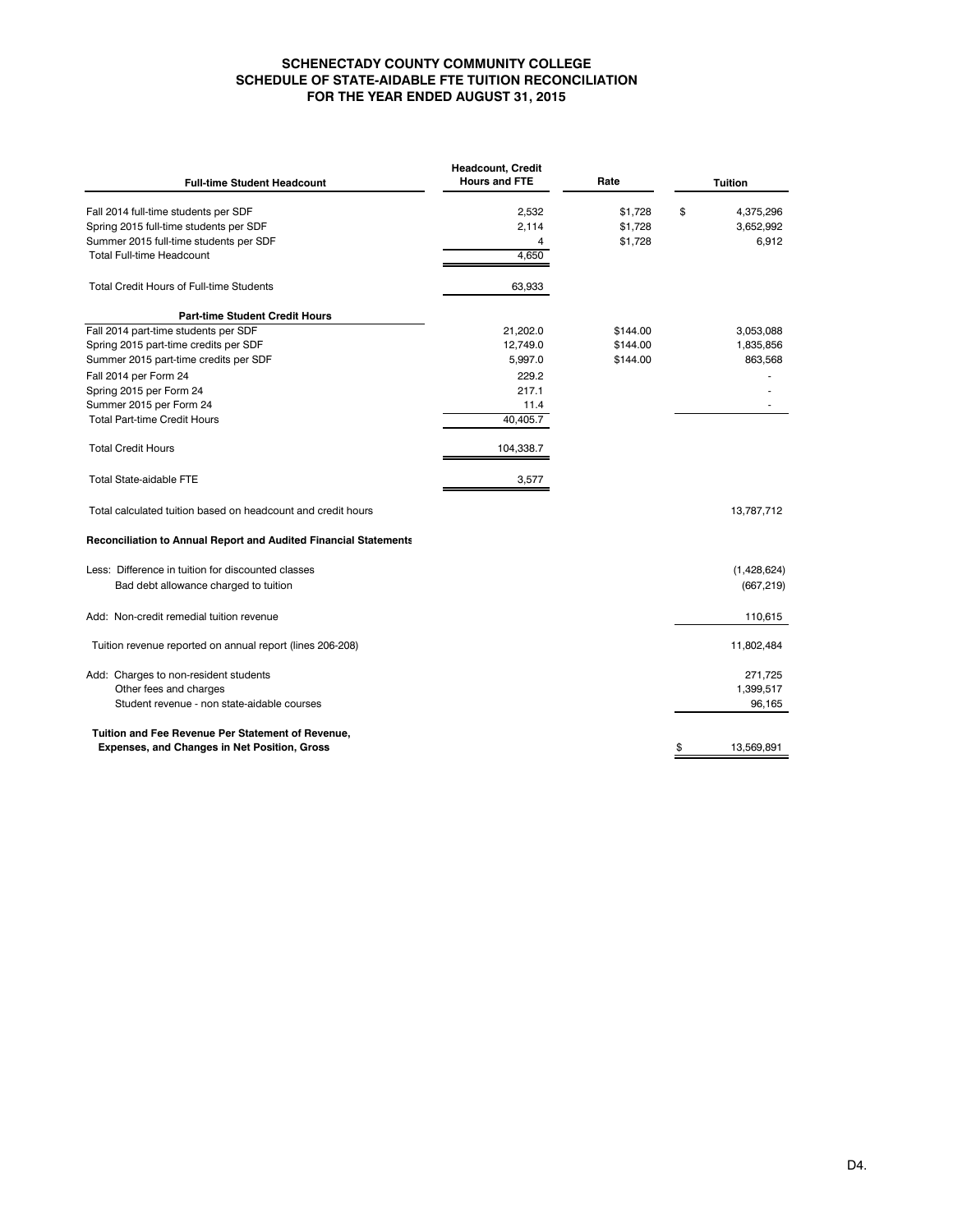# **SCHENECTADY COUNTY COMMUNITY COLLEGE SCHEDULE OF EXPENDITURES OF FEDERAL AWARDS FOR THE YEAR ENDED AUGUST 31, 2015**

| Federal Grantor/Pass-Through Grantor/<br><b>Program Title</b>                                                                                                                                                                 | <b>Federal CFDA</b><br><b>Number</b> | <b>Pass-Through Expenditures</b><br>Grantor's<br><b>Number</b> | Federal<br>$9/1/2014$ -<br>8/31/2015 |
|-------------------------------------------------------------------------------------------------------------------------------------------------------------------------------------------------------------------------------|--------------------------------------|----------------------------------------------------------------|--------------------------------------|
| <b>U.S. Department of Education</b>                                                                                                                                                                                           |                                      |                                                                |                                      |
| Direct Programs:                                                                                                                                                                                                              |                                      |                                                                |                                      |
| <b>Federal Direct Student Loans</b>                                                                                                                                                                                           | 84.032                               | N/A                                                            | \$<br>8,645,241                      |
| <b>Federal Pell Grant Program</b>                                                                                                                                                                                             | 84.063                               | N/A                                                            | 8,644,567                            |
| Federal Work Study Program                                                                                                                                                                                                    | 84.033                               | N/A                                                            | 112,250                              |
| <b>Federal Supplemental Educational</b>                                                                                                                                                                                       |                                      |                                                                |                                      |
| <b>Opportunity Grant</b>                                                                                                                                                                                                      | 84.007                               | N/A                                                            | 86,513                               |
| <b>TRIO-Student Support Services</b>                                                                                                                                                                                          | 84.042                               | N/A                                                            | 270,997                              |
| Total U.S. Department of Education<br><b>Corporation for National and Community Services</b><br>Direct Program:<br>Learn and Service America Higher Education<br><b>Total Corporation for National and Community Services</b> | 94.005                               | N/A                                                            | 17,759,568<br>1,854<br>1,854         |
| <b>U.S. Department of Health and Human Services</b>                                                                                                                                                                           |                                      |                                                                |                                      |
| Direct Program:<br>Affordable Care Act Health Profession<br><b>Opportunity Grant</b>                                                                                                                                          | 93.093                               | N/A                                                            | 2,209,936                            |
| Health Careers Opportunity Program                                                                                                                                                                                            | 93.822                               | N/A                                                            | 180,577                              |
| Total U.S. Department of Health and Human Services                                                                                                                                                                            |                                      |                                                                | 2,390,513                            |
| <b>Total Expenditures of Federal Awards</b>                                                                                                                                                                                   |                                      |                                                                | 20,151,935<br>\$                     |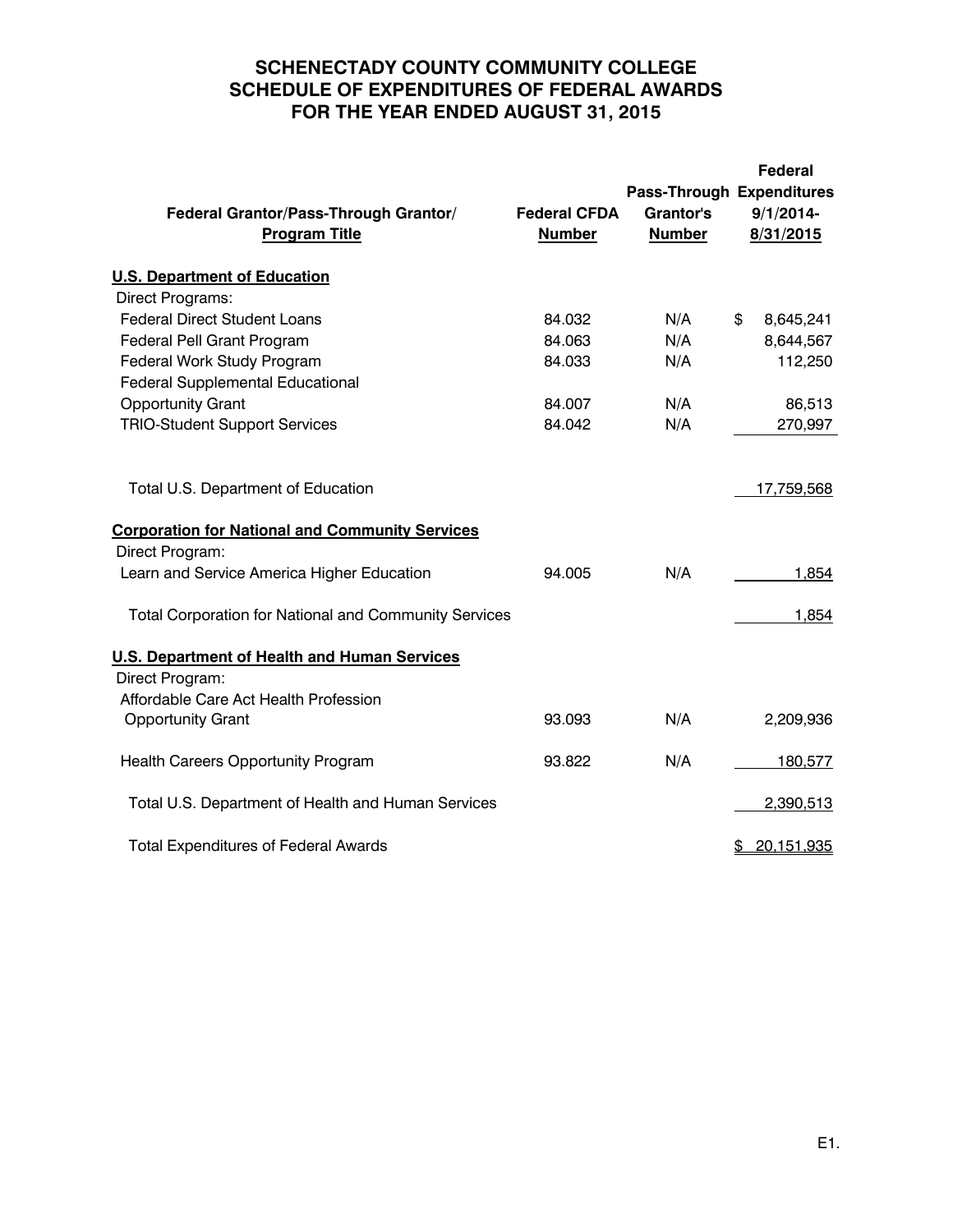# **SCHENECTADY COUNTY COMMUNITY COLLEGE NOTES TO SCHEDULE OF EXPENDITURES OF FEDERAL AWARDS AUGUST 31, 2015**

## **1. BASIS OF PRESENTATION**

The accompanying schedule of expenditures of federal awards (the Schedule) includes the federal grant activity of Schenectady County Community College under programs of the federal government for the year ended August 31, 2015. The information in this Schedule is presented in accordance with the requirements of OMB Circular A-133, *Audits of States, Local Governments, and Non-Profit Organizations*. Because the Schedule presents only a selected portion of the operations of Schenectady County Community College, it is not intended to and does not represent the financial position, changes in net position, or cash flows of Schenectady Community College.

## **2. SUMMARY OF SIGNIFICANT ACCOUNTING POLICIES**

The Schedule was prepared on the accrual basis of accounting. Grant awards are recorded as revenue when the criteria for earning the revenue is met, generally when the expenditure of grant funds is made. Grant expenditures are recorded when the liability is incurred.

Pass-through entity identifying numbers are presented where available.

The amounts reported as federal expenditures in the Schedule represent expenditures of federal funds as obtained from the appropriate federal financial reports for the applicable program and periods. The non-federal share of expenditures, if any, is excluded from the Schedule.

The Schedule includes amounts for Federal Direct Student Loans of \$8,645,241 administered by Schenectady County Community College. These amounts are not included as revenues or expenses in the accompanying financial statements as they are distributed to students.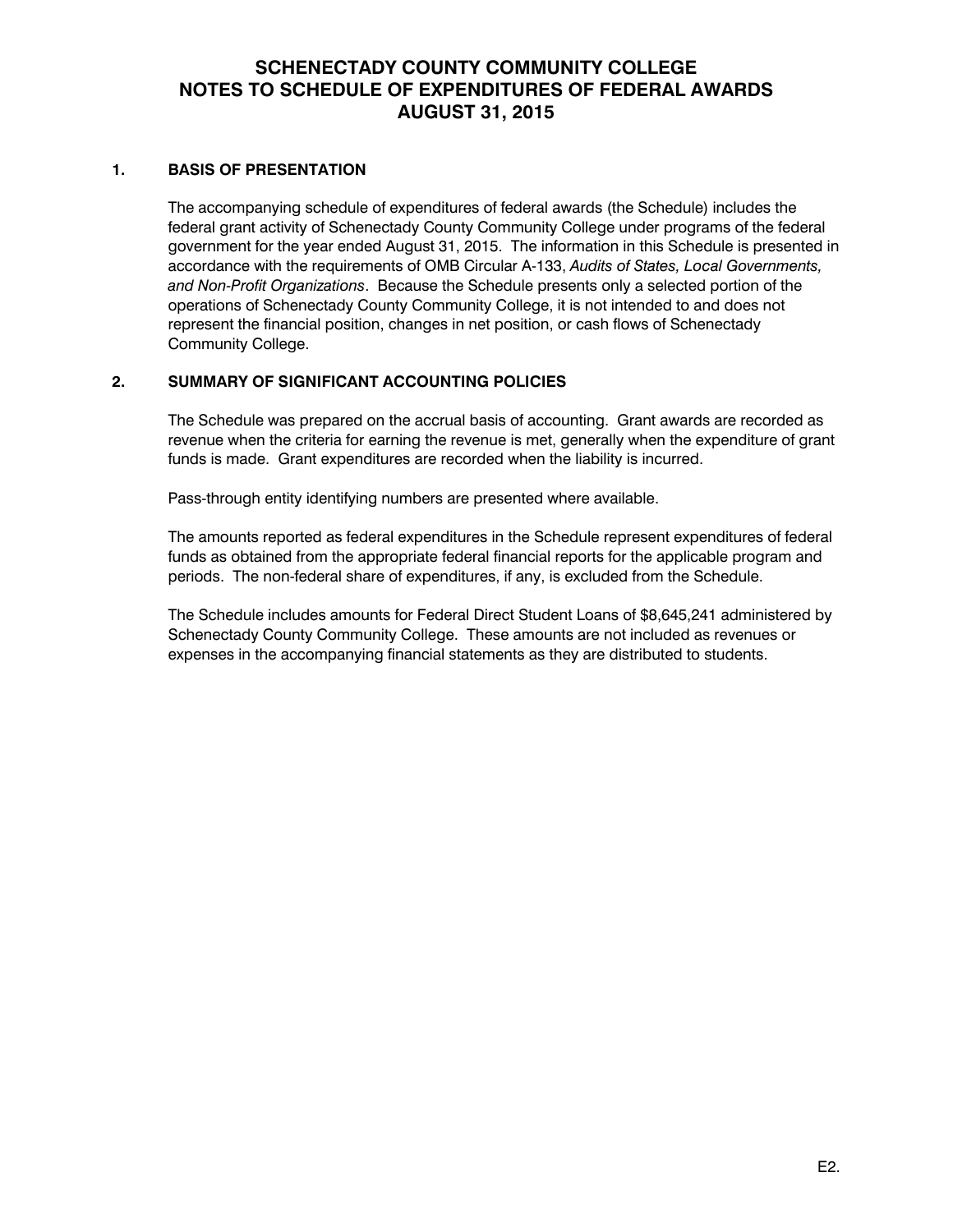

Kevin J. McCoy, CPA Thomas W. Donovan, CPA Frank S. Venezia, CPA James E. Amell, CPA Carol A. Hausamann, CPA Daniel J. Litz, CPA Karl F. Newton, CPA Kevin P. O'Leary, CPA Timothy A. Reynolds, CPA

Heather R. Lewis, CPA

Heather D. Patten, CPA

# **INDEPENDENT AUDITOR'S REPORT ON INTERNAL CONTROL OVER FINANCIAL REPORTING AND ON COMPLIANCE AND OTHER MATTERS BASED ON AN AUDIT OF FINANCIAL STATEMENTS PERFORMED IN ACCORDANCE WITH**  *GOVERNMENT AUDITING STANDARDS*

Board of Trustees Schenectady County Community College

We have audited, in accordance with auditing standards generally accepted in the United States of America and the standards applicable to financial audits contained in *Government Auditing Standards* issued by the Comptroller General of the United States, the financial statements of the governmental activities, the business type activities and the aggregate discretely presented component units of Schenectady County Community College as of and for the year ended August 31, 2015, and the related notes to the financial statements, which collectively comprise Schenectady County Community College's basic financial statements, and have issued our report thereon dated March 3, 2016.

# **Internal Control Over Financial Reporting**

In planning and performing our audit of the financial statements, we considered Schenectady County Community College's internal control over financial reporting (internal control) to determine the audit procedures that are appropriate in the circumstances for the purpose of expressing our opinion on the financial statements, but not for the purpose of expressing an opinion on the effectiveness of Schenectady County Community College's internal control. Accordingly, we do not express an opinion on the effectiveness of Schenectady County Community College's internal control.

Our consideration of internal control was for the limited purpose described in the preceding paragraph and was not designed to identify all deficiencies in internal control that might be material weaknesses or significant deficiencies and therefore, material weaknesses or significant deficiencies may exist that were not identified. However, as described in the accompanying schedule of findings and questioned costs we identified a certain deficiency in internal control that we consider to be a material weakness.

www.marvincpa.com

*An Independent Member of the BDO Alliance USA*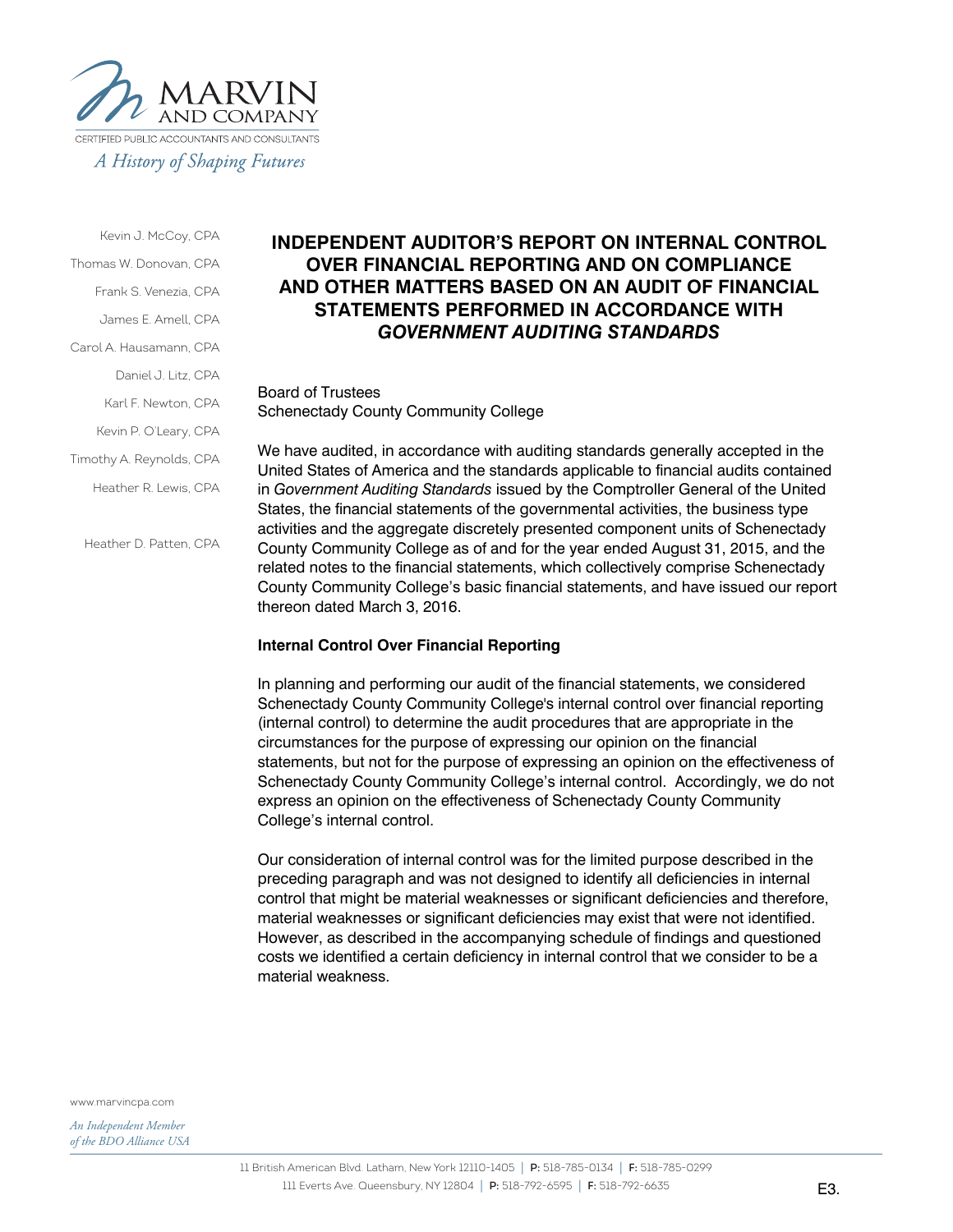A *deficiency in internal control* exists when the design or operation of a control does not allow management or employees, in the normal course of performing their assigned functions, to prevent, or detect and correct, misstatements on a timely basis. A *significant deficiency* is a deficiency, or a combination of deficiencies, in internal control that is less severe than a material weakness, yet important enough to merit attention by those charged with governance. A *material weakness* is a deficiency, or a combination of deficiencies, in internal control, such that there is a reasonable possibility that a material misstatement of the entity's financial statements will not be prevented, or detected and corrected on a timely basis. We consider the deficiency described in the accompanying schedule of findings and questioned costs referenced as 2015-001 to be a material weakness.

## **Compliance and Other Matters**

As part of obtaining reasonable assurance about whether Schenectady County Community College's financial statements are free from material misstatement, we performed tests of its compliance with certain provisions of laws, regulations, contracts, and grant agreements, noncompliance with which could have a direct and material effect on the determination of financial statement amounts. However, providing an opinion on compliance with those provisions was not an objective of our audit, and accordingly, we do not express such an opinion. The results of our tests disclosed no instances of noncompliance or other matters that are required to be reported under *Government Auditing Standards*.

## **Management's Response to Finding**

Management's response to the finding identified in our audit are described in the accompanying schedule of findings and questioned costs. Management's response was not subjected to the auditing procedures applied in the audit of the financial statements and accordingly, we express no opinion on it.

## **Purpose of this Report**

The purpose of this report is solely to describe the scope of our testing of internal control and compliance and the results of that testing, and not to provide an opinion on the effectiveness of the entity's internal control or on compliance. This report is an integral part of an audit performed in accordance with *Government Auditing Standards* in considering the entity's internal control and compliance. Accordingly, this communication is not suitable for any other purpose.

Marvin and Company, P.C.

Latham, NY March 3, 2016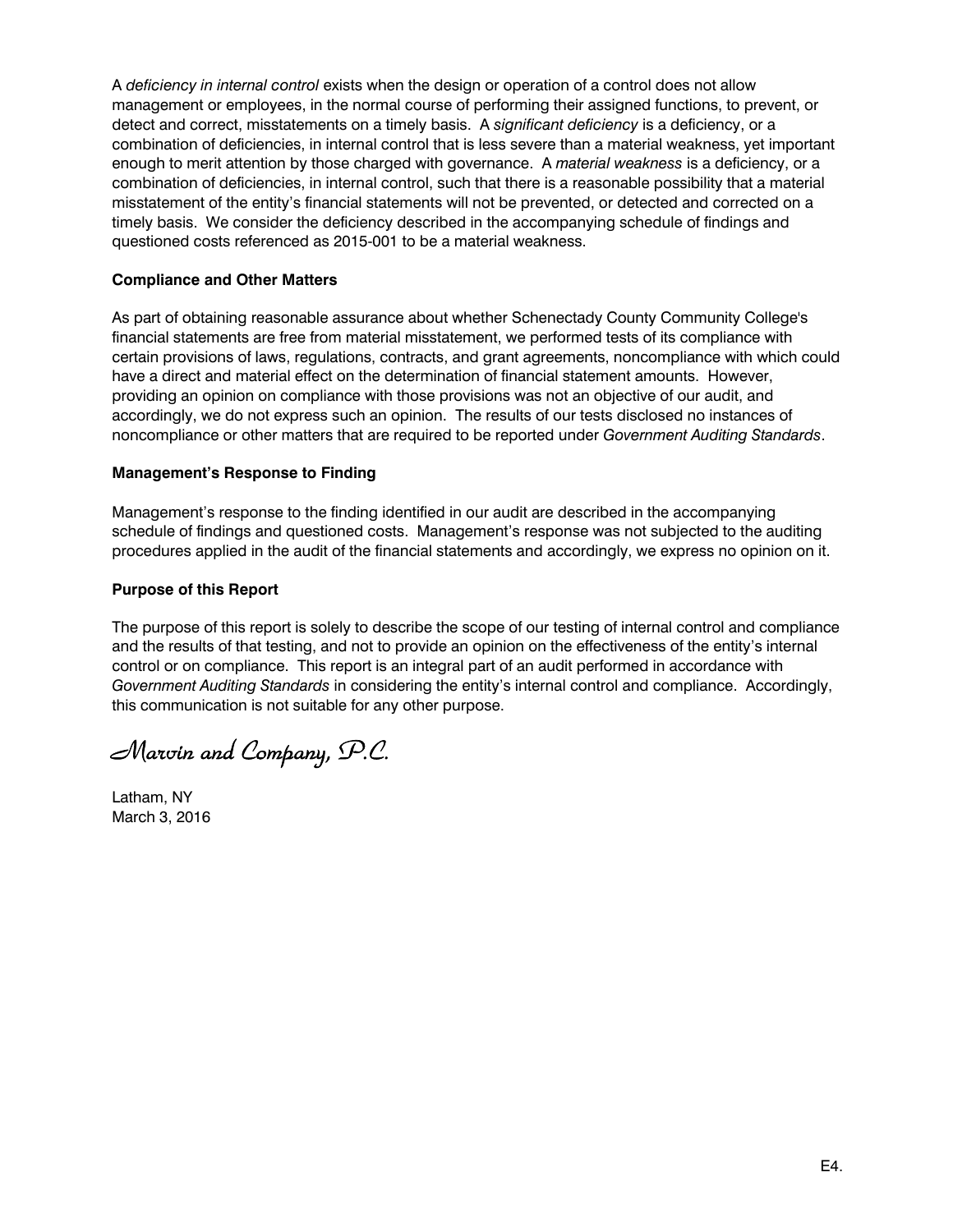

Kevin J. McCoy, CPA Thomas W. Donovan, CPA Frank S. Venezia, CPA James E. Amell, CPA Carol A. Hausamann, CPA Daniel J. Litz, CPA Karl F. Newton, CPA

Kevin P. O'Leary, CPA

Timothy A. Reynolds, CPA

Heather R. Lewis, CPA

Heather D. Patten, CPA

# **INDEPENDENT AUDITOR'S REPORT ON COMPLIANCE FOR EACH MAJOR PROGRAM AND REPORT ON INTERNAL CONTROL OVER COMPLIANCE; REQUIRED BY OMB CIRCULAR A-133**

To the Board of Trustees of Schenectady County Community College

## **Report on Compliance for Each Major Federal Program**

We have audited Schenectady County Community College's compliance with the types of compliance requirements described in the *U.S. Office of Management and Budget (OMB) Circular A-133 Compliance Supplement* that could have a direct and material effect on each of Schenectady County Community College's major federal programs for the year ended August 31, 2015. Schenectady County Community College's major federal programs are identified in the summary of auditor's results section of the accompanying schedule of findings and questioned costs.

## *Management's Responsibility*

Management is responsible for compliance with requirements of laws, regulations, contracts, and grants applicable to its federal programs.

## *Auditor's Responsibility*

Our responsibility is to express an opinion on compliance for each of Schenectady County Community College's major federal programs based on our audit of the types of compliance requirements referred to above. We conducted our audit of compliance in accordance with auditing standards generally accepted in the United States of America; the standards applicable to financial audits contained in *Government Auditing Standards*, issued by the Comptroller General of the United States; and OMB Circular A-133, *Audits of States, Local Governments, and Non-Profit Organizations*. Those standards and OMB Circular A-133 require that we plan and perform the audit to obtain reasonable assurance about whether noncompliance with the types of compliance requirements referred to above that could have a direct and material effect on a major federal program occurred. An audit includes examining, on a test basis, evidence about Schenectady County Community College's compliance with those requirements and performing such other procedures as we considered necessary in the circumstances.

www.marvincpa.com

*An Independent Member of the BDO Alliance USA*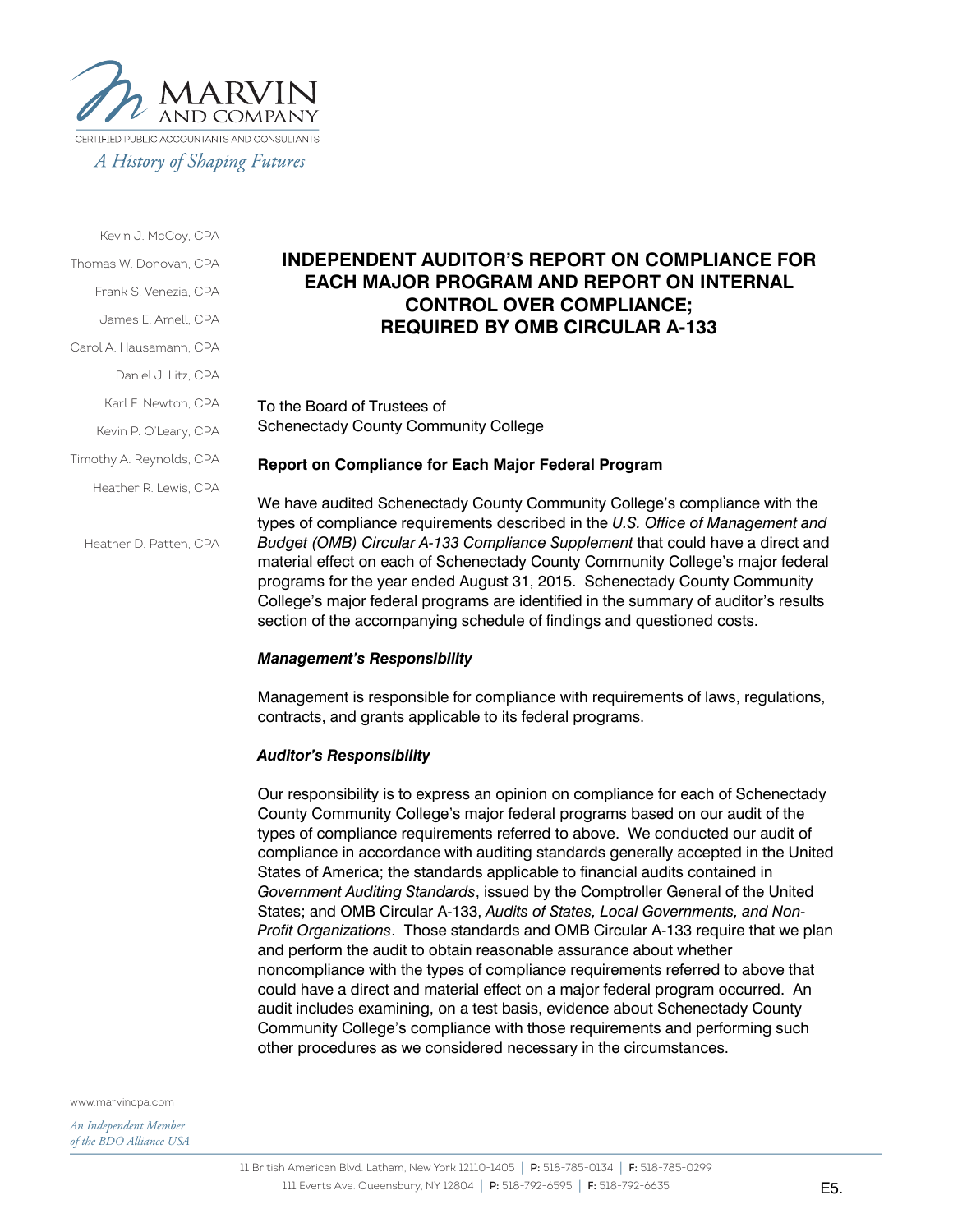We believe that our audit provides a reasonable basis for our opinion on compliance for each major federal program. However, our audit does not provide a legal determination of Schenectady County Community College's compliance.

## *Opinion on Each Major Federal Program*

In our opinion, Schenectady County Community College complied, in all material respects, with the types of compliance requirements referred to above that could have a direct and material effect on each of its major federal programs for the year ended August 31, 2015.

## **Report on Internal Control Over Compliance**

Management of Schenectady County Community College is responsible for establishing and maintaining effective internal control over compliance with the types of compliance requirements referred to above. In planning and performing our audit of compliance, we considered Schenectady County Community College's internal control over compliance with the types of requirements that could have a direct and material effect on each major federal program to determine the auditing procedures that are appropriate in the circumstances for the purpose of expressing an opinion on compliance for each major federal program and to test and report on internal control over compliance in accordance with OMB Circular A-133, but not for the purpose of expressing an opinion on the effectiveness of internal control over compliance. Accordingly, we do not express an opinion on the effectiveness of Schenectady County Community College's internal control over compliance.

A *deficiency in internal control over compliance* exists when the design or operation of a control over compliance does not allow management or employees, in the normal course of performing their assigned functions, to prevent, or detect and correct, noncompliance with a type of compliance requirement of a federal program on a timely basis. A *material weakness in internal control over compliance* is a deficiency, or combination of deficiencies, in internal control over compliance, such that there is a reasonable possibility that material noncompliance with a type of compliance requirement of a federal program will not be prevented, or detected and corrected, on a timely basis. A *significant deficiency in internal control over compliance* is a deficiency, or a combination of deficiencies, in internal control over compliance with a type of compliance requirement of a federal program that is less severe than a material weakness in internal control over compliance, yet important enough to merit attention by those charged with governance.

Our consideration of internal control over compliance was for the limited purpose described in the first paragraph of this section and was not designed to identify all deficiencies in internal control over compliance that might be material weaknesses or significant deficiencies. We did not identify any deficiencies in internal control over compliance that we consider to be material weaknesses. However, material weaknesses may exist that have not been identified.

The purpose of this report on internal control over compliance is solely to describe the scope of our testing of internal control over compliance and the results of that testing based on the requirements of OMB Circular A-133. Accordingly, this report is not suitable for any other purpose.

This report is intended solely for the information and use of management, the audit committee, and Board of Directors, federal awarding agencies and pass-through entities and is not intended to be and should not be used by anyone other than these specified parties.

Marvin and Company, P.C.

Latham, NY March 3, 2016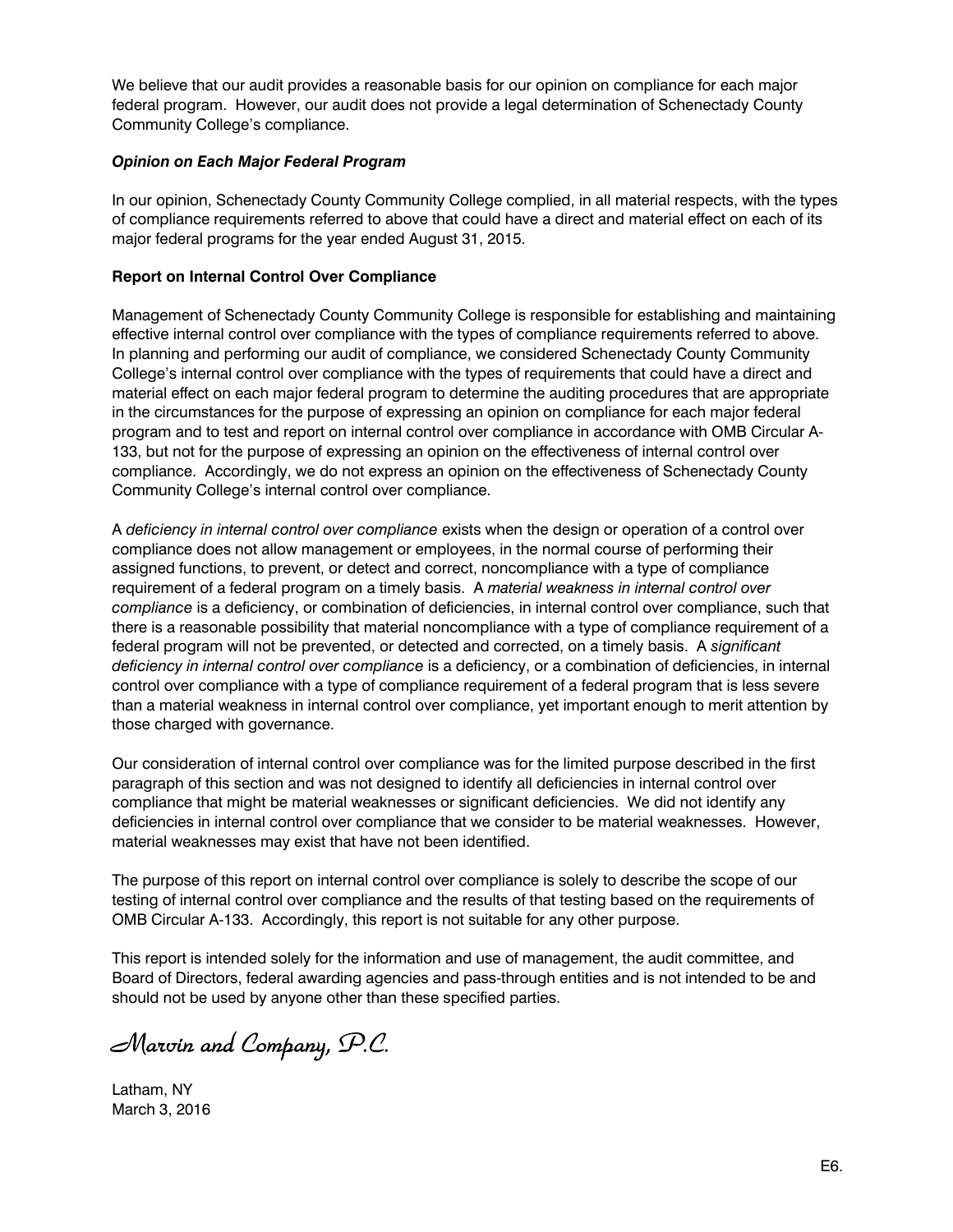# **SCHENECTADY COUNTY COMMUNITY COLLEGE SCHEDULE OF FINDINGS AND QUESTIONED COSTS FOR THE YEAR ENDED AUGUST 31, 2015**

# **SECTION 1 - SUMMARY OF AUDITOR'S RESULTS**

# *Financial Statements*

| Type of auditor's report issued:                                                                                             | Unmodified                                                                                                                            |            |         |                                                     |
|------------------------------------------------------------------------------------------------------------------------------|---------------------------------------------------------------------------------------------------------------------------------------|------------|---------|-----------------------------------------------------|
| Internal control over financial reporting:                                                                                   |                                                                                                                                       |            |         |                                                     |
| Material weakness(es) identified?<br>Significant deficiency(ies) identified?                                                 | X.                                                                                                                                    | Yes<br>Yes | X       | No<br>None Reported                                 |
| Noncompliance material to financial statements noted?                                                                        |                                                                                                                                       | Yes        | X.      | No                                                  |
| <b>Federal Awards</b>                                                                                                        |                                                                                                                                       |            |         |                                                     |
| Internal control over major programs:                                                                                        |                                                                                                                                       |            |         |                                                     |
| Material weakness(es) identified?<br>Significant deficiency(ies) identified?                                                 |                                                                                                                                       | Yes<br>Yes | X.<br>X | No<br>None Reported                                 |
| Type of auditor's report issued on compliance for major<br>programs:                                                         | Unmodified                                                                                                                            |            |         |                                                     |
| Any audit findings disclosed that are required to be<br>reported in accordance with Section 510(a) of OMB<br>Circular A-133? |                                                                                                                                       | Yes        | X.      | No                                                  |
| Identification of major programs:<br><b>CFDA Number(s)</b><br>84.063<br>84.032<br>84.033<br>84.007                           | Name of Federal Program or Cluster<br>Federal Pell Grant Program<br><b>Federal Direct Student Loans</b><br>Federal Work Study Program |            |         | Federal Supplemental Educational Opportunity Grants |
| Dollar threshold used to distinguish between type A and<br>type B programs:                                                  | \$604,558                                                                                                                             |            |         |                                                     |
| Auditee qualified as a low-risk auditee?                                                                                     |                                                                                                                                       | Yes        | X.      | No                                                  |